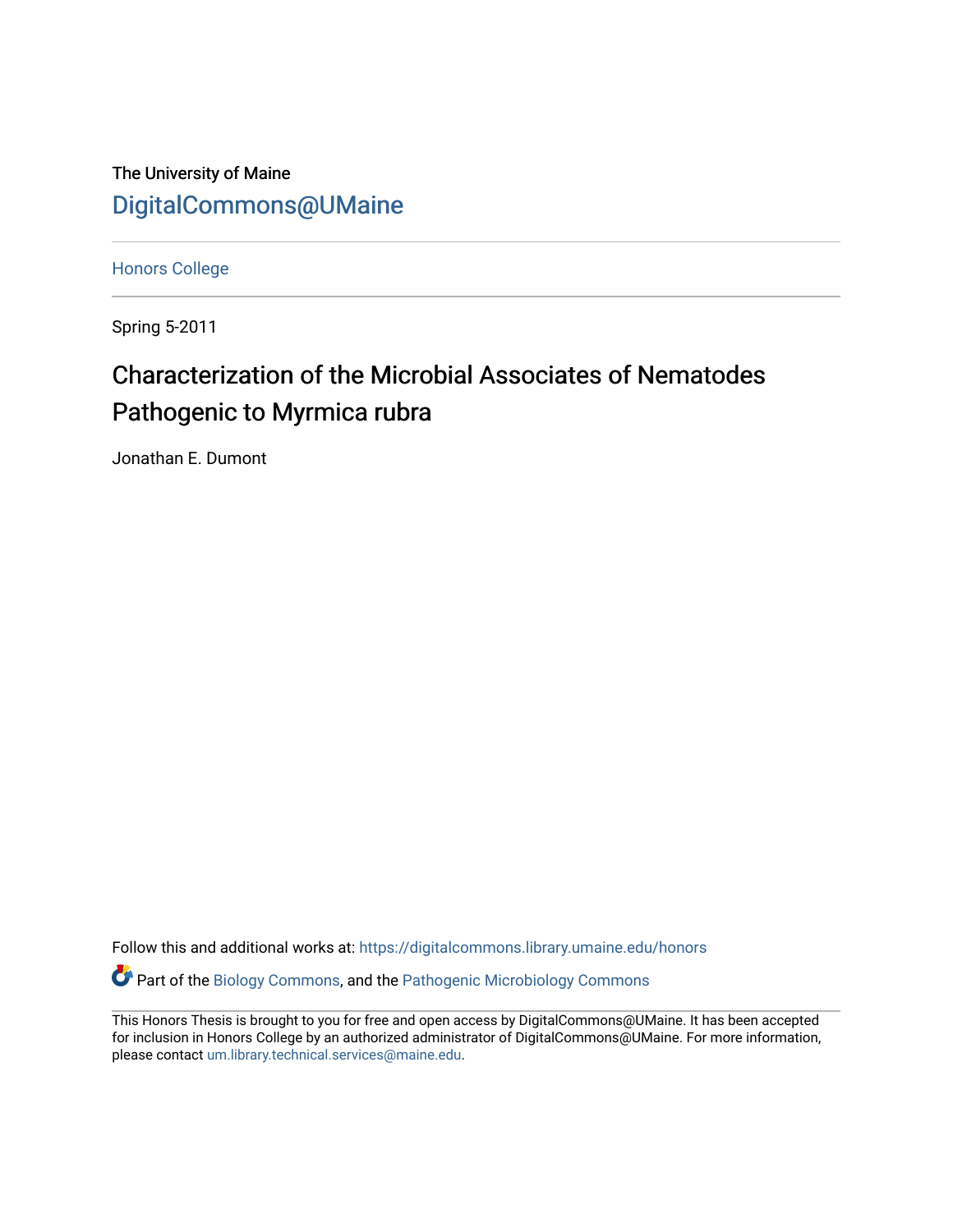## CHARACTERIZATION OF THE MICROBIAL ASSOCIATES OF NEMATODES

## PATHOGENIC TO *MYRMICA RUBRA*

by

Jonathan E. Dumont

A Thesis Submitted in Partial Fulfillment of the Requirements for a Degree with Honors (Biology)

The Honors College

University of Maine

May 2011

Advisory Committee:

Eleanor Groden, Professor of Entomology, Advisor Andrei Alyokhin, Associate Professor of Applied Entomology David Lambert, Associate Professor of Plant Pathology Stellos Tavantzis, Professor of Plant Pathology and Cooperating Professor of Biochemistry and Microbiology François G. Amar, Associate Professor of Physical Chemistry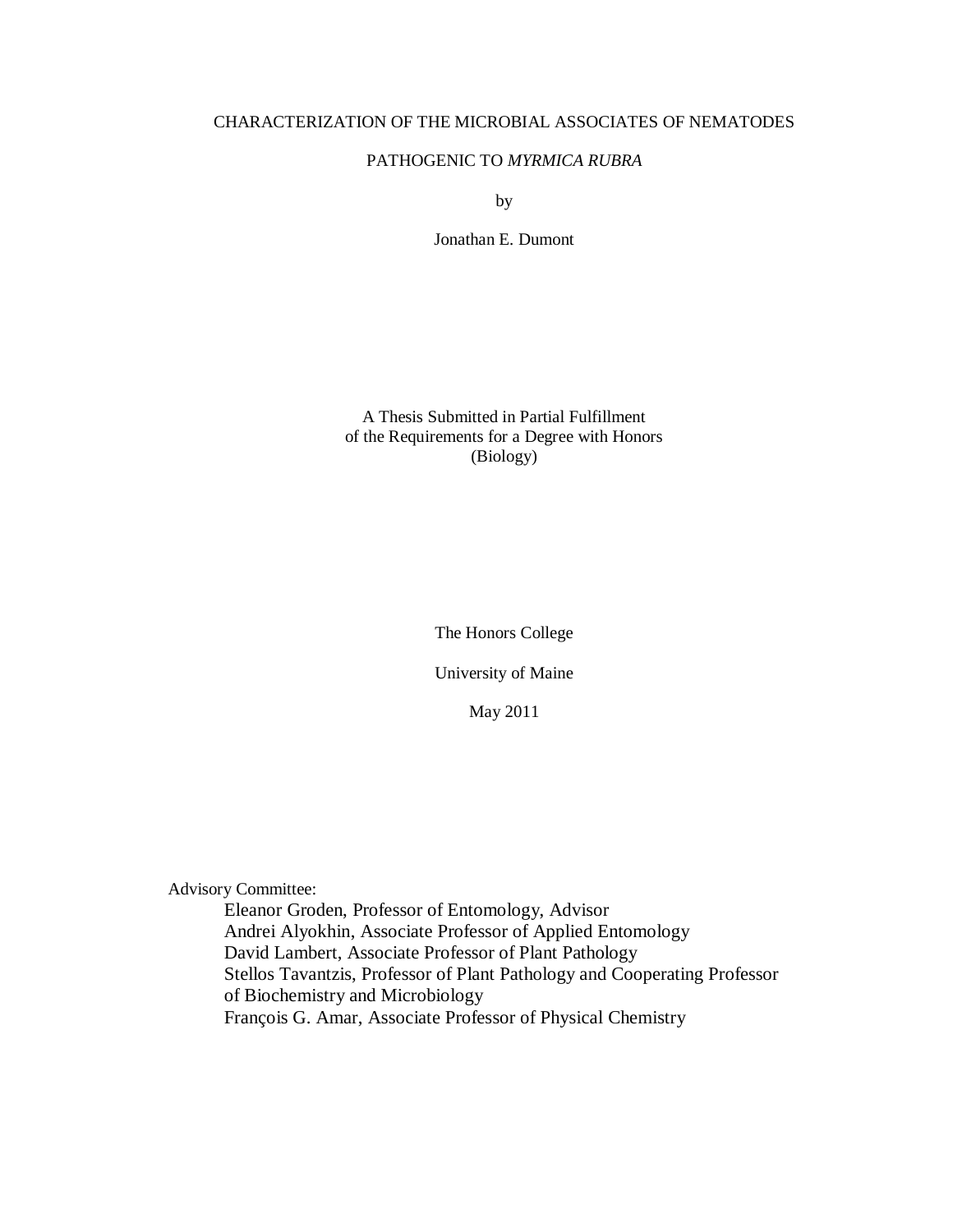# **Abstract:**

*Pristionchus entomophagus* is a necromenic nematode commonly associated with dung beetles (*Geotrupes spp.*) in Europe. Recently, it has been found in Maine emerging from cadavers of *M. rubra*, an ant native to Europe that is currently established and pestiferous in Maine (Groden and Stack 2011). Laboratory assays inoculating *M. rubra*  with these nematodes caused significant mortality. This study aimed to characterize the bacterial associates of *P*. *entomophagus* in order to further understand its pathogenic relationship with *M*. *rubra*. Bacterial samples were collected from the cuticle and gut of the nematodes, and the hemolymph of infected hosts. Single spore isolates were established, cultured, and identified using bacterial 16s rRNA gene sequencing. Following BLAST search comparisons of 24 isolate sequences that I obtained, I identified 14 species of bacteria associated with *P. entomophagus* and its infected hosts. All of these species have been reported as associated with nematodes, insects, the rhizosphere of plants, fungi, or soil. Three species in particular, *Serratia marcescens*, *S. nematodiphila*, and *S. proteamaculans* have all been directly linked to insect mortality in previous studies (Zhang et al. 2009, Nishiwaki et al. 2007, Al Own et al. 2011). Furthermore, *S. proteamaculans* was found in association with *P. entomophagus* in the United Kingdom. In comparing the bacterial isolates found in association with the hemolymph of infected hosts to isolates gathered from *P. entomophagus*, two species, *Pseudomonas fluorescens* and *Delftia sp.* were found in both the hemolymph and in association with the external surface of the nematode. The potential mechanism of pathogenicity employed by *P. entomophagus* is discussed based on the similarities and differences between the species isolated from the nematode and infected hosts.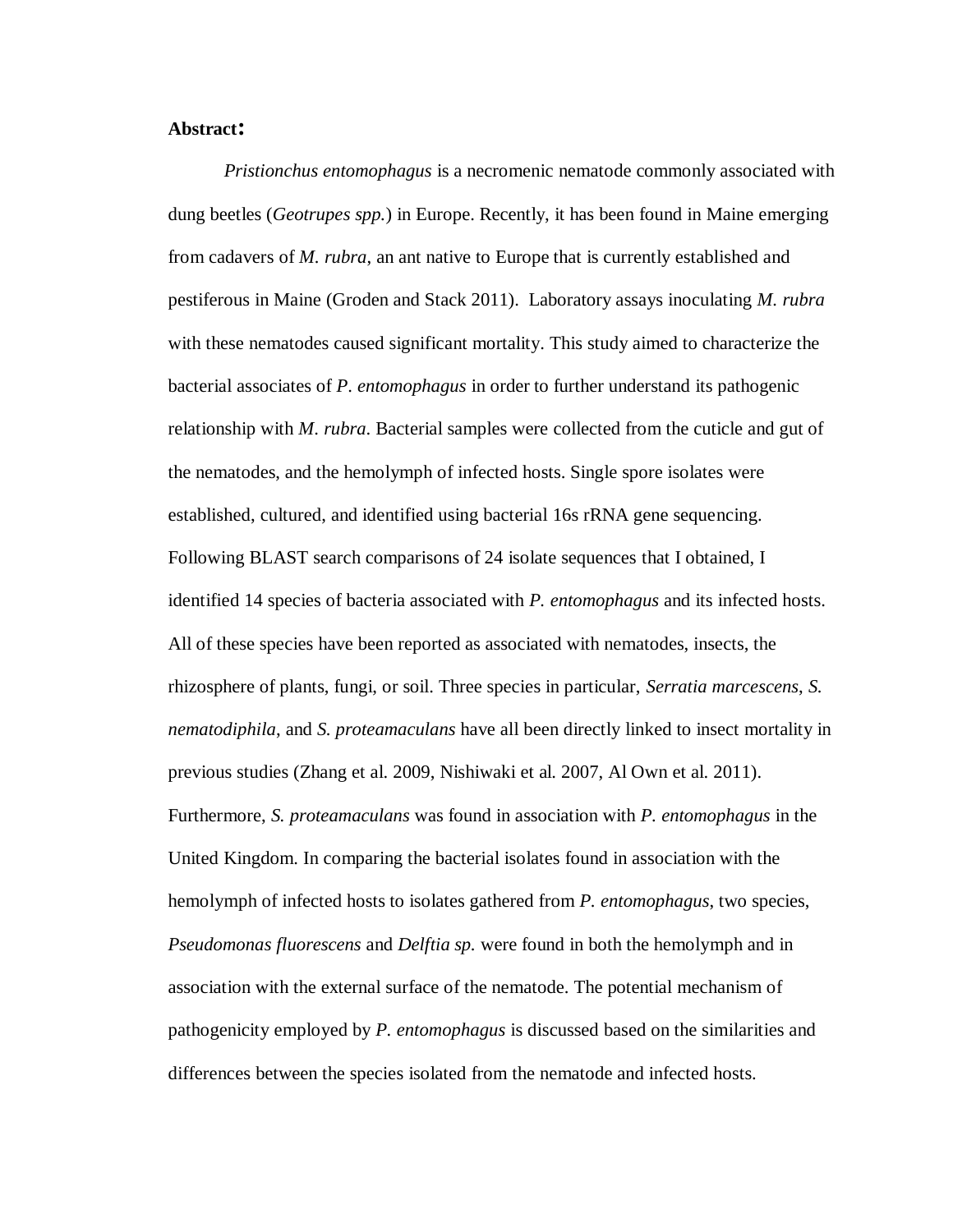## Dedication

I would like to dedicate this thesis to all of the people who helped me get to this point in my academic career and my personal life. First and foremost I would like to thank my parents for being supportive of my endeavors throughout the years. I would also like to thank my younger brother, Joe, for keeping me in line all these years and being my best friend. To all of the members of the SBFTD, you guys rock and I couldn't have made it through college sane without you. To all of the other friends I've made throughout my undergraduate career that made it truly special, AJC, MM, WC, ZG, JB, EP, KA, DB, DM, MC, RM, PM, DH, TS, and CT, thanks for the good times. The thesis process took me for a wild ride and you all helped me come out the other side successful, and for that I thank you.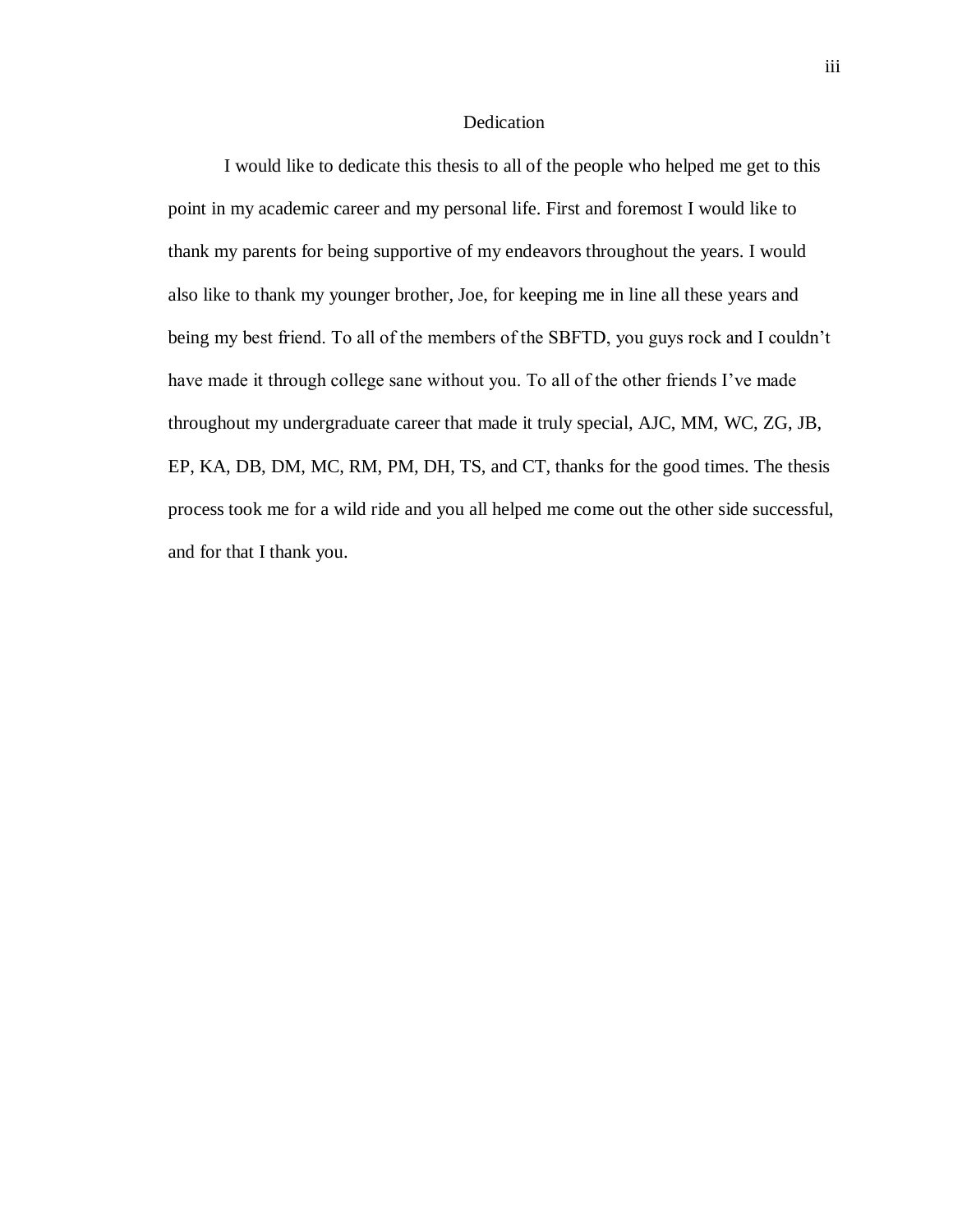### Acknowledgements

I would like to thank all of the professionals that I have been involved with over the past four years that have had a hand in shaping my academic career. First, I would like to thank Dr. Eleanor Groden, whose guidance and commitment to my thesis was invaluable. I would like to thank the staff at the Maine Insect and Disease Laboratory for giving me my first experience with entomology, and the staff at The University of Maine who have kept me interested in entomology and have been invaluable as a support system and a positive influence on my academic career.

I would also like to thank the members of Dr. Groden's lab group at the University of Maine, Jennifer Lund and Tamara Levitsky, as well as the other individuals who aided me in the completion of this thesis, Rabern Simmons, Lee Beers, Frank Drummond, the University of Maine Sequencing Facility staff, and the members of my thesis committee.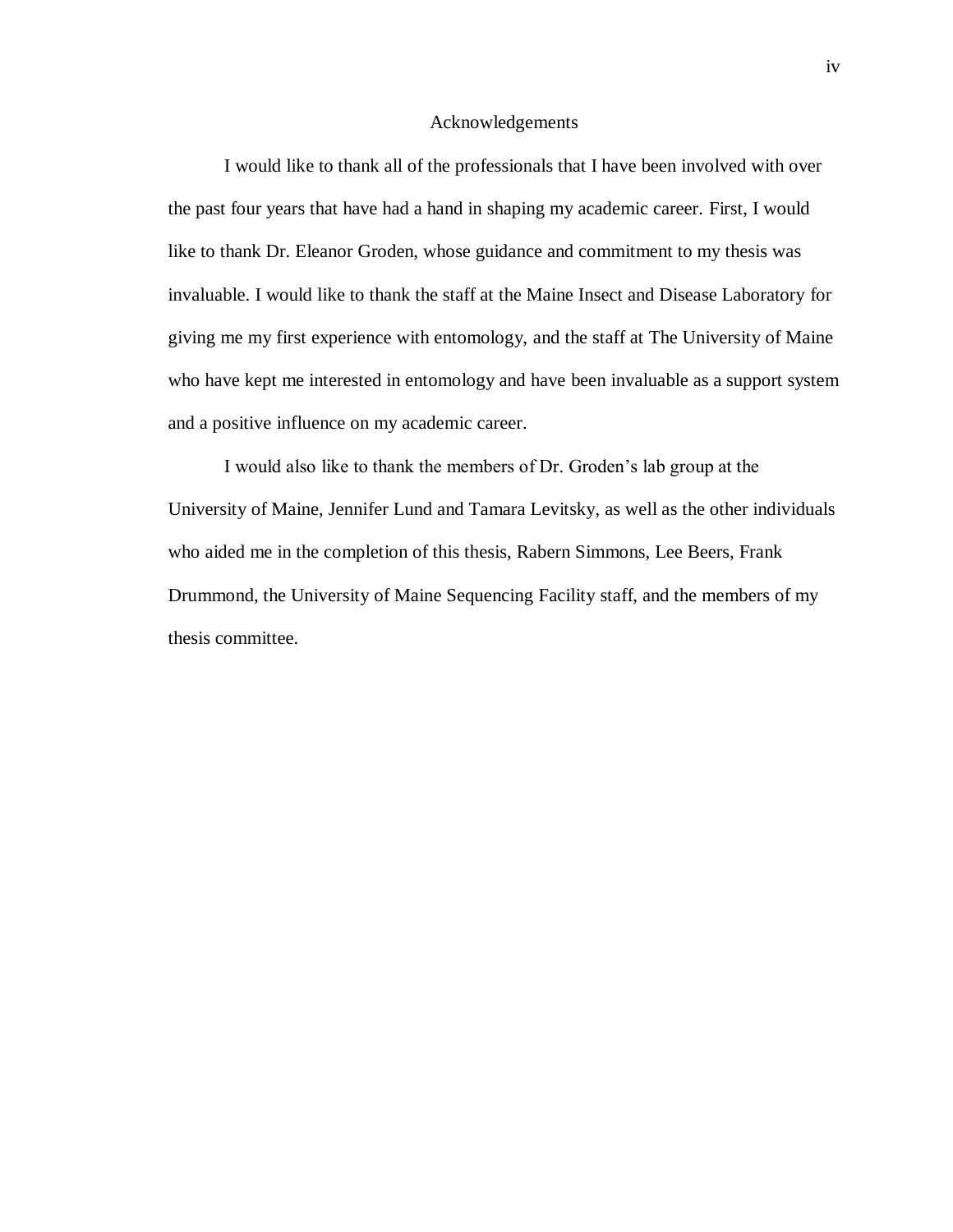# Table of Contents

| Introduction                                                                       |    |
|------------------------------------------------------------------------------------|----|
| <b>Materials and Methods</b>                                                       | 13 |
| Results                                                                            | 20 |
| Discussion                                                                         | 31 |
| Conclusion and Future Directions of the Study                                      | 38 |
| References                                                                         | 42 |
| Appendix A: Methods for mass production and storage of nematodes                   | 49 |
| Appendix B: Initial attempts at isolation of bacteria from gut cavity of nematodes | 50 |
| Author's Biography                                                                 | 51 |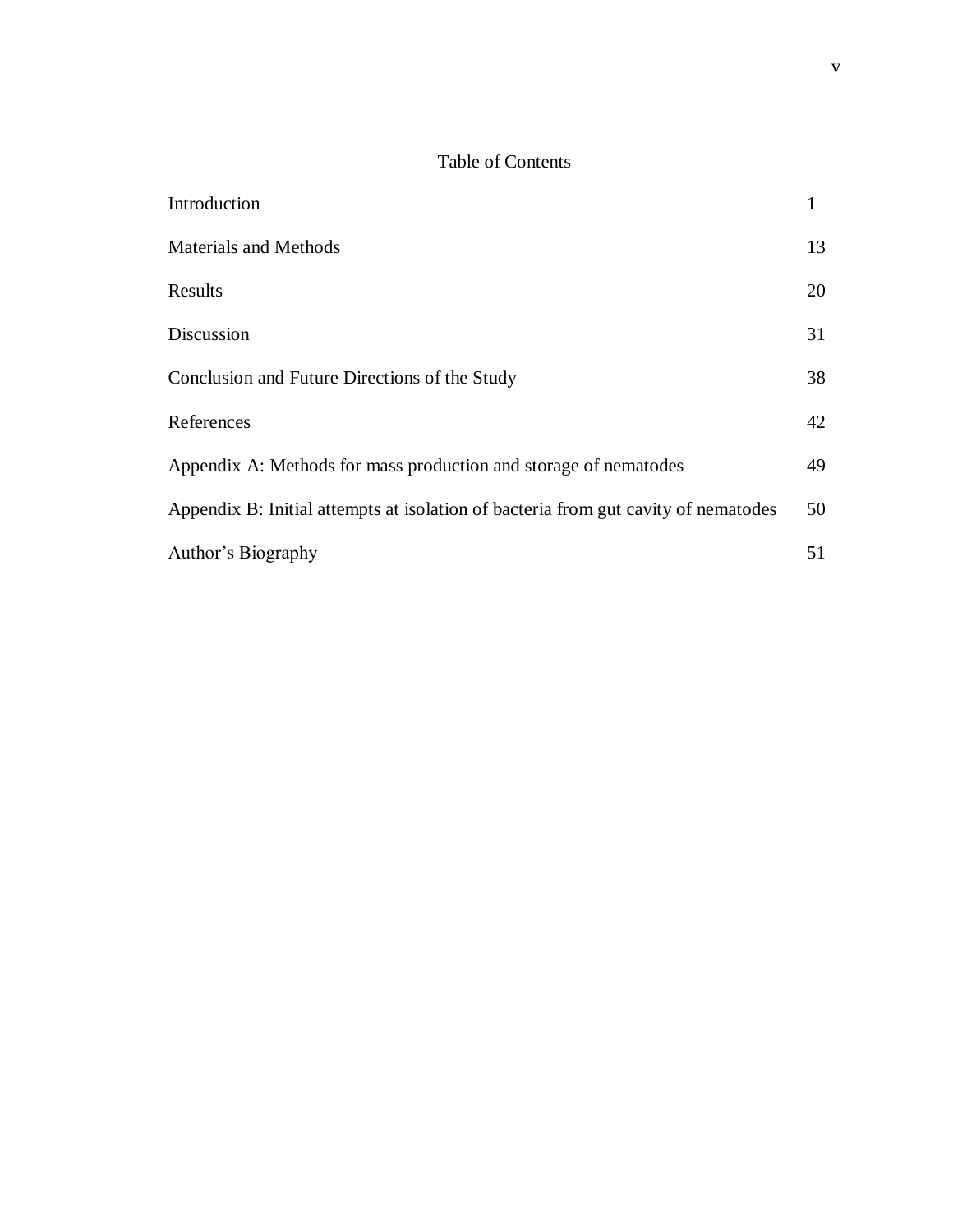# List of Figures and Tables

| Figure 1: Original $10-4$ dilution from external rinse of nematodes from the COA C8      |  |
|------------------------------------------------------------------------------------------|--|
|                                                                                          |  |
| Figure 2: Unique morphotypes of bacteria isolated from the external surface of           |  |
| nematodes from the MGH E3 sample after 72 hours of colony growth. (40X)                  |  |
|                                                                                          |  |
| Figure 3: Unique morphotypes of bacteria isolated from the external surface of           |  |
| nematodes. (400X magnification) Left: MGH E3 Isolate 1, Right: COA C7 Isolate 621        |  |
| Figure 4: Plated surface sterilized nematodes from the MGH E3 sample. Cultured           |  |
|                                                                                          |  |
|                                                                                          |  |
|                                                                                          |  |
|                                                                                          |  |
| Table 1: Unique bacterial morphotypes isolated from the internal and external surface of |  |
|                                                                                          |  |
| Table 2: Summary of unique bacterial morphotypes isolated from the internal and          |  |
| external surfaces of nematodes and the hemolymph of infected hosts26                     |  |
|                                                                                          |  |
| Table 4: Samples selected for further testing that did not yield final result29          |  |
|                                                                                          |  |
| Table 6: Summary of the discovered species and their documented relationships in         |  |
|                                                                                          |  |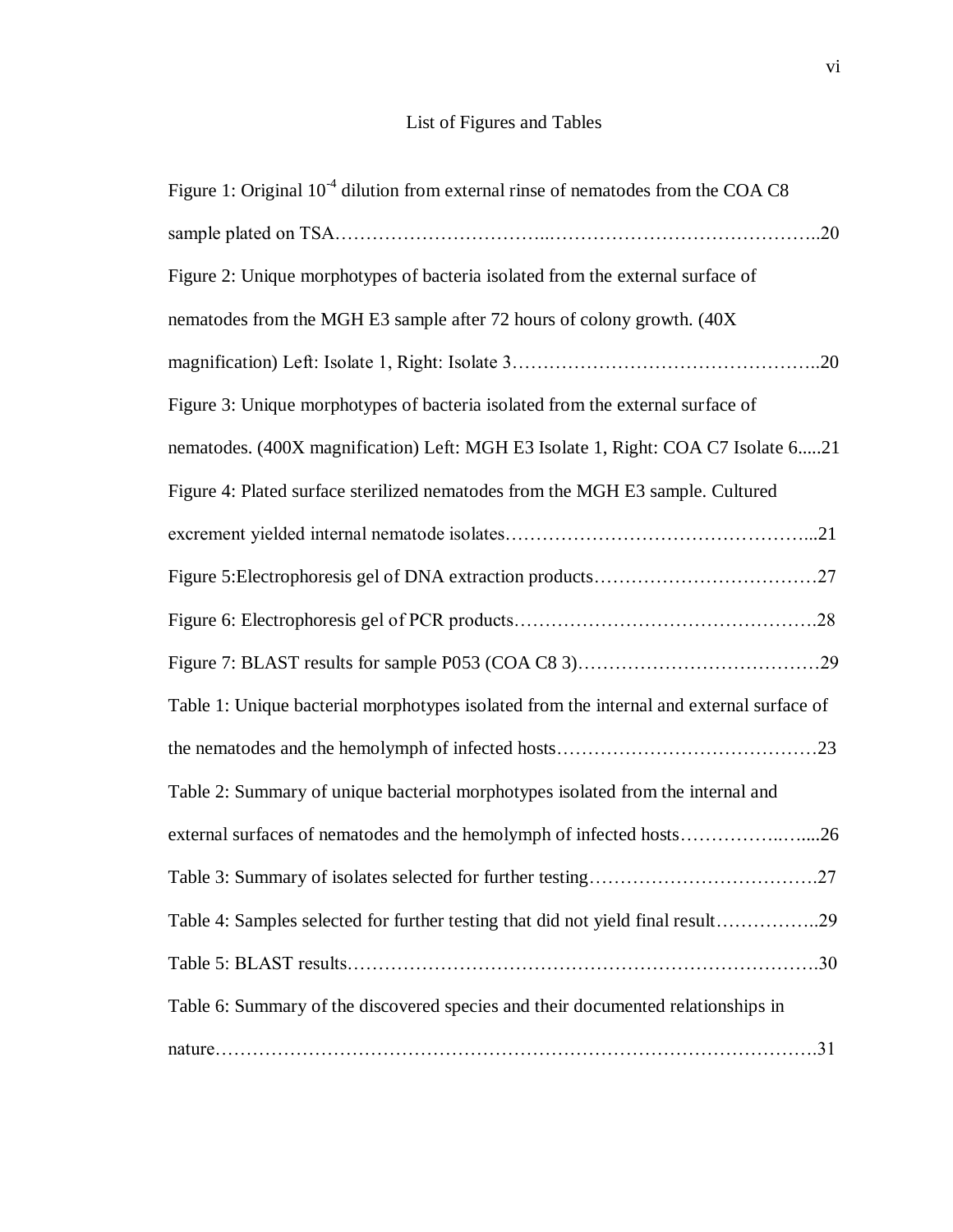## **Introduction:**

#### *Myrmica rubra*

*Myrmica rubra (Linnaeus)* (Hymenoptera: Formicidae), is an ant that is native to the much of the Palearctic ecozone in Europe and Asia, from Ireland in the west to Western Siberia in the east (Czechowski et al. 2000). *M. rubra* has been introduced into regions where it is non-native through unintentional human transport. Currently, *M. rubra* is established in North America, where it is largely invasive (NBII and ISSG, Arevalo et al. 2007). Established populations have been reported in Maine, Massachusetts, New York, Pennsylvania, New Jersey, Washington D. C., Rhode Island, New Hampshire in the US, and in Ontario, Québec, New Brunswick, Prince Edward Island, Newfoundland, and Nova Scotia in Canada (Wetterer and Ravchenko 2010). Within its native range it exists from approximately the 25°N latitude to the Arctic Circle (66°N) (Elmes et al. 1999). Based on this latitude range in its native habitat, it is believed that *M. rubra* may be able to subsist in various habitats from southern Florida to north of the Hudson Bay, Canada in North America (Arevalo et al. 2007).

The first reported case of *M. rubra* in the United States was in Massachusetts in 1908 (Wheeler 1908). In Maine, there are two confirmed cases before 1950, while other reports of stinging ants surfaced in the late 1960's and early 1970's (Groden et al. 2004, Groden et al. 2005). The stinging ants were confirmed as *M. rubra* years later in 1986. Since 1998, reports of *M. rubra* to the University of Maine Cooperative Extension have increased dramatically (Groden et al. 2005). *M. rubra* has been largely concentrated in humid regions along Maine's coast, including in Acadia National Park on Mt. Desert Island, however colonies established inland suggest the ant is able to survive in other environments throughout the state (Arevalo et al. 2007). In 2002, *M. rubra* had been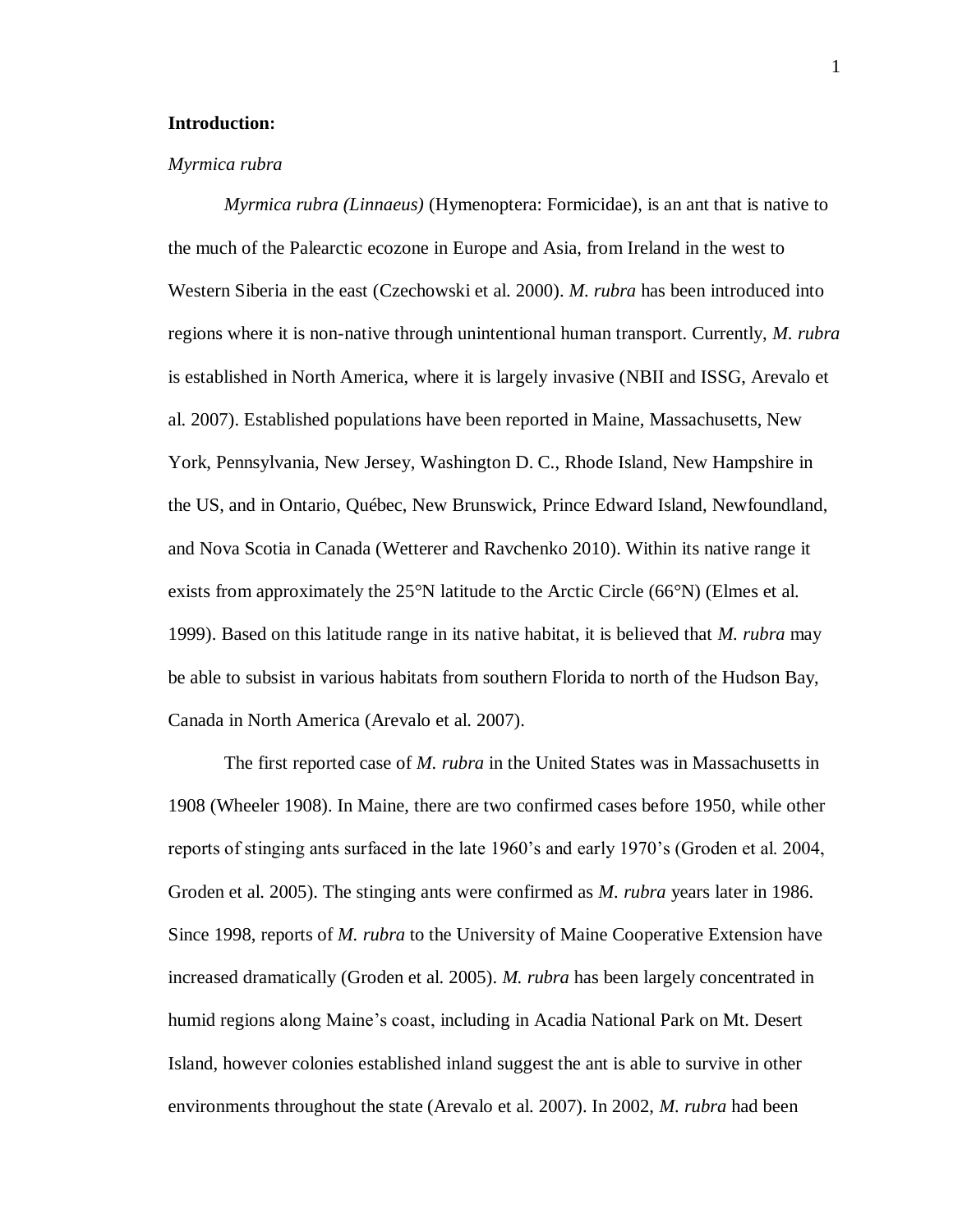confirmed in more than twenty locations along the Maine coast in seven counties including Cumberland, Hancock, Kennebec, Knox, Waldo, Washington, and York (Groden et al. 2004).

The nests of *M. rubra* are not always apparent and may be difficult to spot at first. These ants do not form mounds in the soil, rather they usually burrow in places that maintain high humidity for the colony. These conditions are often found in soil near the roots of trees or shrubs, under various types of debris such as rocks, logs, or human debris, and within decaying logs (Groden et al. 2005).

Efforts to control *M. rubra* populations in the United States have been largely unsuccessful. Commercial pesticides tested by the University of Maine were unable to eliminate ant populations (Groden et al. 2004). At this time, attempting to prevent the spread of the ants by human means and altering the environment to make it less hospitable for the ants are the best methods of control (Arevalo et al. 2007). Finding suitable biological control agents for *M. rubra* in addition to chemical control and landuse practices are the best long term strategy for the management of *M. rubra*.

Research similar to that conducted by Evans et al. (2010) is likely to reveal potential biological control agents. In this project, three previously undocumented fungal pathogens, *Paraisaria myrmicarum* sp. nov., *Hirsutella stilbelliformis var. myrmicarum* var. nov., and *Hirsutella subramanianii* var.*myrmicarum* var. nov. were isolated from *M. rubra* cadavers gathered in the United Kingdom. Recently, a soil dwelling entomopathogenic nematode, *Pristionchus entomophagus*, was found to cause mortality when inoculating *M. rubra* (Groden et al. 2010). *P. entomophagus* has been documented as having a necromenic life history, where nematodes wait on the cuticle of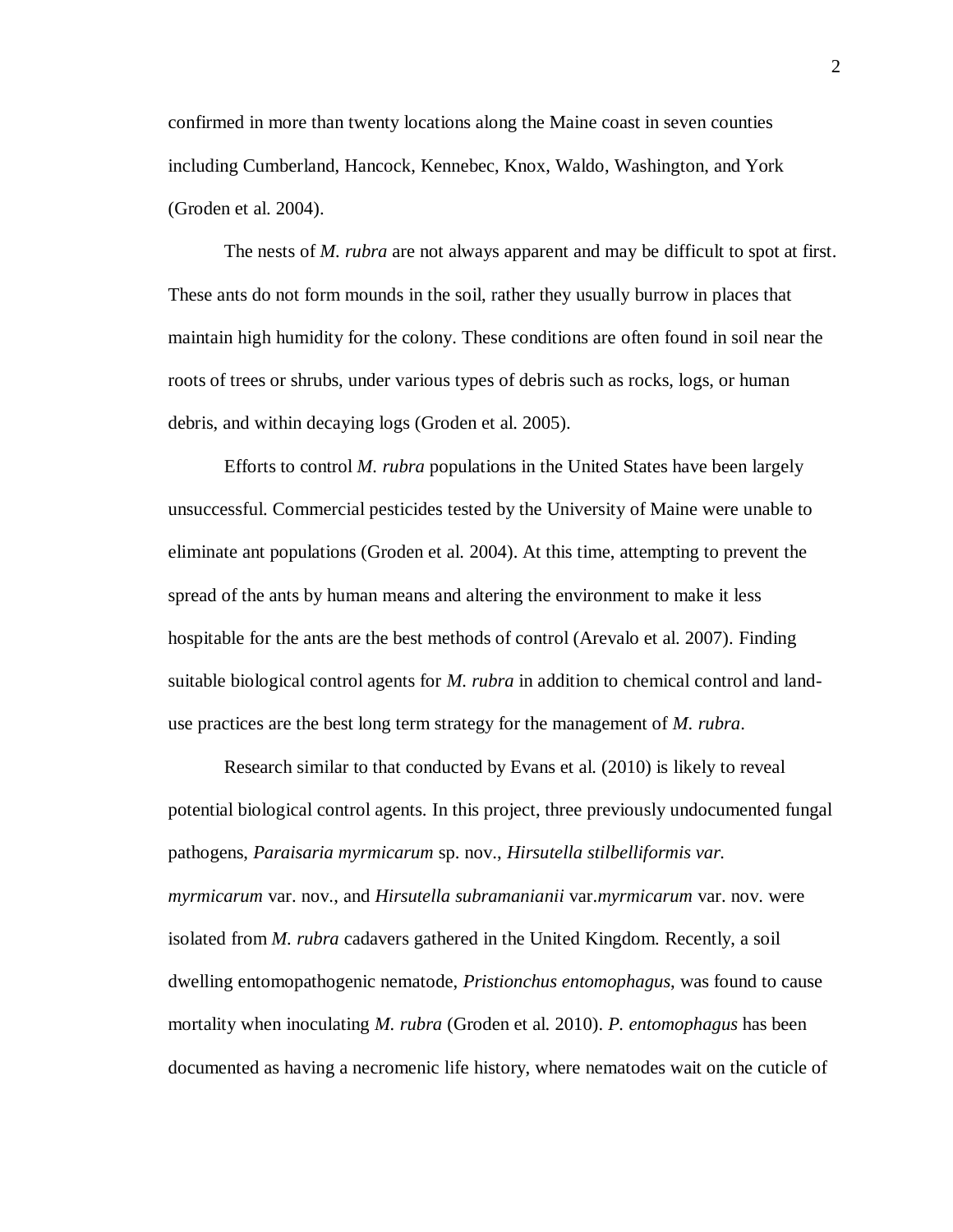the host insect until death when they enter into the cadaver to feed and reproduce (Rae et al. 2008). Their recently discovered parasitism of *M. rubra* (Groden et al. 2010) suggests the potential for variable host associations, and provides the opportunity to study the mechanisms determining the type of association formed between the nematode and its insect host. This parasitic *P. entomophagus*/*M. rubra* interaction may hold potential for biological control of this pest.

#### Entomopathogenic Nematodes

Nematodes are among the most ubiquitous organisms on the planet. They inhabit virtually every ecosystem, and in doing so, form relationships with many hosts, including plants, vertebrates, and invertebrates. Overall, nematode-insect relationships can take one of four basic forms, phoretic, necromenic, facultative necromenic, or parasitic (Kiontke and Sudhaus 2006). Phoretic nematodes use their insect hosts only for transport between suitable habitats. Dauer stage (the free-living, non-reproductive stage) individuals attach to insect hosts in poor conditions and dislodge themselves in areas with adequate resources. Nematodes associated with carrion, such as *Caenorhabditis plicata* display this life history (Völk 1950). Conversely, necromenic nematodes rely on their insect host for food and reproduction. Dauer stage individuals attach to their insect hosts, often on the cuticle, but they never disembark, waiting for their insect host to die, at which point they feed and reproduce on the carcass (Rae et al. 2008).

There also exists an intermediate life history between these two types, referred to as facultative necromeny, where the species is able to propagate on the host (typical of necromenic species and absent in phoretic species) but can also disembark from the host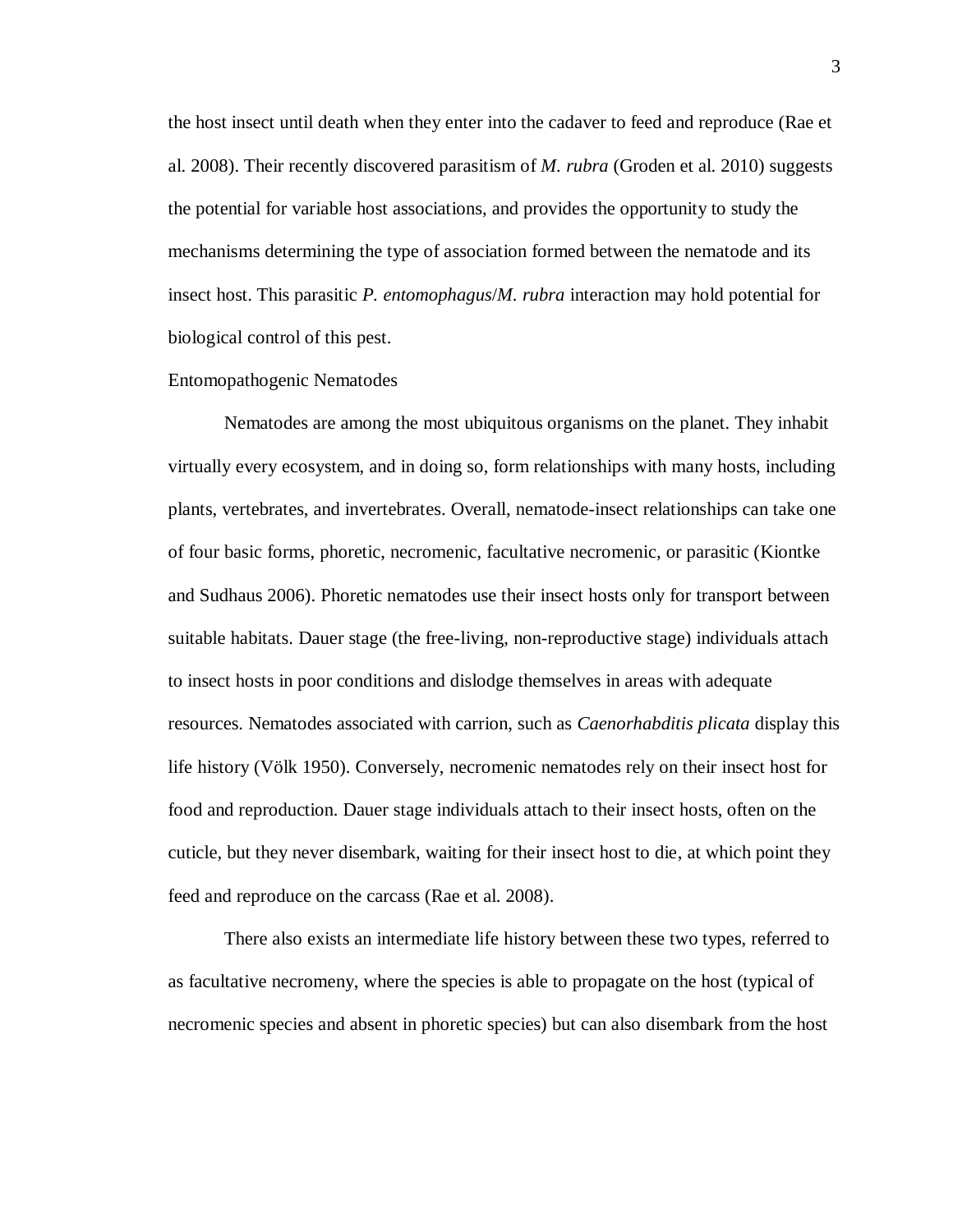(typical of phoretic nematodes and absent in necromenic species). The model organism *C. elegans* has this type of life history (Kiontke and Sudhaus 2006).

Fourthly, parasitic nematodes, also referred to as entomopathogenic nematodes, cause direct mortality in their insect hosts. It should be noted that not all parasitic nematodes are entomopathogenic, as parasitic nematodes are regularly associated with vertebrate hosts (Kiontke and Sudhaus 2006), but all entomopathogenic nematodes employ a parasitic life history. The most commonly studied entomopathogenic nematodes are of the families Heterorhabditidae and Steinernematidae, largely due to their efficacy as biological control agents (Gaugler 2006). Other families with entomopathogenic species include Diplogasteridae, Mermithidae, Allantonematidae, and Sphaerulariidae (Tanada and Kaya, 1993).

The major factor responsible for the pathogenicity exhibited in *Heterorhabditis* and *Steinernema* entomopathogenic nematodes is their endosymbiosis with entomopathogenic bacteria. Other entomopathogenic nematodes of the families Mermithidae and Allantonematidae are much larger, and invariably cause insect mortality by simply proliferating inside and exiting the host (Gaugler 2006). In *Heterorhabditis* and *Steinernema* systems, *Xenorhabdus* and *Photorhabdus* bacteria are established internally in the nematodes, and are transported into an insect host during the nematode infection process. The bacteria are released into the hemolymph of the host, causing mortality in 24-48 hours in many cases (Gaugler 2006). The nematodes then feed on the bacteria, often completing multiple generations in a single host. Infecting stages of the nematode must obtain and maintain the bacteria to perpetuate the symbiotic relationship. Bacteria are only taken up by *Steinernema carpocapsae* during the third juvenile (IJ)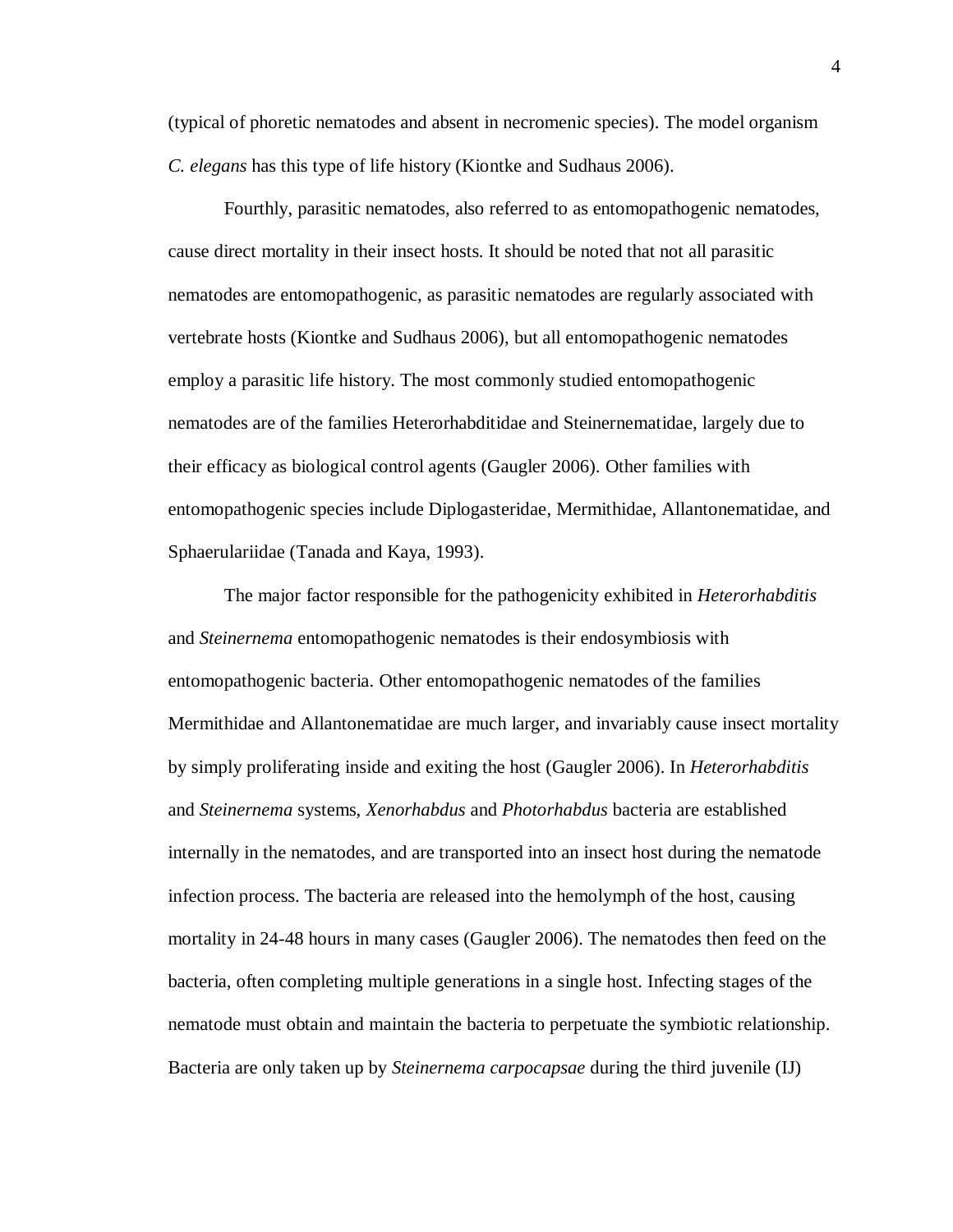stage, the organism's only free living stage (Bird and Akhurst 1983). When host resources are adequate, the nematodes complete their life cycle. However, when conditions are unfavorable, i.e. when resources are depleted, the third-stage infective juveniles ingest the bacteria and disperse into the soil in search of another suitable insect host.

Recent research by Snyder et al. (2007) highlights the role of the bacterial receptacle in the development of the symbiotic relationship between the bacterium *X. nematophila* and its nematode host *S. carpocapsae*. The bacterial receptacle was shown to be a, "distended region of the anterior portion of the intestine" using DIC microscopy (Snyder et al. 2007). The part of the intestine closest to the mouth of the nematode contains this out-pocketed sac, the bacterial receptacle, which branches off at the esophagointestinal junction and extends down the length of the body alongside the intestinal tract. It should be noted that the bacterial receptacle is open at the proximal end at all times and at the distal end during the infection of the insect host, allowing for the colonization and release of the symbiotic bacteria. These two openings effectively establish the bacterial receptacle as a shunt in parallel to the intestinal tract where bacteria are exclusively colonized.

It was shown that *X. nematophila* colonizes the distal portion of the bacterial receptacle, associating with a "subcellular intravesicular structure that freely moves in the lumen of the vesicle" (Martens and Goodrich-Blair 2005, Snyder et al. 2007). The intravesicular structure provides amino acids and cofactors that facilitate bacterial growth within the bacterial receptacle (Martens et al. 2005). Initially, a small number of bacterial cells, perhaps as few as one, enter into the bacterial receptacle and propagate to fill the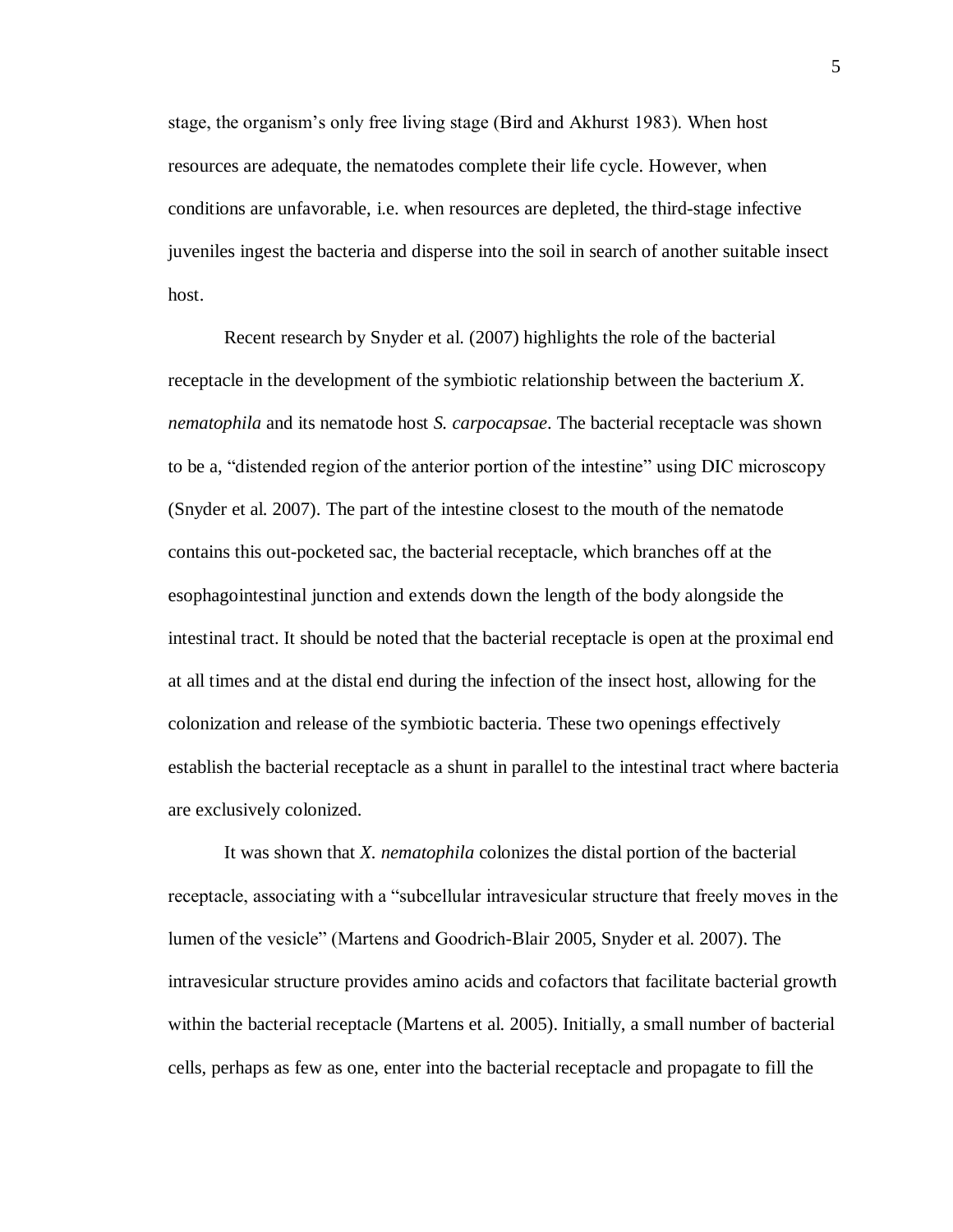bacterial receptacle up to, but not beyond the esophagointestinal junction at the proximal end (Synder et al. 2007). Snyder et al. (2007) showed that the amount of bacterial colonization of the bacterial receptacle was highly variable within the tested nematode community, with some specimens containing a high number of viable cells and others containing a considerably lower amount of bacterial cells.

Movement of bacteria out of the bacterial receptacle, through the intestine, out of the anus, and into the hemolymph is triggered by nematode exposure to the hemolymph of the host itself (Snyder et al. 2007, Poinar and Thomas 1967). This process occurs in as little as 2 hours after nematode exposure to insect hemolymph. Bacterial cells move forward within the bacterial receptacle towards the esophagointestinal junction and into the intestinal tract where they are eventually passed through the anus, as well as posteriorly out of the distal end of the bacterial receptacle toward the anus (Snyder et al. 2007). The bacteria then aid in overcoming host immune defenses, eventually causing host death. Post-mortem, bacterial proliferation occurs and nematodes are able to complete their life cycle using the nutrients provided by the insect cadaver. Nematodes in the family Diplogasteridae are considered to have a less highly evolved symbiotic association with specific bacterial species. However, these associations have received very limited study.

In 2003 and 2004, nematodes were observed exiting from *M. rubra* cadavers collected from colonies in Maine, and in 2003, a similar nematode of the family Diplogasteridae was observed from colonies in England (Groden et al. 2010). In 2007 and 2008, colonies of *M. rubra* gathered at multiple sites in Maine were parasitized with nematodes, the pathogenicity of the nematodes was confirmed with reinfection assays,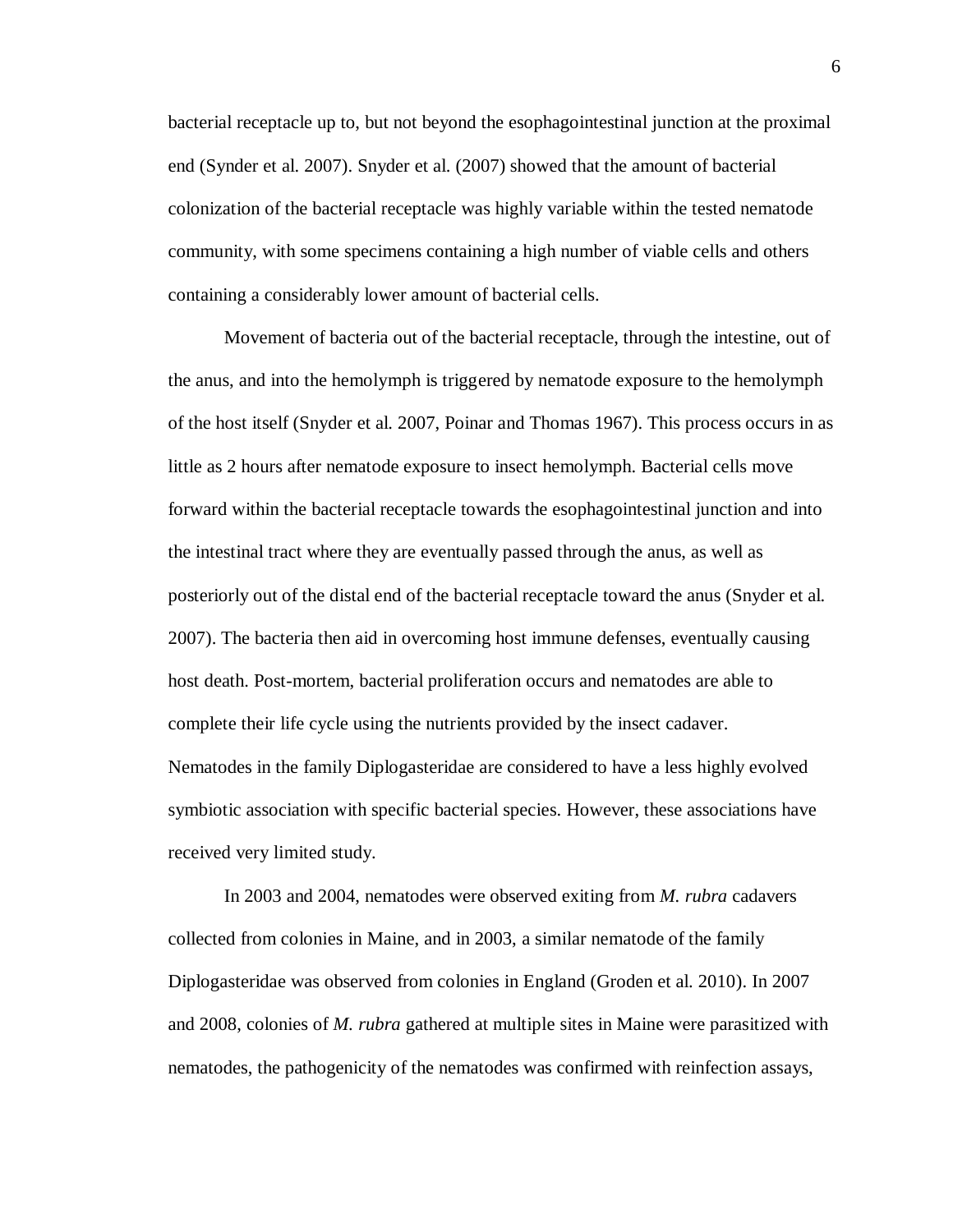and molecular and morphological characterizations determined that the nematodes were *Pristionchus entomophagus* (Groden et al. 2010).

#### *Pristionchus entomophagus*

*Pristionchus* nematodes belong to the family Diplogasteridae, a monophyletic clade in the order Rhabditida that includes over 300 species (Sudhaus and Fürst von Lieven 2003, Dietrich and Sommer 2009).

The life cycle of *Pristionchus pacificus*, which has been described in detail (Dieterich and Sommer 2009, Hong and Sommer 2006b) is typical of the life cycle of a necromenic nematode (Weller et al. 2010). When in ideal conditions, *P. pacificus* can go through an uninterrupted life cycle from the egg stage to mature adults (Dietrich and Sommer 2009). Felix et al. (1999) found that Diplogastridae only have three postembryonic stages as opposed to the normal four found in most nematodes (Fürst von Lieven 2005). The first stage (J1) juveniles develop and molt within the egg (this is considered to be an embryonic stage) in contrast to other members of the order Rhabditida outside of the Diplogasteridae family, and hatch as J2 stage juveniles (Dietrich and Sommer 2009). After hatching, the juveniles undergo four successive molts and become hermaphroditic adults, completing the life cycle. In the laboratory this can be completed within 3-4 days when carried out at 20°C. In less favorable environmental conditions, *Pristionchus spp*. are capable of producing a juvenile form, known as the dauer or resting stage (Poinar 1969). This switch has been found to be genetically linked to the *daf-16* gene in *P. pacificus* (Ogawa et al. 2011). This genetic link has similarly been found in *C. elegans*, suggesting that there is a gene-by-environment interaction responsible for the formation of the dauer stage larvae. This dauer stage, a reproductively

7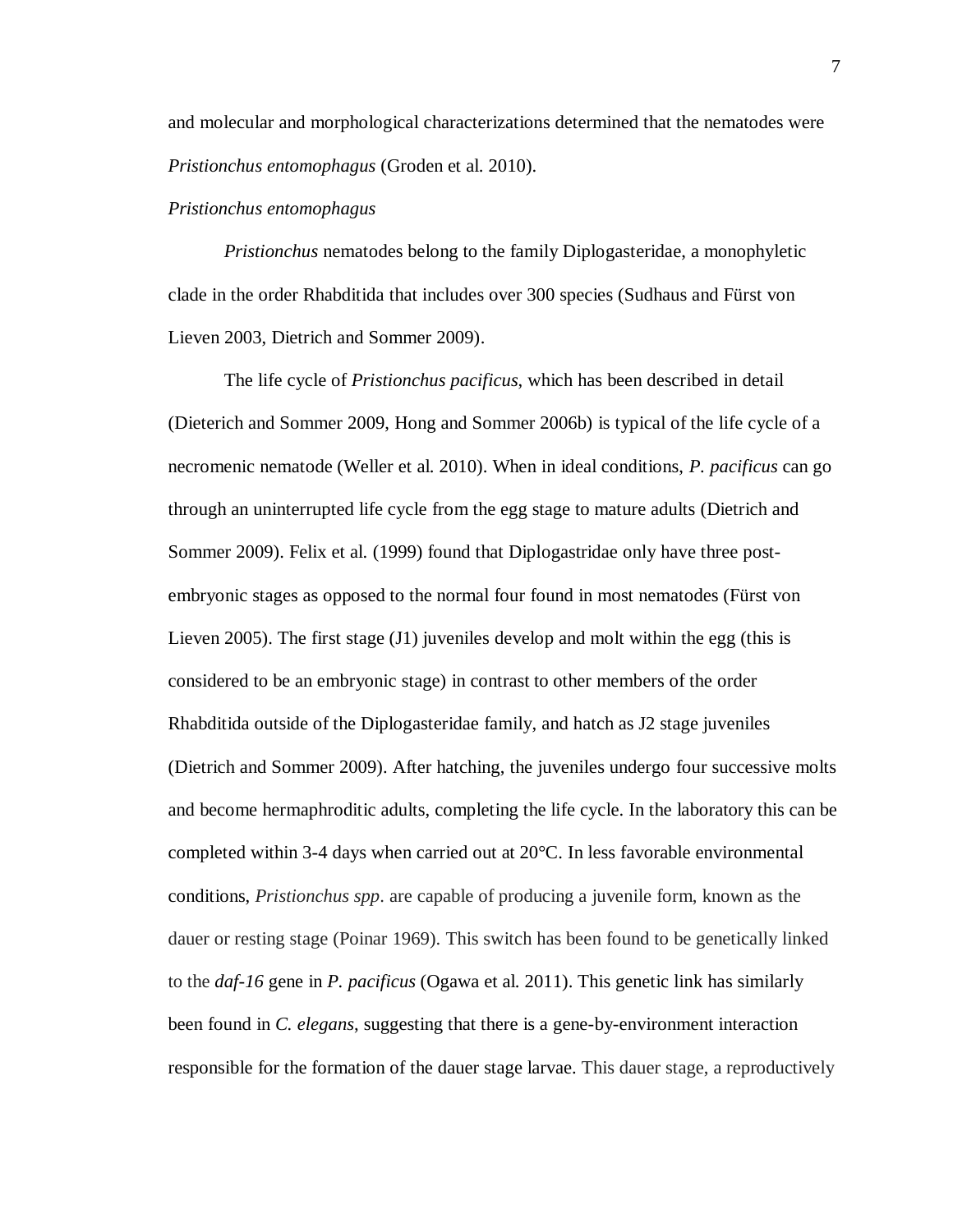inactive phase, allows *Pristionchus spp*. to endure periods of poor conditions away from a suitable host (insect carcass). However, this is the stage that infects the host.

*Pristionchus spp*. are soil dwelling organisms who are associated with a wide variety of beetle species. Herrmann et al. (2006a) showed a relationship between these nematodes and the Colorado potato beetle as well as a number of scarab beetles. After sampling some 15,000 beetles and identifying 1,200 *Pristionchus* isolates, it was discovered that each *Pristionchus* species shows a high degree of species specificity in laboratory testing and in the wild. Two of the major European species, *P. maupasi* and *P. entomophagus* were closely associated with cockchafers (*Melolontha sp*.) and dung beetles (*Geotrupes sp.*) respectively (Hermman et al. 2006a). During sampling in the United States, *P. entomophagus* was also found in association with scarab beetles (*Phyllophaga sp.)* in Ohio (Herrmann et al. 2006b). In classifying the *Pristionchus spp*. phylogenetically, Mayer et al. (2007) postulated that because a number of *Pristionchus spp*, including *P. entomophagus* were clustered together, forming a European branch within the phylogram, it is possible that *P.entomophagus* samples in North America originated in Europe and were spread either by beetles or by human transport.

A study by Hong and Sommer (2006a) attempted to shed light on the actual mechanism by which these nematodes find and colonize their host. In comparisons between the two model organisms *Pristionchus pacificus* and *Caenorhabditis elegans*, it was found that chemoattraction differs between the two species. After further testing comparing *P. pacificus*, *C. elegans*, and other *Pristionchus spp*, differences between *Pristionchus spp*. suggested that the olfaction of *Pristionchus spp*. is highly diverse and is likely tied to the development of the nematode-host interaction. In an attempt to gather a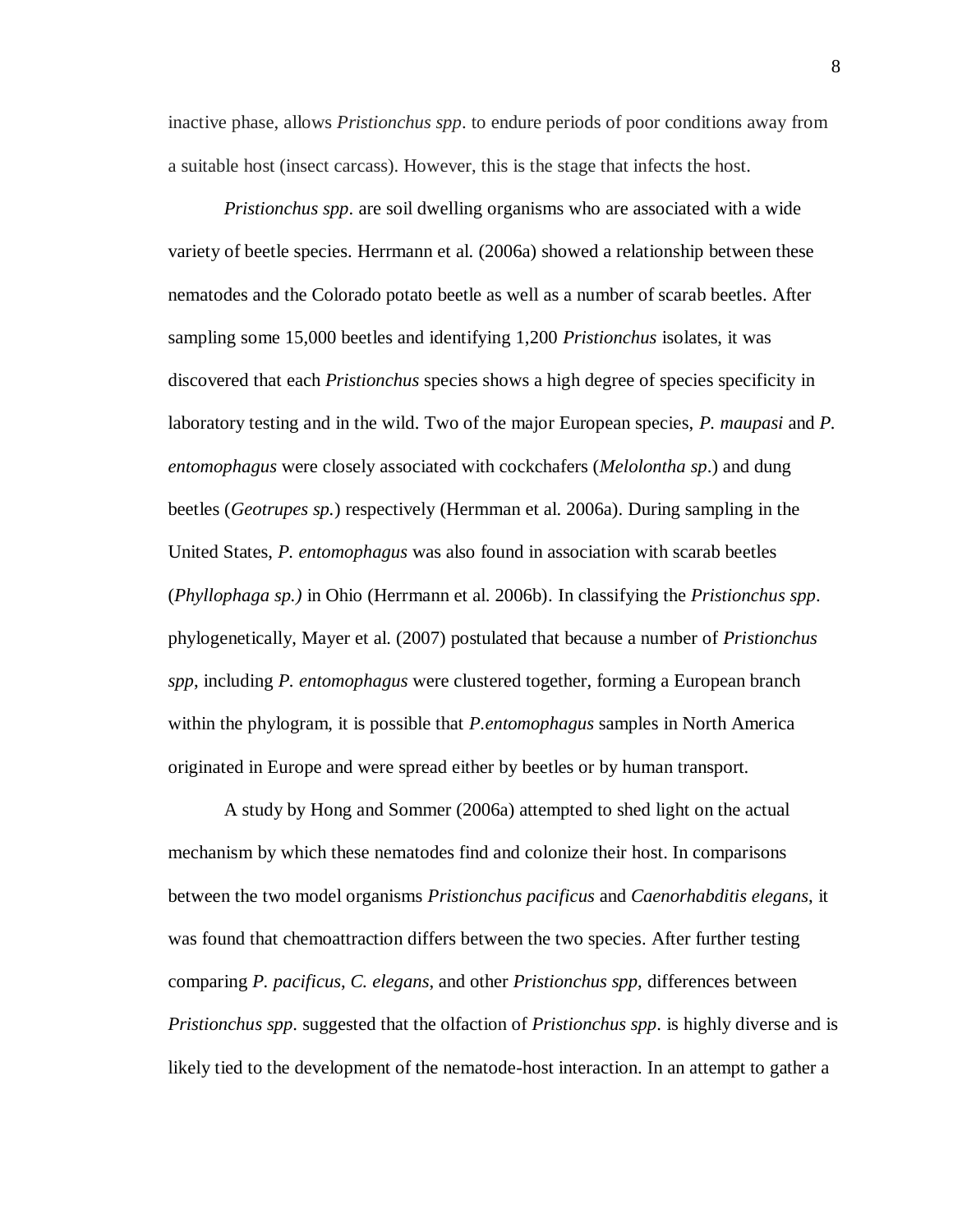species-specific attraction profile, Hong and Sommer subjected two highly related pairs of nematodes (two species closely related phylogenetically), including *P. entomophagus*, to eleven known semiochemicals involved in plant-insect communication. It was found that even between these two pairs of phylogenetically similar *Pristionchus* species, *P. entomophagus* and *P. uniformis*, and *P. pacificus* and *P. maupasi*, there were dramatically different chemoattraction profiles (Hong and Sommer 2006b). It is likely that semiochemicals found attractive by nematodes of the genus *Pristionchus* are closely linked with the life cycle of the host organism they are associated with. Results showed that *P. entomophagus* had the strongest attraction to isopentylamine, which smells similar to decaying material. Isopentylamine can also be used to trap dung beetles (*Geotrupes spp*.), the common host of *P. entomophagus* in Europe. This high attraction to a chemical closely linked to a common host in consistent across the test data, with *P. maupani*, a leaf beetle, linked closest with plant derived compounds such as linalool (Hong and Sommer 2006). Furthermore, the chemical structure of isopentamyl contains a branched carbon group similar to the sex pheromone of June beetles (*Phyllophaga lanceolata*), the genus of beetle *P. entomophagus* was found in association with in Ohio (Herrmann et al. 2006b).

The point of entry into the host for *Pristionchus spp*. is a natural opening such as the mouth or anus (Poinar 1972). Once an infected host is dead, *Pristionchus spp*. dauer larvae detect favorable conditions and re-engage the reproductive life cycle, becoming J4 juveniles. Once inside the intestines, the nematodes mature to the adult form and are able to proliferate, rupturing the gut wall and entering into the hemolymph (Poinar 1969). At this point they continue to reproduce and feed selectively on the bacteria and fungi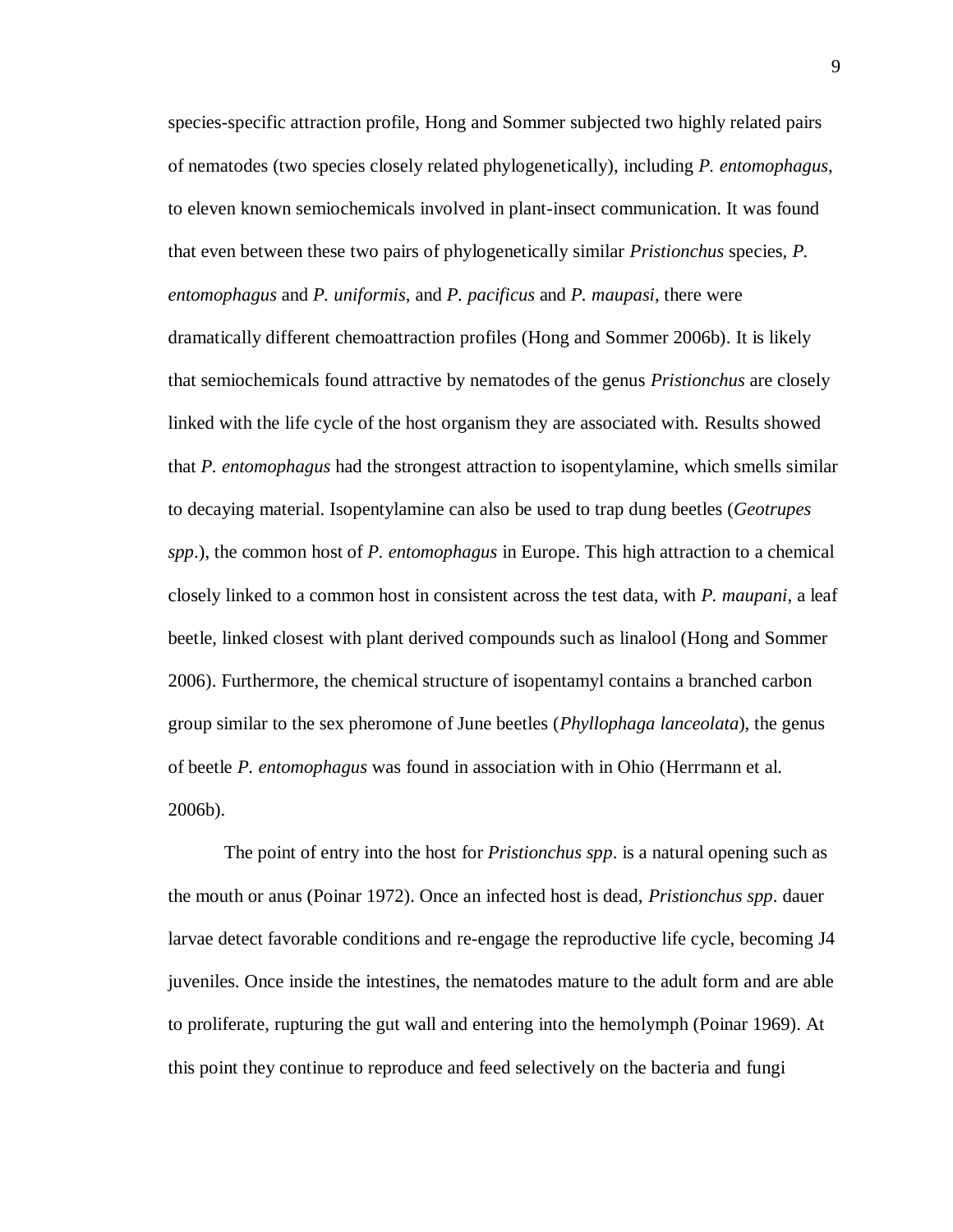proliferating in and on the carcass. The exact time scale over which this process occurs has not been determined. It is important that *Pristionchus spp*. are able to distinguish between pathogenic and non-pathogenic bacteria in and on the cadaver in order to prevent losses in brood size, development time, and even death as a result of ingesting the wrong type of bacteria (Rae et al. 2008).

Members of the family Diplogasteridae, including *Pristionchus spp*., have different buccal and gut cavity morphologies than *Steinernema* and *Heterorhabditis* nematodes. Their stoma morphology consists of a muscular, median esophageal bulb with valve plates and a glandular basal bulb (Poinar 1969). They have shorter, broader mouthparts with no grinder, a characteristic that is present among other Rhabditid nematodes such as the model organism *C. elegans* (Rae et al. 2008). These characteristics in addition to flaps that surround the stoma allow *Pristionchus spp*. to ingest bacteria whole without crushing them and prevent them from being pushed out of the buccal cavity after ingestion (Lieven and Sudhaus 2000). Furthermore, some *Pristionchus*  species have developed a phenotypic plasticity among stoma morphologies, affording two distinct stomal morphotypes, stenostomatous and eurystomatous (Furst von Lieven and Sudhaus 2000). The differences between the two morphologies include buccal cavity width and depth, as well as the presence and orientation of teeth within the cavity. This plasticity affords *Pristionchus spp*. the ability to specialize their different feeding habits based on the buccal cavity morphology (Hong and Sommer 2006b).

*Pristionchus spp*. have developed a number of characteristics that are commonly referred to as pre-adaptations for parasitism (Weller et al. 2010), including their necromenic association with beetles where infective juveniles enter an insect host, wait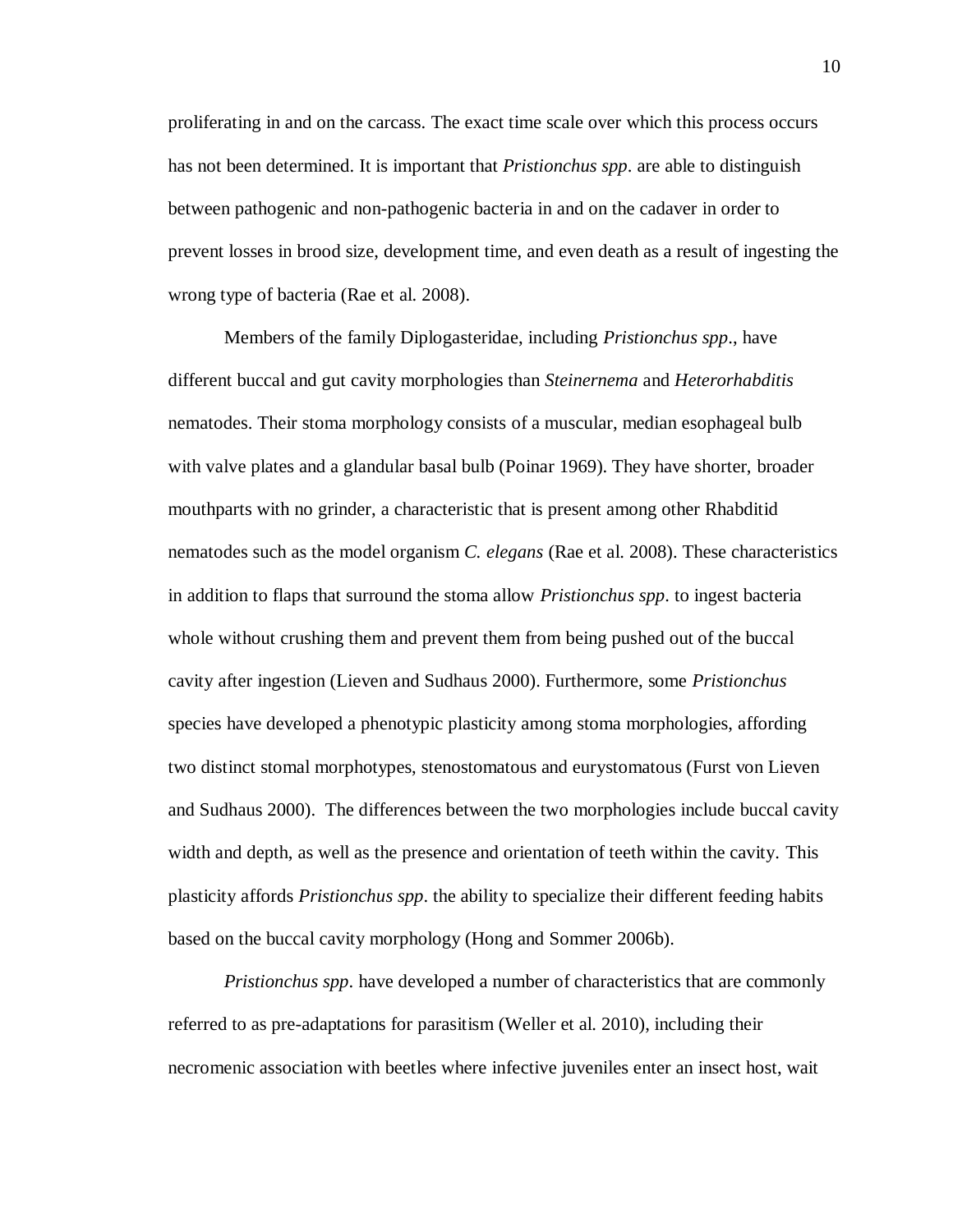for host death, and then feed on the bacteria and fungi that grow within the carcass (Rae et al. 2008). Their ability to tolerate the harsh conditions inside a larva (high toxicity due to hemolymph composition, low oxygen concentration), in addition to the ability to form dauer larvae (resting and infective stage) during periods of environmental disturbance lends support to *Pristionchus spp*. being on the evolutionary path to parasitism (Weller et al. 2010).

The dauer stage may also provide a mechanism of ingress for the bacteria that cause mortality in insect hosts. Bacteria have been isolated from between the two cuticular layers that ensheath the dauer stage larvae, that is between the internal cuticle of the J3 dauer stage and the external J2 cuticle that they retain from the preceeding juvenile stage (Gaugler, 2002). Bonifassi et al. (1999) found bacteria in between the two cuticles in *S. scapterisci*. Unlike Steinernema species, Pristionchus dauer stage juveniles do not retain the J2 cuticle as a protective sheath for the free living stage. However, these nematodes do carry associated bacteria on their cuticle (Rae et al. 2008) that are likely introduced to the host during the infection process.

Poinar (1969), however, suggests that the stage of nematode invading the host may be important relative to the resulting lethality of *Pristionchus* infections. He found that dauer stage *Pristionchus* larvae caused significantly fewer lethal infections when applied to *Galleria mellonella* in comparison with samples containing a mix of dauer stage larvae and normal juvenile stages. The cause of insect mortality was not linked solely to the presence of nematodes, but rather the establishment of the nematodes. Once established within the insect host, Poinar (1969) reported that *P. uniformis* caused mortality in all subjects. Many of the inoculated wax worm larvae (*G. mellonella*) were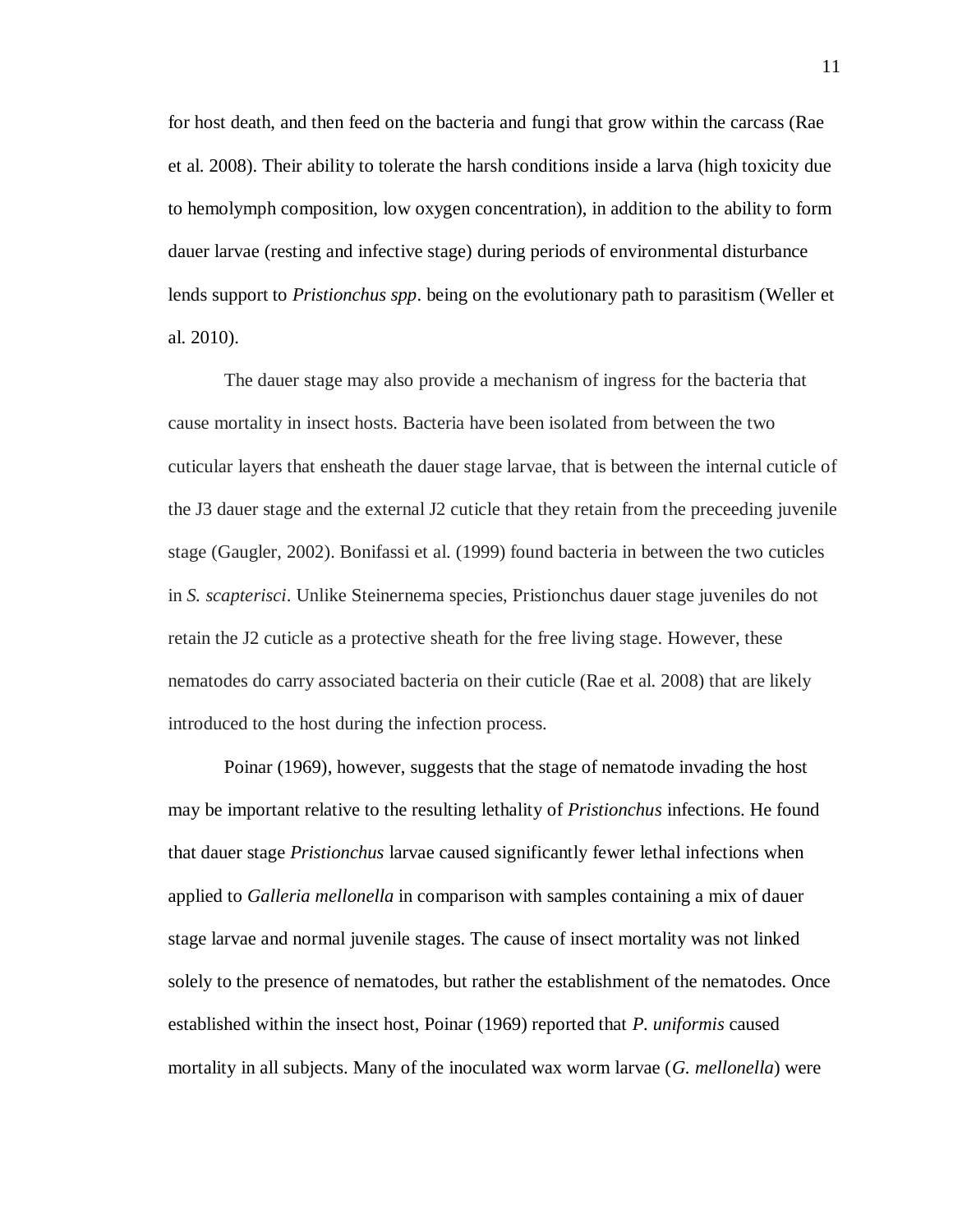able to successfully void the nematodes, presumably passing dauer stage larvae through their digestive tracts before they could establish.

There is evidence that the bacteria associated with *P. entomophagus* can be pathogenic to insects (Al Own et al. 2011). The transport of bacteria from the external surface of nematodes into an infected host has been shown for the endospore-forming bacteria, *Paenibacillus nematophilus*, on the cuticle of an entomopathogenic nematode host, *H. megidis* (Enright and Griffin 2005). While the actual role of the dauer stage larvae in infectivity is somewhat unclear, it is known that they are capable of carrying bacteria, and that bacteria associated with entomopathogenic nematodes is critical for virulence.

Groden et al. (2010) have recent evidence that *P. entomophagus* induced mortality in *M. rubra* populations appears to be related to the origin of the *P. entomophagus* population. Nematodes gathered from *M. rubra* cadavers collected from various sites on Mt. Desert Island, ME were mass-reared in the laboratory and used to inoculate *M. rubra* in laboratory reinfection assays. The differential induced mortality in these tests suggests that there are inherent differences in the pathogenicity of *P. entomophagus*, likely due to their site of origin. Furthermore, studies in Europe have shown this nematode to harbor a complex of bacterial species in or on its body (Rae et al. 2008) although it does not appear to have a specialized receptacle to harbor specific endosymbiotic species. This suggests that the variability seen in *P. entomophagus*  induced mortality may be a function of the particular bacterial associates that the nematode is carrying, likely due to the presence of specific species of bacteria being present in the habitat of the *P. entomophagus* population. Identifying the species of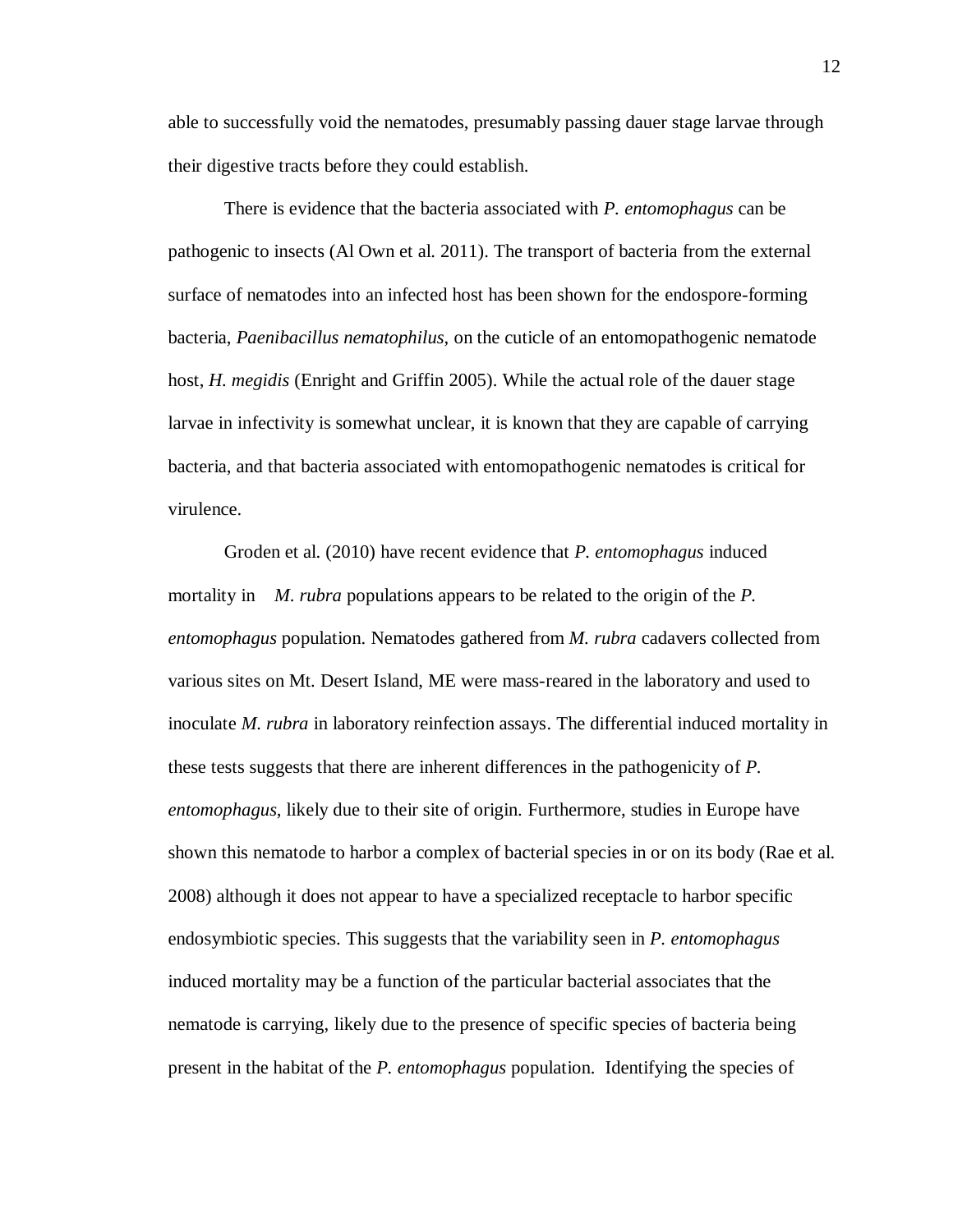bacteria associated with virulent populations of *P. entomophagus* nematodes is the focus of this study. I hypothesize that bacterial species found in the hemolymph of infected hosts will also be among the species found on either the external or internal surfaces of the infecting *P. entomophagus* nematodes. To test this hypothesis, I isolated and identified the bacteria on the external cuticle and internally in the digestive tract of *P. entomophagus* and compared it to bacteria species that I isolated from the hemolymph of insects hosts infected with *P. entomophagus*.

#### **Materials and Methods:**

#### *Myrmica rubra* colonies:

Prior to experimentation, *Myrmica rubra* colonies were collected from different sites in Acadia National Park in September 2010 and maintained in overwintering conditions in a cold chamber set at 4°C. Multiple colonies from each site were transferred to nest boxes approximately two weeks prior to use for these experiments and labeled by site and nest number (e.g. COA 4). Each colony was provided with a small portion of a cardboard egg carton for covering brood and sugar, water, and tuna were provided for sustenance. Colonies were inspected for dead individuals on a regular schedule (2-3 times per week). Cadavers were removed using sterile tweezers and surface sterilized by submerging in a 0.1% zephiran chloride solution for thirty seconds (Roberts 1973) before being transferred to two rinses in sterile distilled water and placed on clean absorbent paper. After drying, cadavers from each nest were held in individual wells of 48 well microtitre plates, with cadavers from each colony maintained in their own separate plate. Plates were stored at ambient temperature (ca. 21°C) inside plastic bags containing damp paper towels to maintain high humidity (Evans et al. 2010).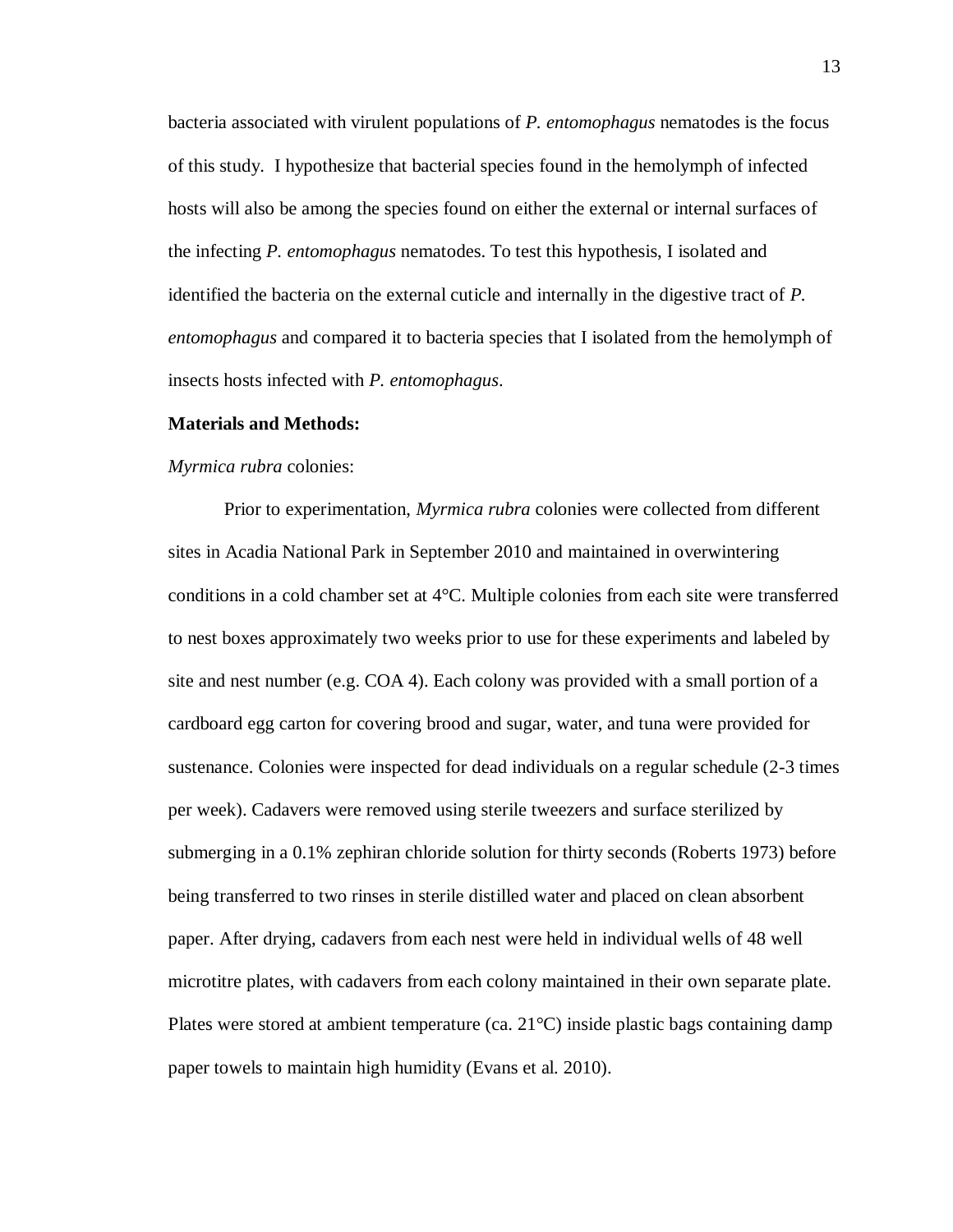Cadavers from all sites in Acadia National Park were monitored for emergent nematodes. Colonies from two sites experiencing high levels of nematode induced mortality (College of the Atlantic (COA) and Miller Greenhouse (MGH)) were selected for use in this study, and nematodes were harvested from their corresponding cadaver plates.

Isolation of Bacterial Associates:

*External Surface of Nematodes*: Bacteria harbored externally on the nematodes were collected through thorough rinses of the live nematodes. Emergent nematodes in two wells from COA and two wells from MGH were used to isolate associates from the external surface of the nematodes. Approximately 50  $\mu$ L of sterile distilled water was added to wells with high numbers of emergent nematodes. Leaving the *M. rubra* cadaver in the well, nematodes from each well were pipetted into their own 1.5 mL microcentrifuge tube filled with 1 mL of 1% Tween. After gently vortexing, each solution was centrifuged for approximately 10 seconds at 13,000 RPM to concentrate the nematodes in the bottom of the tube. Four fold serial dilutions of this stock solution were made by adding 100 μL of the rinse solution to 900μL of distilled water, and repeating three additional times. Three 300 µL aliquots of each  $1\times10^{-4}$  dilution were then plated onto Trypticase Soy Agar (TSA). Plates were incubated at 29°C for 48 hours, after which morphologically unique individual colony forming units were identified using a dissecting microscope and transferred onto fresh TSA plates. After two days of growth, monoculture plates were stored at 4°C.

*Internally Harbored in Nematode*: Bacteria harbored internally in the digestive tract of the nematodes were sampled by surface-sterilizing live nematodes to remove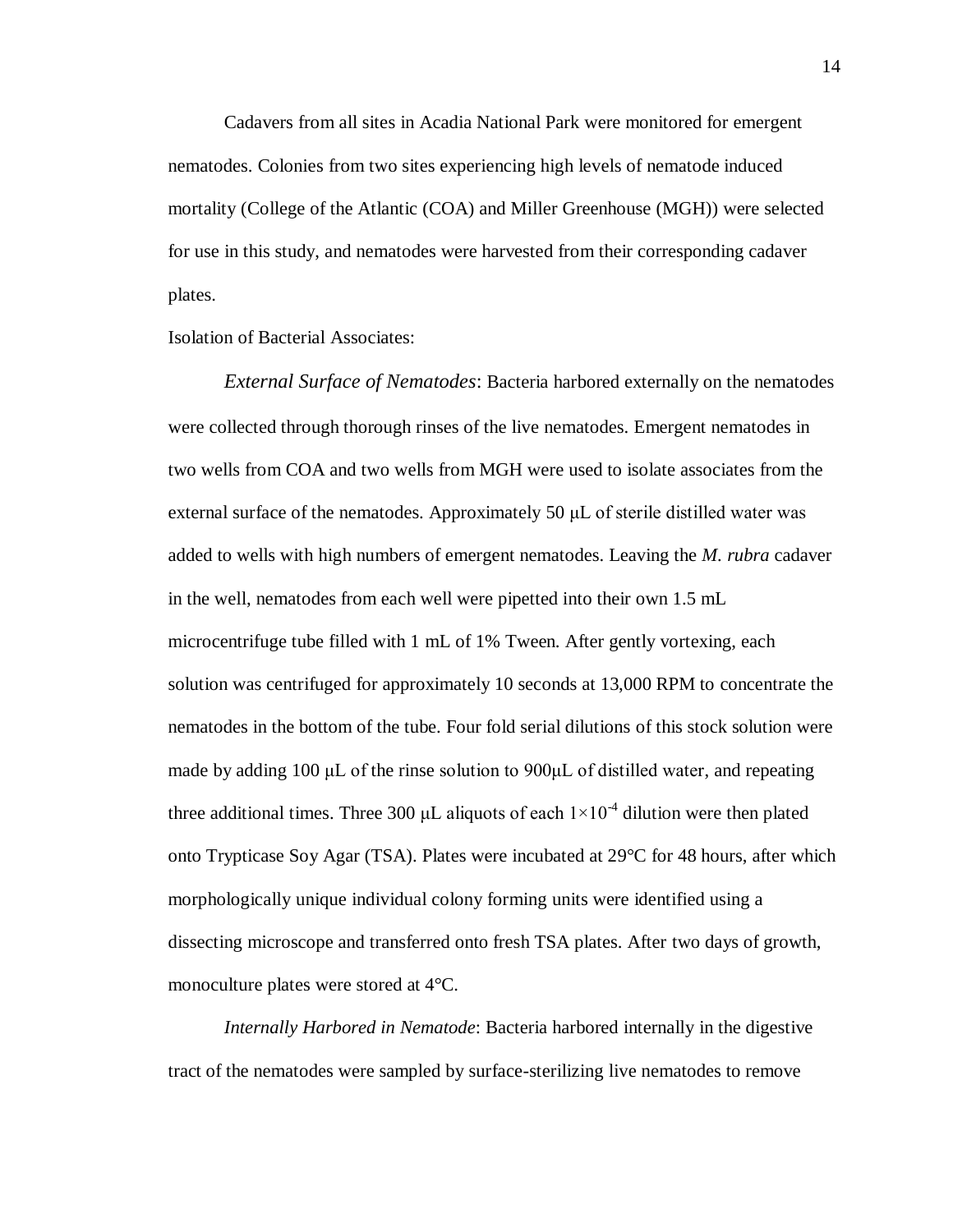external bacteria, then transferring the nematodes to TSA plates. Nematodes feeding and tunneling on the agar gave rise to colonies of bacteria excreted from the nematode gut. This procedure was initiated by adding 50 μL of sterile distilled water to each chosen well in the 48 well plates housing the *M. rubra* cadavers. After gently mixing, three 5 μL aliquots were taken from each well and plated onto a contrasting black surface for counting. The number of nematodes in each aliquot was counted and averaged across each of the three aliquots for each site. The remaining 40 μL of each nematode solution was equilibrated to  $\frac{1}{2}$  the concentration of the least concentrated solution by adding sterile distilled water to each solution in the appropriate amount.

After standardization of nematode concentration, 50 μL of nematode solution was gently loaded onto a concavely folded piece of vacuum filter paper. The filter paper was loaded into an appropriately sized Buchner Funnel and attached to the laboratory vacuum system. Nematodes were continuously surfaced sterilized for 2-3 minutes by pipetting 1% bleach solution onto them, making sure not to spill the nematodes off of the filter paper. After surface sterilization, the nematodes were rinsed with sterile distilled water in the same manner for 2-3 minutes. The filter paper was then loaded into a small Petri dish and flooded with sterile distilled water to dislodge the nematodes from the filter paper. After nematode presence was confirmed using a dissecting microscope, 300 μL aliquots of the nematode filled solution was plated onto TSA agar.

To assure inoculation of a sufficient number of nematodes, individual nematodes were pipetted out of the remaining solution using a 200 μL pipette tip and added to the TSA plate with the nematode solution. It was determined that holding nematodes at room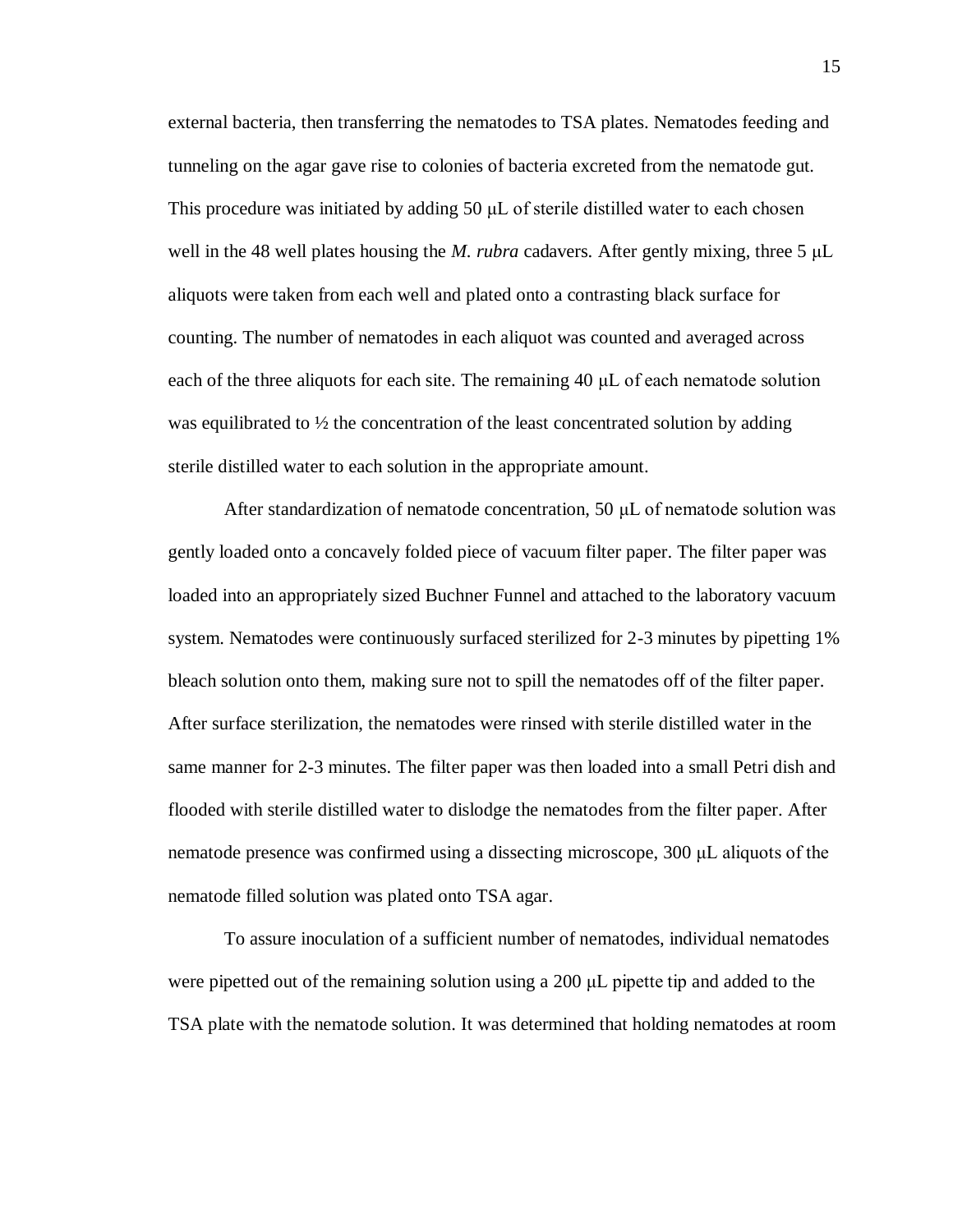temperature until pipetting was best, as nematodes tended to stick to the surface of the Petri dish if refrigerated for long periods.

*Hemolymph Samples*: A total of 60 *Galleria mellonella* (waxworm) larvae were inoculated with nematodes from selected COA and MGH wells. Nematodes were harvested from six individual ants each from both COA and MGH in wells with large amounts of emerged nematodes. Nematodes from each well were transferred to a set of five waxworm larvae resulting in twelve sets of inoculated larvae (six per site). Each of the six sets of larvae for each site were placed in a 100 mL cup with 1 cm sand and 50  $\mu$ L sterile distilled water. Nematodes were pipetted directly on to the dorsal cuticle of the larvae. Cups were covered to retain moisture and maintained at ambient temperatures (ca. 21°C) in the laboratory. Larvae were monitored daily and dead were collected and surface sterilized by submerging in a 0.1% zephiran chloride solution for thirty seconds before transferring to two rinses of sterile distilled water. Sterilized cadavers were placed in individually marked Petri dishes for each set of five larvae. All cadavers were stored for 24-72 hours at 4°C until hemolymph was gathered *en masse*.

Hemolymph samples were collected from each cadaver by cutting one leg off close to the body with sterile, micro-dissecting scissors, and using a microcapillary tube to draw hemolymph from the wound. All gathered hemolymph from each set of larvae was pooled and placed into a 1.5 mL microcentrifuge tube filled with 1mL of sterile distilled water. Four-fold serial dilutions were made and quadrant streaks of each  $1\times10^{-4}$  dilution were plated onto two Trypticase Soy Agar (TSA) plates for each of the twelve samples. Plates were incubated at 29°C for 48 hours, after which unique individual colony forming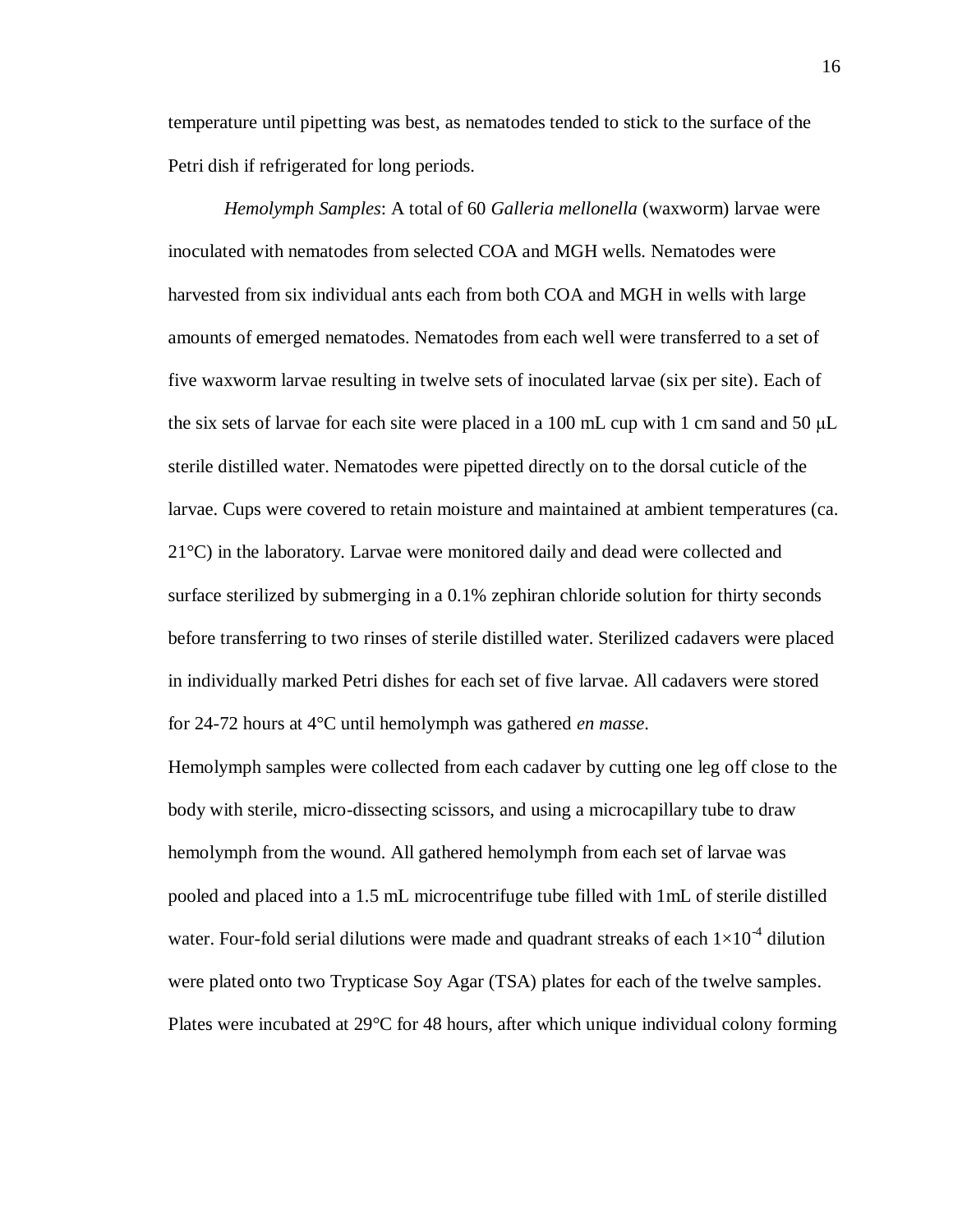units were identified using a dissecting microscope and transferred onto fresh TSA plats. After two days of growth, all samples were stored on the clean plates at  $4^{\circ}$ C. DNA Extraction, PCR, and Sequencing:

Due to time and monetary restrictions, a subset of the bacterial isolates was chosen to be identified to species using molecular tools. All isolates were grown overnight in LB Broth. Due to the unknown status of the cultured organisms, a salt concentration of 5 g/L was used as it fell at the low end of the published range of salt concentrations from 5 g/L to 10 g/L (Formedium). Samples were grown in 3 mL of LB broth in 14 mL test tubes (VWR, Radnor, PA, USA) at 29°C and 90 RPM overnight, typically for 14-18 hours. After the initial centrifugation of 1 mL of overnight culture, additional 1 mL aliquots were added and re-centrifuged for samples with low bacterial density, as evidenced by a small initial pellet after centrifugation. Bacterial DNA was extracted using the Promega Wizard® Genomic DNA Purification Kit Cat no. A1120 (Promega, Madison, Wisconson, USA). Upon completion of DNA Extraction, all samples were stored in 1.5 mL microcentrifuge tubes at -20°C.

Gel electrophoresis was run on each sample to determine the presence of DNA using 0.8% Agarose gels made using 30 mL of TAE Buffer, 3 μL GelStar® GelStain (Lonza, Rockland, ME, USA) and 0.24 g Agarose (VSB Company, Cleveland, OH, USA). Samples were loaded using 5  $\mu$ L of DNA and 1  $\mu$ L of 6x loading dye (Gilbert). The Lambda HindIII ladder (Promega) was used as the standard and samples were run at 90V for approximately one hour. Gels were visualized on a UV transilluminator and recorded with a remote shooting camera. For post DNA extraction gels, the mere presence of a band was taken to be a successful extraction.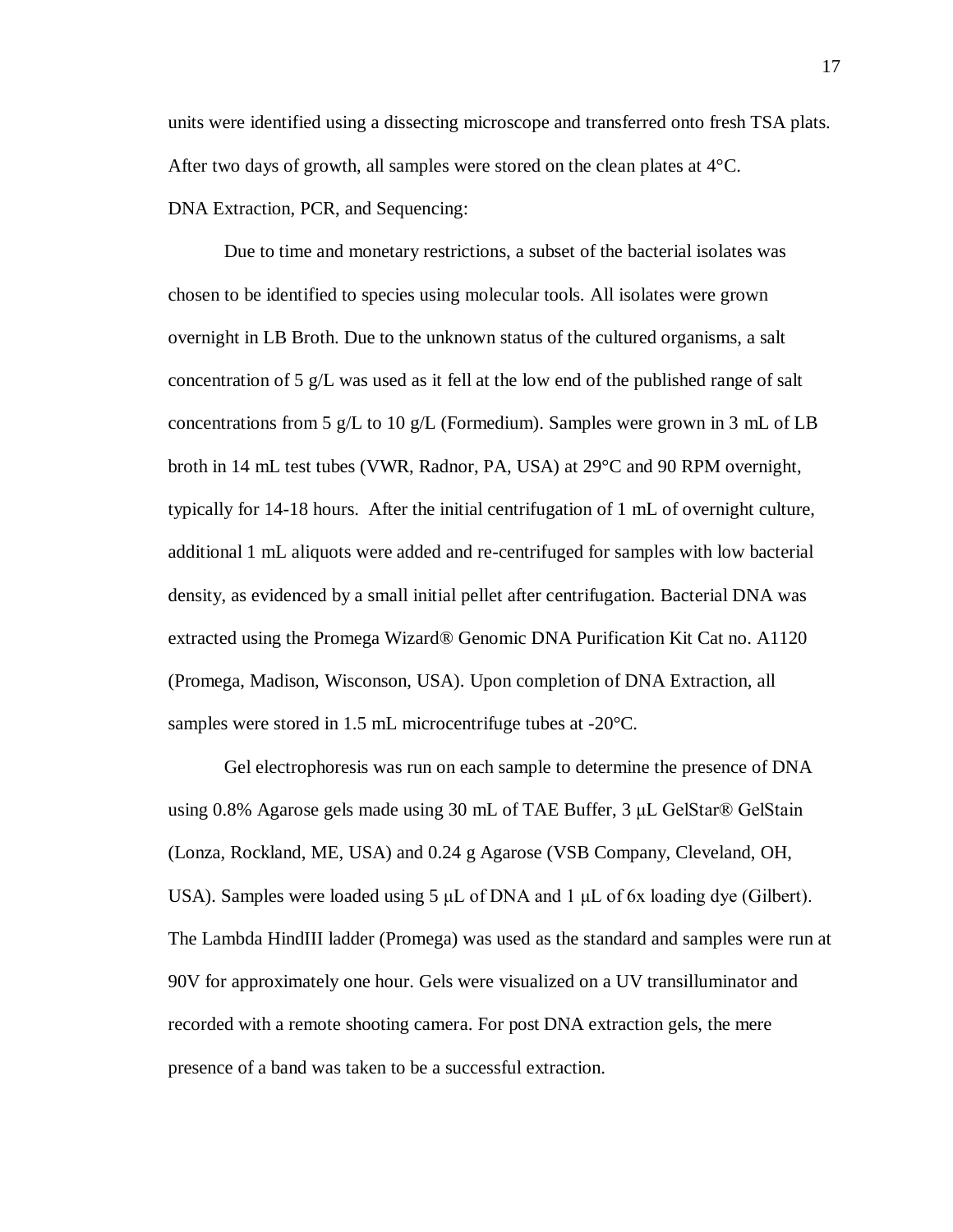Polymerase chain reaction (PCR) amplification of bacterial 16s rRNA was conducted using the primers 27f (5'-AGAGTTTGATCCTGGCTCAG-3') and 1492r (5'-ACGGGCGGTGTGTAC-3') (Lane 1991). Thermocycler conditions were as follows: 3 min at 95 $\degree$ C followed by 35 cycles of 15 s at 95 $\degree$ C, 30 s at 55 $\degree$ C, 1.5 min at 72 $\degree$ C, and a final step of 6.5 min at 72°C (Rae et al. 2008). Reactions were carried out at a volume of 20 μL. The PCR master mix recipe was derived from the original reaction conditions listed by Rae et al. (2008). After modifications, the final reaction mix included 9.6 μL H<sub>2</sub>O, 4 μL 5x PCR Buffer, 1.2 μL 25 mM MgCl<sub>2</sub>, 2 μL 2 mM dNTP's, 1 μL 10 μM 27f, 1 μL 10 μM 1492r, 0.2 μL GoTaq DNA Polymerase (Promega), and 1 μL of bacterial DNA.

Gel electrophoresis was run for all samples to determine the presence of PCR amplicons using 1.2% Agarose gels (30 μL of TAE Buffer, 3 μL GelStar® GelStain (Lonza, Rockland, ME, USA) and 0.36 g Agarose). Invitrogen Low DNA Mass Ladder Cat. # 10068-013 (Invitrogen, Carlsbad, CA, USA) was used as a standard to detect the expected fragment length of 1465 bp. Five microliters of low mass ladder and 1 μL of 6x loading dye was used for the ladder (L. Beers, personal communication, March 2011). Three microliters of PCR product and 2 μL of 2x loading dye was mixed and loaded for each sample. Gels were visualized on a UV transilluminator and recorded with a remote shooting camera. A fragment at the correct base pair size was taken to be a successful PCR run.

Each PCR sample was purified using a QiaQuick PCR Purification Kit (Qiagen, Venlo, Netherlands) and prepared for sequencing as instructed by the University of Maine Sequencing Facility. Ten microliters of the remaining 17 μL of PCR product was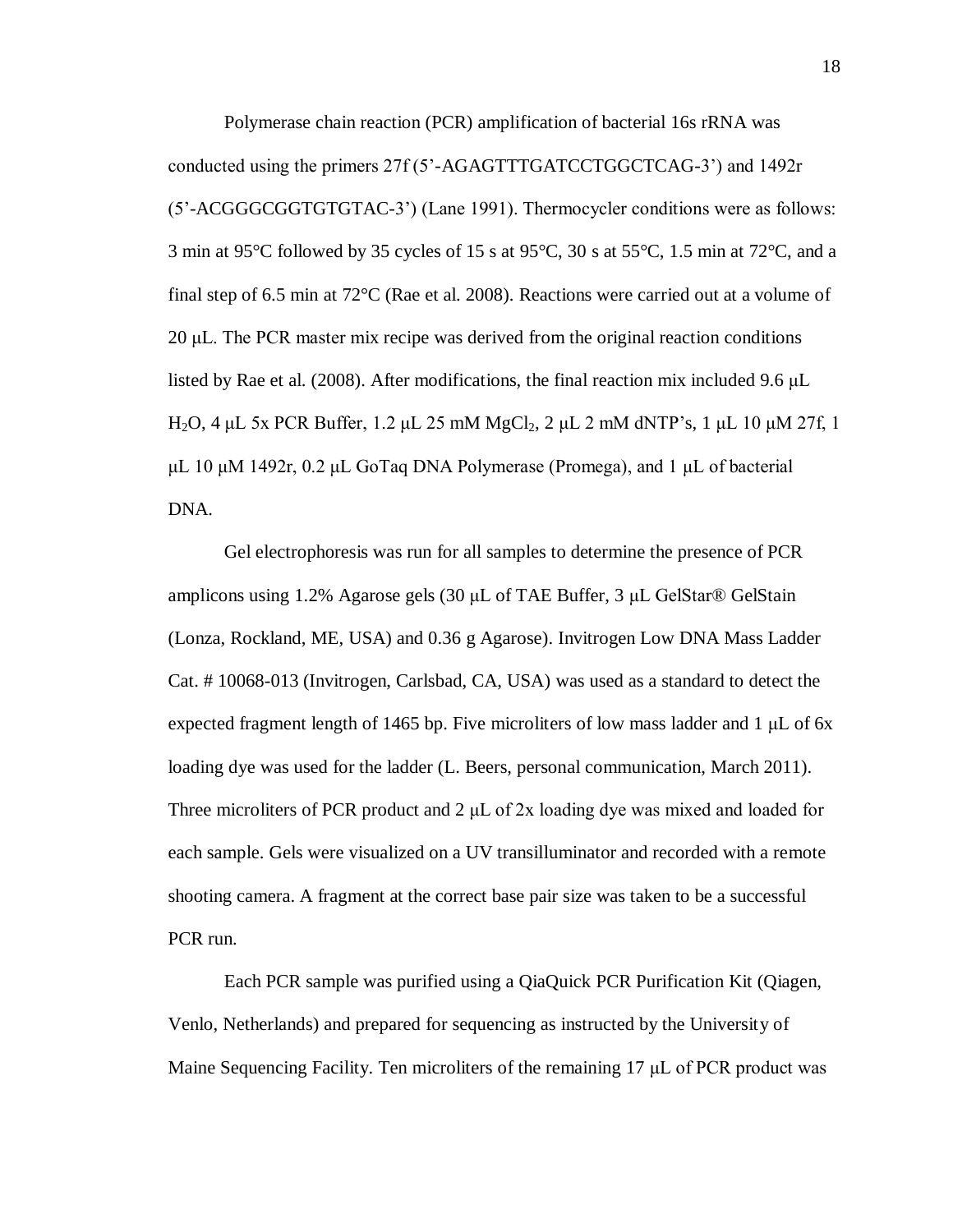purified following the Qiagen QiaQuick protocol. Samples were stored in sterile 1.5 mL microcentrifuge tubes at -20°C.

The quantity and quality of DNA in the purified samples was determined on a Nanodrop 1000 with version 3.3 software (ThermoScientific, Waltham, MA, USA). DNA concentrations were adjusted as necessary for sequencing by the University of Maine Sequencing Center. Samples were prepared for sequencing by placing 100 ng of DNA into a sterile tube and diluting the concentration to 10 ng/ $\mu$ L. Nanodrop results for DNA concentration were used to calculate the amount of PCR sample needed to obtain 100 ng of purified DNA, and sterile DiH<sub>2</sub>O was added appropriately to total 10 μL, yielding a concentration of 10 ng/μL. Approximately 1 μL of 27f and 1492r primers per sample was delivered to the sequencing center at a concentration of 5 μM. Identification of the species of bacterial isolates:

Sequenced and edited bacterial 16s rRNA sequences were obtained from the University of Maine Sequencing Facility. Using the Basic Local Alignment Search Tool (BLAST) online database provided by the United States National Center for Biological Information, edited sequences were referenced against the current database of bacterial samples (NCBI, accessed 2011). The quality of the match, quantified by query coverage and maximum identity (percent match) were used to distinguish good matches from poor matches. Matches with good query coverage and percent match were further investigated by exploring accession numbers and determining the origin of the sample. Matches with sources such as soil, insects, and nematodes were targeted due to their relevance to our study.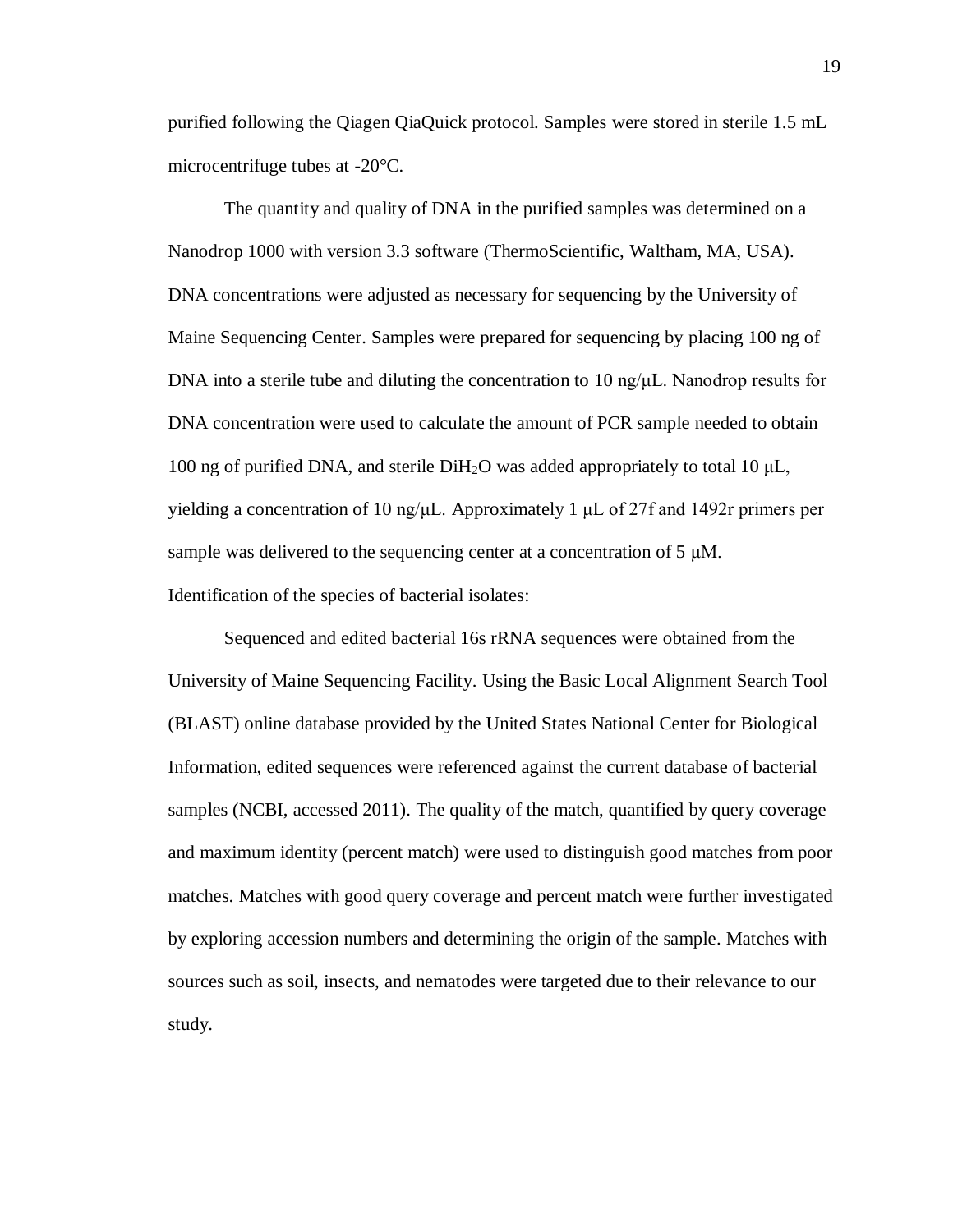# **Results:**

We isolated a large number of bacterial samples from the internal and external surfaces of

the nematodes, as well as the hemolymph of the infected *G. mellonella* larvae (Figure 1).

**Figure 8: Original 10-4 dilution from external rinse of nematodes from the COA C8 sample plated on TSA.**



**Figure 9: Unique morphotypes of bacteria isolated from the external surface of nematodes from the MGH E3 sample after 72 hours of colony growth. (40X magnification) Left: Isolate 1, Right: Isolate 3**

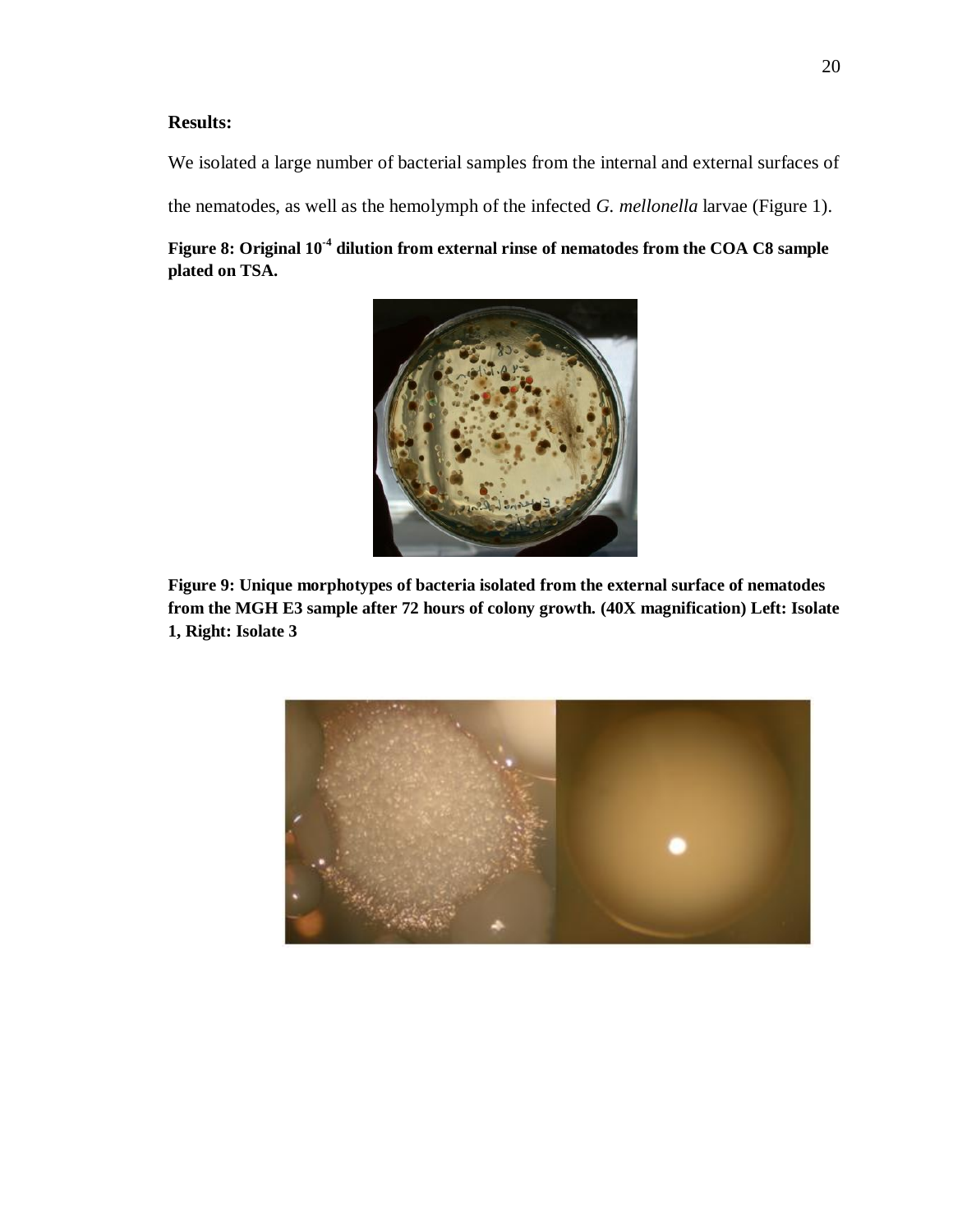**Figure 10: Unique morphotypes of bacteria isolated from the external surface of nematodes. (400X magnification) Left: MGH E3 Isolate 1, Right: COA C7 Isolate 6**



**Figure 11: Plated surface sterilized nematodes from the MGH E3 sample. Cultured excrement yielded internal nematode isolates.**



A total of 45 isolates were identified as unique and isolated (Table 1, Table 2). Overall, there were 28 isolates gathered from the external surface of the nematodes, eight isolates from the digestive tract of the nematodes, and 9 samples gathered from the hemolymph of infected hosts (Table 2).

There were a number of common morphotypes present in the isolates collected from the external surface of the nematodes (Figures 2 and 3). Of the 28 isolates gathered from the external surface of the nematodes, morphological and microscopic evidence determined that nearly all were present in another sample, either in samples from the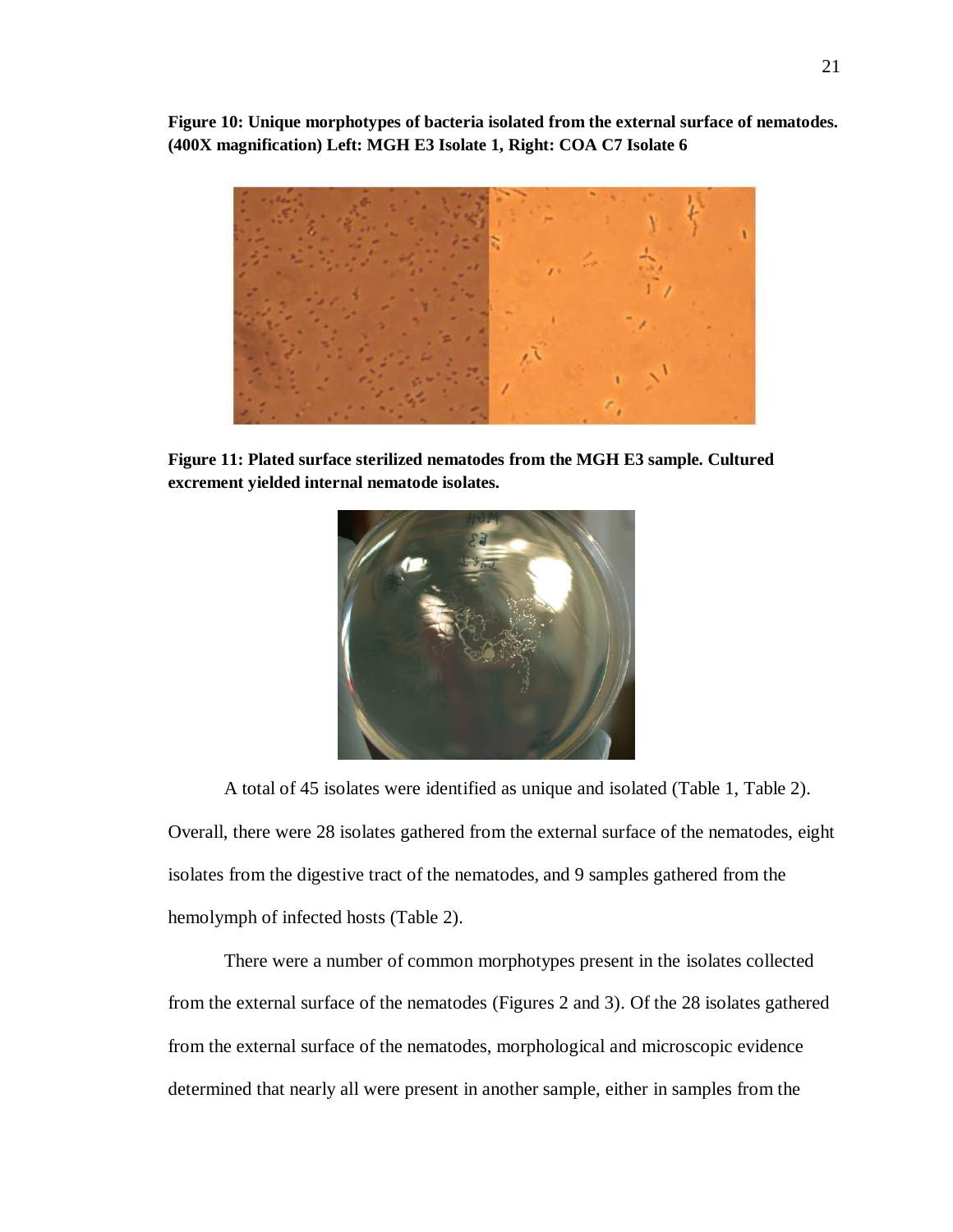same site, the opposite site, or both. A number of cream colored morphotypes were present in both the MGH and COA samples. Those that were not common to both sites were often found in both samples from the same site in Acadia National Park. This left approximately twelve unique-appearing isolates from the external surface of the nematodes. The examination of isolates gathered from the digestive tract of the nematodes (Figure 4) indicated that many of the isolates were similar. Morphologically, the colonies fell into two categories; cream colored and smooth, and cream colored with a distinct grainy appearance at the edge of the colony. Microscopic evidence was unable to discern differences within the groups. The isolates from the hemolymph had many similarities as well. Of the gathered isolates, nearly all had another sample with a similar morphotype. Of the nine samples gathered, it appears that there were four or five unique morphotypes.

Overall, there was a diverse bacterial complex (group/set of bacteria) found in association with the internal and external surfaces of the nematodes and the hemolymph of infected hosts. Based on analysis using primarily colony morphotypes with some microscopic evidence, it appears that as many as twelve unique isolates were found in relation to the external surface of the nematode, while two major morphotypes are apparent from the isolates associated with the internal surface of the nematode, and four or five morphotypes were isolated from the hemolymph of infected hosts.

Due to the large amount of overlap in samples, i.e. the appearance of the same morphotypes on a number of occasions, it also appears that the set of bacteria present within each type of sample (internal, external, hemolymph) is universal. Notable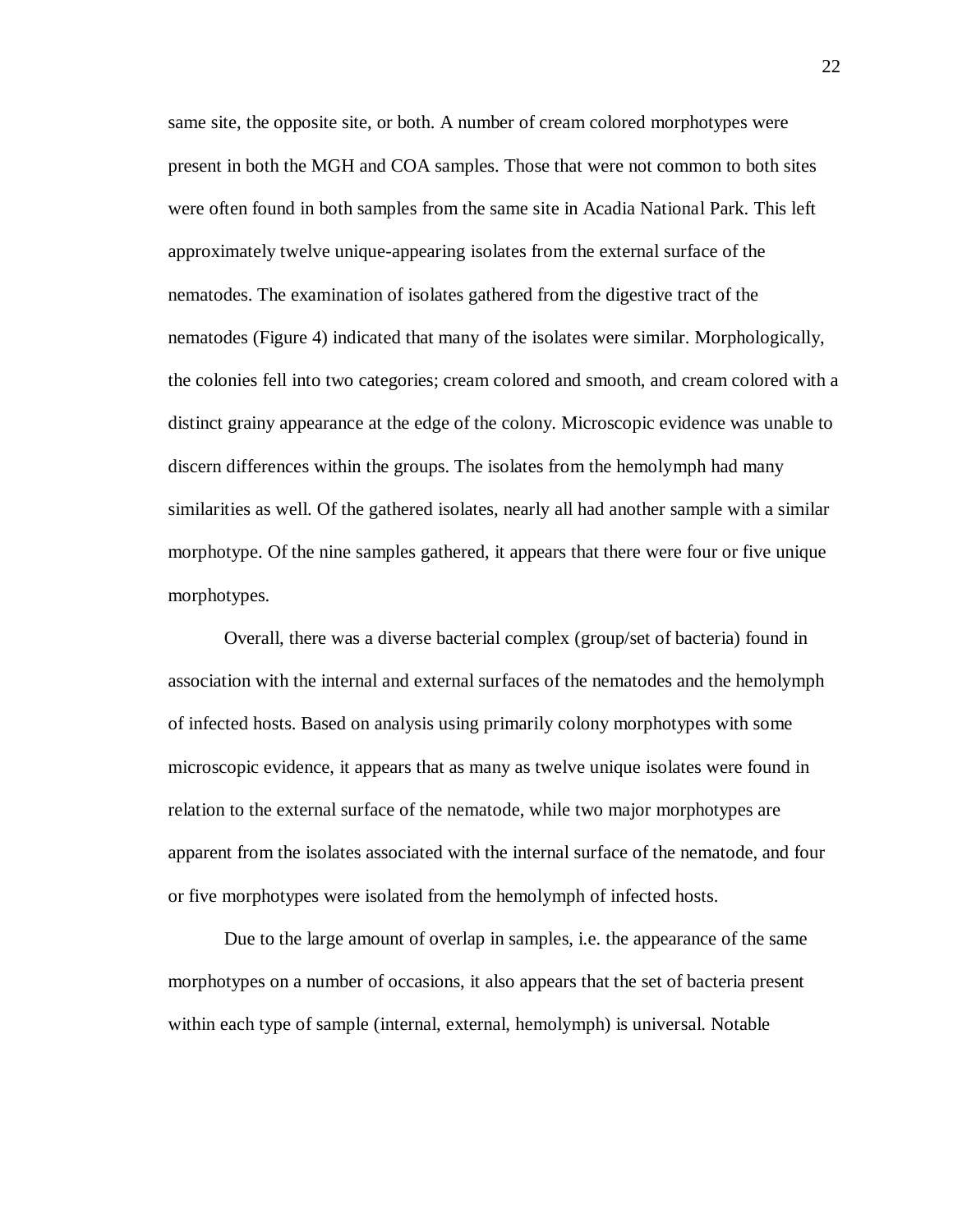exceptions include the presence of a unique yellow morphotype and a cream colored wiry morphotype in the COA samples that was not present in the MGH samples.

Because of the small number of morphotypes isolated from the hemolymph of infected hosts and the large amount of overlap present within each type of sample (external, internal, hemolymph), it is unclear whether or not the types of bacteria associated with the nematodes themselves (internal and external) are more diverse than the bacteria in the hemolymph.

| Table 7: Bacterial morphotypes isolated from the internal and external surface of |
|-----------------------------------------------------------------------------------|
| the nematodes and the hemolymph of infected hosts.                                |
|                                                                                   |

|                       | Cadaver            |                |                                                                                    |
|-----------------------|--------------------|----------------|------------------------------------------------------------------------------------|
| <b>Source</b>         | Sample             | Isolate #      | <b>Colony appearance</b>                                                           |
| <b>External Rinse</b> | MGH <sub>F2</sub>  | 1              | large, round, cream colored. Wavy/bumpy                                            |
|                       |                    |                | surface texture.                                                                   |
|                       |                    |                | small, irregularly shaped, resembles a fried                                       |
| <b>External Rinse</b> | MGH F <sub>2</sub> | $\overline{2}$ | egg. Very clear on the outside, slightly                                           |
|                       |                    |                | yellowish cloudy tint in center, striated                                          |
|                       |                    |                | edges                                                                              |
|                       |                    |                | small, cloudy in middle with more solid                                            |
| <b>External Rinse</b> | MGH <sub>F2</sub>  | 3              | off-white color around outside. Round                                              |
|                       |                    |                | with slightly wavy edges.                                                          |
|                       |                    |                | small, round with smooth edges. General                                            |
| <b>External Rinse</b> |                    | 4              | cloudy white color. Shows some signs of                                            |
|                       | MGH <sub>F2</sub>  |                | having a lighter color in middle like isolate<br>3, but hemispheric shape suggests |
|                       |                    |                | otherwise.                                                                         |
|                       |                    |                | completely irregular. Cloudy. Generally                                            |
|                       |                    |                | ovular in shape with irregular edges and                                           |
| <b>External Rinse</b> | MGH <sub>F2</sub>  | 5              | raised portions all over. Almost looks like a                                      |
|                       |                    |                | clovered-tongue.                                                                   |
|                       |                    |                | irregular shape, heart like with wavy                                              |
|                       |                    |                | edges. Egg-like appearance with coloration                                         |
| <b>External Rinse</b> | MGH <sub>F2</sub>  | 6              | different in middle. Possible resemblance                                          |
|                       |                    |                | to isolate 2 but this colony is much thicker                                       |
|                       |                    |                | and has more color.                                                                |
|                       |                    |                | small, round with slightly wavy edges.                                             |
| <b>External Rinse</b> | MGH <sub>F2</sub>  | $\overline{7}$ | General cloudy white color. Shows some                                             |
|                       |                    |                | signs of having a fried egg appearance.                                            |
|                       |                    |                | Smooth surface                                                                     |
|                       |                    |                |                                                                                    |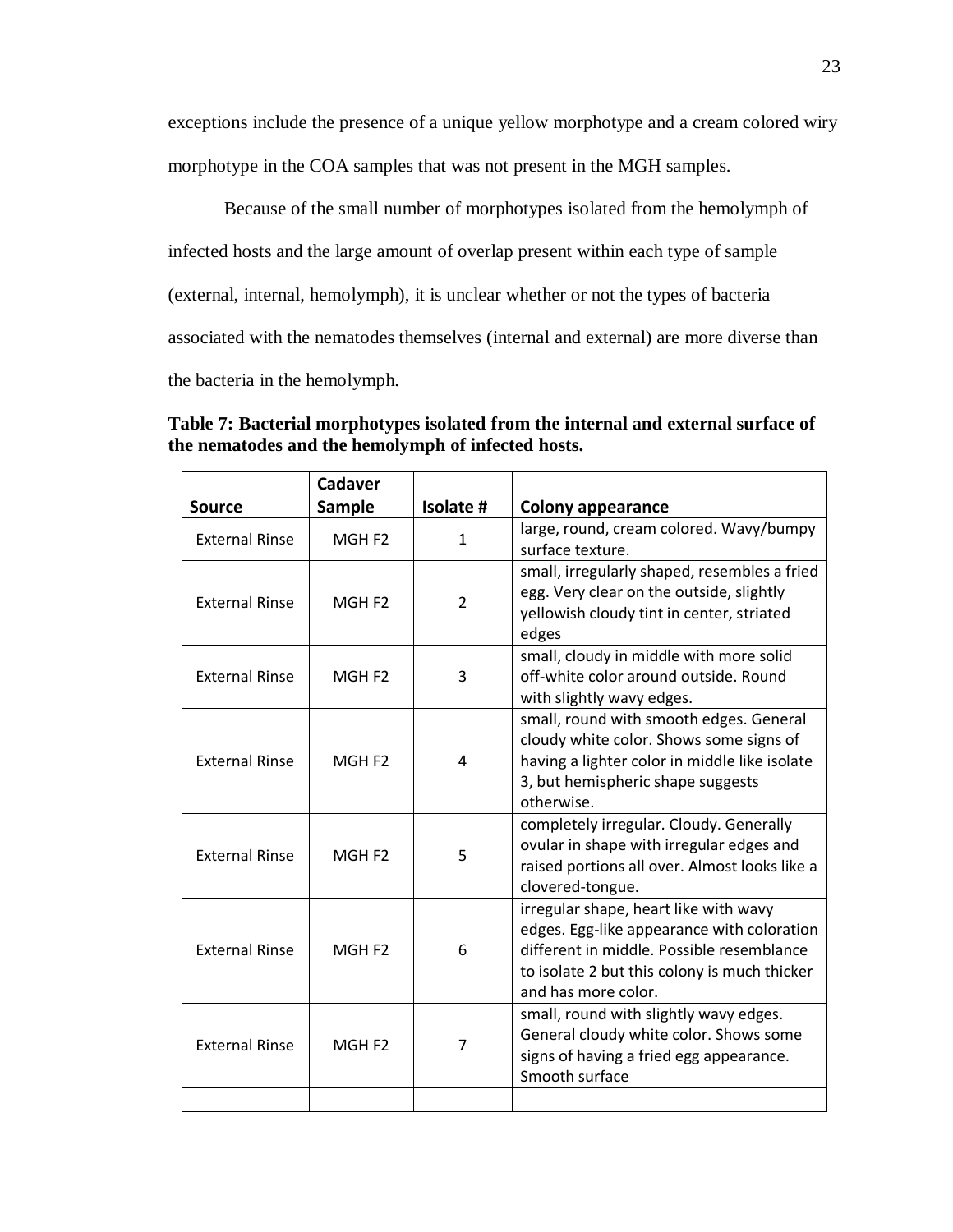| <b>External Rinse</b> | MGH <sub>E3</sub> | $\mathbf{1}$   | white, crystalline. Varies in size. Raises off<br>surface of plate. Looks icy in a way                                                                                           |
|-----------------------|-------------------|----------------|----------------------------------------------------------------------------------------------------------------------------------------------------------------------------------|
| <b>External Rinse</b> | MGH <sub>E3</sub> | $\overline{2}$ | irregular in shape, slightly round with an<br>invagination. Appears to have egg like<br>appearance. Resembles isolates from mgh<br>with egg appearance (2,7)                     |
| <b>External Rinse</b> | MGH E3            | 3              | small, round with smooth edges. General<br>cloudy white color. Very much resembles<br>isolate MGH F2 #4                                                                          |
| <b>External Rinse</b> | MGH <sub>E3</sub> | 4              | small, round with slightly wavy edges.<br>Lighter white color. May be a younger<br>version of isolate 3 from this set.                                                           |
| <b>External Rinse</b> | MGH <sub>E3</sub> | 5              | medium/large. Fried egg appearance.<br>Cream color.                                                                                                                              |
| <b>External Rinse</b> | COA C8            | $\mathbf{1}$   | large, round, cream colored. Wavy/bumpy<br>surface texture. A virtual identical match<br>to MGH F2 #1                                                                            |
| <b>External Rinse</b> | COA C8            | $\overline{2}$ | small, round, clearer that isolates 1 or 2<br>from MGH E3.                                                                                                                       |
| <b>External Rinse</b> | COA C8            | 3              | yellow, round, slightly irregular edges,<br>wavy surface                                                                                                                         |
| <b>External Rinse</b> | COA C8            | 4              | Left side of photo, cream color, round with<br>wavy edges, no apparent discoloration,<br>slightly wavy color.                                                                    |
| <b>External Rinse</b> | COA C8            | 5              | Right side of photo. Small, round with<br>smoother edges. Wavy surface<br>appearance. Slightly transparent in<br>middle, with solid color around outside,<br>resembles MGH F2 #3 |
| <b>External Rinse</b> | COA C8            | 6              | big, white, round, smooth edges, no<br>discoloration, resembles MGH E3 #3 and<br><b>MGH F2 #4</b>                                                                                |
| <b>External Rinse</b> | COA C8            | 7              | stringy, white, no crystalline appearance.<br>Smooth looking with stringy appearance                                                                                             |
| <b>External Rinse</b> | COA C8            | 8              | fungi? Fuzzy/hairy. Round conical colonies.                                                                                                                                      |
| <b>External Rinse</b> | COA C7            | $\mathbf{1}$   | small, irregularly shaped, resembles a fried<br>egg. Very clear on the outside, slightly<br>yellowish cloudy tint in center, striated<br>edges. Resembles MGH F2 #2              |
| <b>External Rinse</b> | COA C7            | $\overline{2}$ | Left side of photo, small round, clear-ish<br>appearance, smooth edges and surface.<br>Resembles COA C8 #2                                                                       |
| <b>External Rinse</b> | COA C7            | 3              | Right side of photo, small round with<br>slightly wavy edges. No overall<br>discoloration. Resembles MGH E3 #4.                                                                  |
|                       |                   |                |                                                                                                                                                                                  |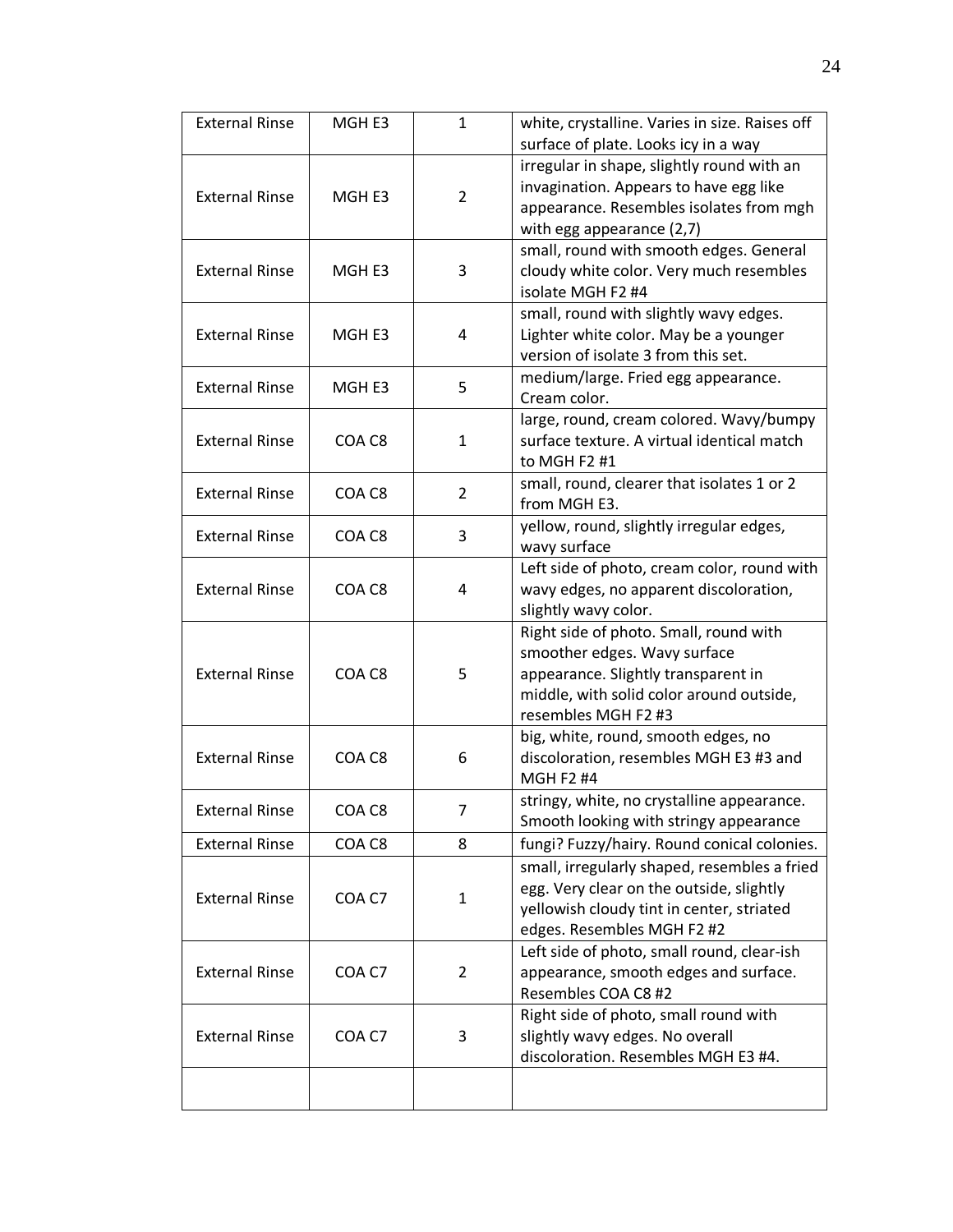| <b>External Rinse</b>   | COA C7            | 4                | mix between the bigger, white                  |
|-------------------------|-------------------|------------------|------------------------------------------------|
|                         |                   |                  | smooth/round colonies and the smaller,         |
|                         |                   |                  | clearer smooth colonies (see COA C8 #6         |
|                         |                   |                  | and COA C7 #2)                                 |
|                         |                   |                  | white, crystalline. Varies in size. Raises off |
| <b>External Rinse</b>   | COA C7            | 5                | surface of plate. Looks icy in a way. Closely  |
|                         |                   |                  | resembles MGH E3 #1                            |
|                         |                   |                  | large, round, cream colored. Wavy/bumpy        |
| <b>External Rinse</b>   | COA C7            | 6                | surface texture. A virtual identical match     |
|                         |                   |                  | to MGH F2 #1                                   |
| <b>External Rinse</b>   | COA C7            | $\overline{7}$   | yellow, round, slightly irregular edges,       |
|                         |                   |                  | wavy surface. Similar to COA C8 #3             |
|                         |                   |                  | small, clear with some cloudy white            |
| <b>External Rinse</b>   | COA C7            | 8                | coloration. Smooth surface with a raised       |
|                         |                   |                  | donut in the middle of the colony.             |
|                         |                   |                  | Dissimilar to all other colonies.              |
|                         |                   |                  | small, round, white color with slightly        |
| <b>Internal Culture</b> | MGH <sub>E3</sub> | $\mathbf{1}$     | wavy edges. Similar color to big, white and    |
|                         |                   |                  | round colonies such as COA C8 #6               |
| <b>Internal Culture</b> | MGH E3            | $\overline{2}$   | small, round, cloudy white color with no       |
|                         |                   |                  | discoloration.                                 |
|                         |                   |                  | small, round, no apparent color. After         |
| <b>Internal Culture</b> | COA B6            | 1 (Small)        | further analysis and streaking it appears      |
|                         |                   |                  | that this may have been a raised water         |
|                         |                   |                  | droplet or extra agar.                         |
|                         |                   |                  | irregular shape most likely caused by wet      |
| <b>Internal Culture</b> | COA D5            | Int <sub>1</sub> | plate. Edges do seem to wavy though.           |
|                         |                   |                  | White color, no discoloration                  |
|                         |                   |                  | somewhat round. Edges are very odd.            |
| <b>Internal Culture</b> | COA D5            | Int <sub>2</sub> | They are irregular and appear to have          |
|                         |                   |                  | bumps in them. Creamy color.                   |
| <b>Internal Culture</b> | MGH <sub>D3</sub> | Int <sub>3</sub> | creamy white large colony with a small         |
|                         |                   |                  | white dot in the middle.                       |
|                         |                   |                  | egg-shaped with raised circle in slender       |
|                         |                   |                  | part of the colony. After looking at picture   |
|                         |                   |                  | under closer scrutiny, it appears that this    |
| <b>Internal Culture</b> | COA B6            | $2$ (Big)        | larger ovular colony may consist of two or     |
|                         |                   |                  | three circular colonies. One appears to be     |
|                         |                   |                  | a larger white colony which is at the right.   |
|                         |                   |                  | another looks like the raised donut colony     |
|                         |                   |                  | COA C7 #8.                                     |
|                         |                   |                  | small white colonies. Appear to be             |
| <b>Internal Culture</b> | MGH E3            | Rep 1            | somewhat "bumpy" looking." round with          |
|                         |                   |                  | irregular edges.                               |
| Hemolymph               | COA <sub>1</sub>  |                  | No Notes, colony present                       |
| Plating                 |                   |                  |                                                |
|                         |                   |                  |                                                |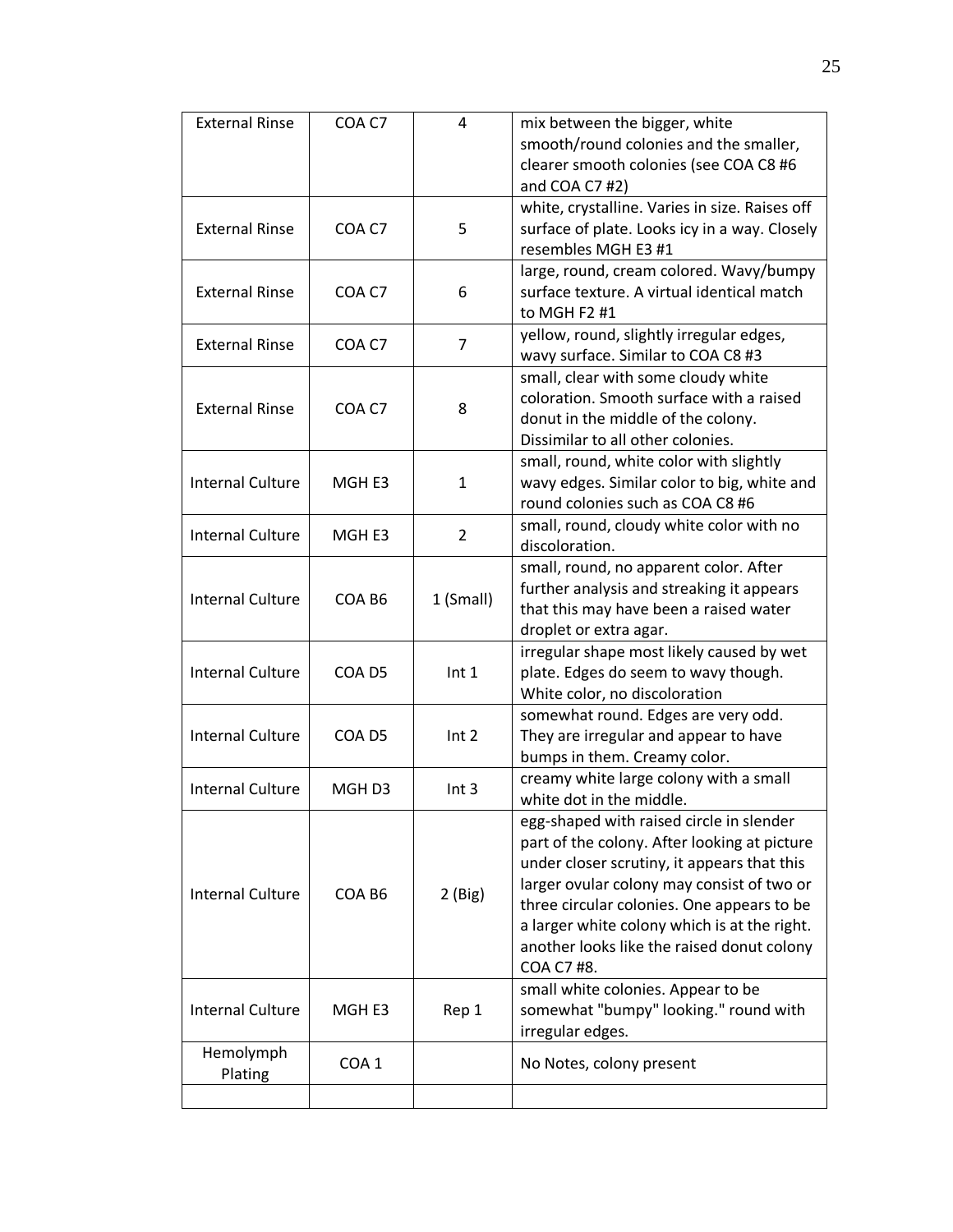| Hemolymph | COA <sub>2</sub> | Smooth                   |
|-----------|------------------|--------------------------|
| Plating   |                  |                          |
| Hemolymph |                  |                          |
| Plating   | COA <sub>2</sub> | Fuzzy                    |
| Hemolymph | COA 4            | No Notes, colony present |
| Plating   |                  |                          |
| Hemolymph | COA <sub>5</sub> | Dark                     |
| Plating   |                  |                          |
| Hemolymph | COA <sub>5</sub> | Light                    |
| Plating   |                  |                          |
| Hemolymph | COA 6            | No Notes, colony present |
| Plating   |                  |                          |
| Hemolymph | MGH 6            |                          |
| Plating   |                  | Raised, White, Big       |
| Hemolymph | MGH 6            | Flat, Yellow, Odd Edge   |
| Plating   |                  |                          |

# **Table 8: Summary of unique bacterial morphotypes isolated from the internal and external surfaces of nematodes and the hemolymph of infected hosts.**

|                 | Cadaver           | <b>Isolated</b>    |
|-----------------|-------------------|--------------------|
| <b>Source</b>   | Sample            | <b>Morphotypes</b> |
| External        | COA C8            | 8                  |
| External        | COA C7            | 8                  |
| External        | MGH <sub>F2</sub> | 7                  |
| <b>Fxternal</b> | MGH <sub>E3</sub> | 5                  |
| Internal        | MGH <sub>E3</sub> | 2                  |
| Internal        | COA B6            | $\overline{2}$     |
| Internal        | COA D5            | $\overline{2}$     |
| Internal        | MGH <sub>D3</sub> | 1                  |
| Internal        | MGH <sub>E3</sub> | 1                  |
| Hemolymph       | All COA           | 7                  |
| Hemolymph       | All MGH           | 2                  |

Of the 45 morphotypes cultured, 32 were selected for further evaluation; 15 total external samples; eight isolates from nematodes collected from one COA well and seven isolates from nematodes collected from one MGH well, all nine hemolymph isolates, and all eight isolates from internal nematode samples were used (Table 3). Due to the similarities between the MGH samples and the COA samples relative to their overall morphology and source (internal, external, hemolymph), samples derived from one of the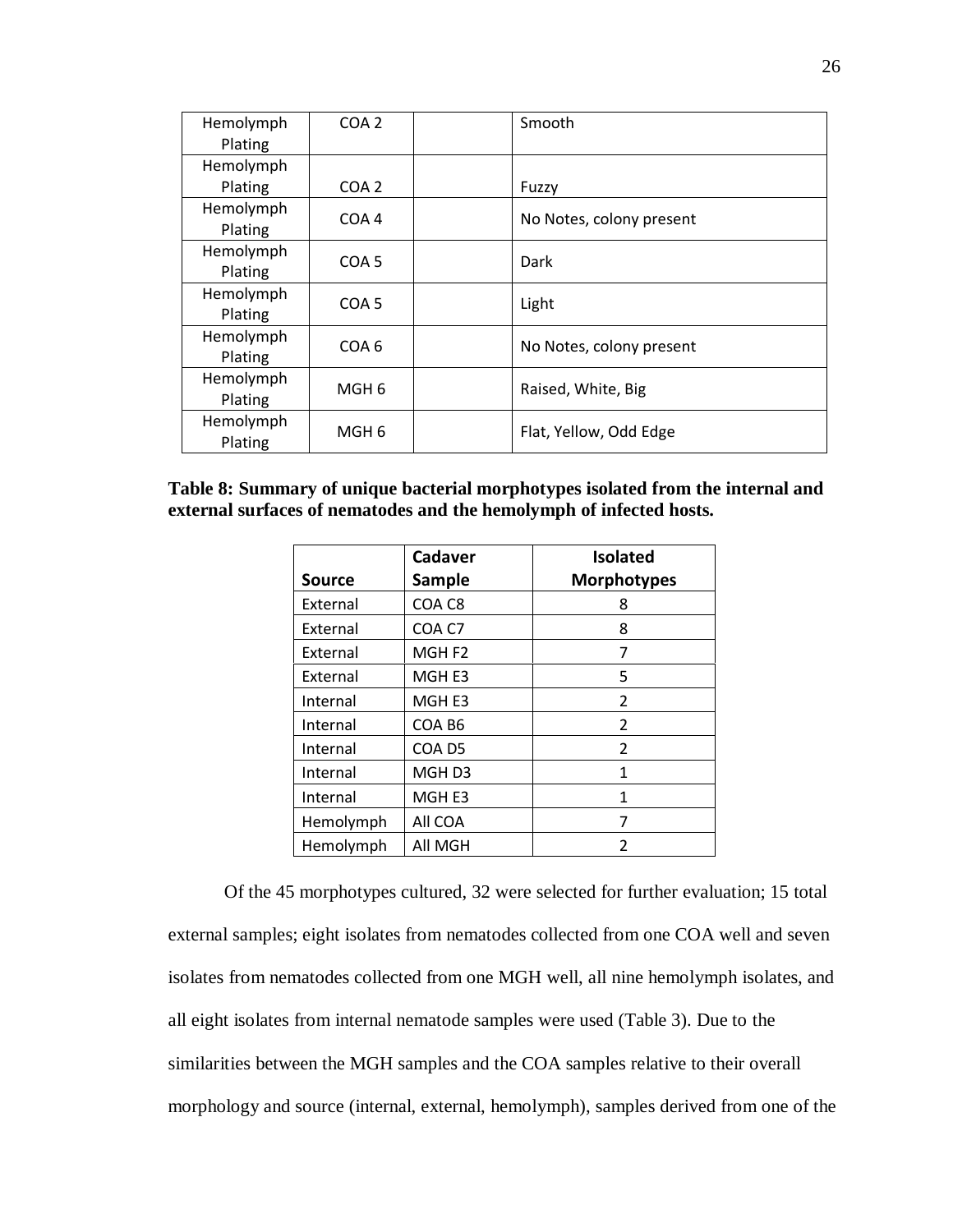MGH wells (F2) and one of the COA wells (C8) were selected going forward as representative samples of the external bacterial associates (Table 3).

| <b>Source</b>         | Plate/Well        | <b>Total</b><br><b>Isolates</b> |
|-----------------------|-------------------|---------------------------------|
| <b>External Rinse</b> | MGH <sub>F2</sub> |                                 |
| <b>External Rinse</b> | COA C8            | 8                               |
| Internal              | MGH <sub>E3</sub> | 2                               |
| Internal              | COA B6            | 1                               |
| Internal              | COA D5            | 2                               |
| Internal              | MGH <sub>D3</sub> | 1                               |
| Internal              | MGH <sub>E3</sub> | 2                               |
| Hemolymph             | All COA           | 7                               |
| Hemolymph             | All MGH           | 2                               |

**Table 9: Summary of isolates selected for further testing**

**Figure 12:Electrophoresis gel of DNA extraction products**

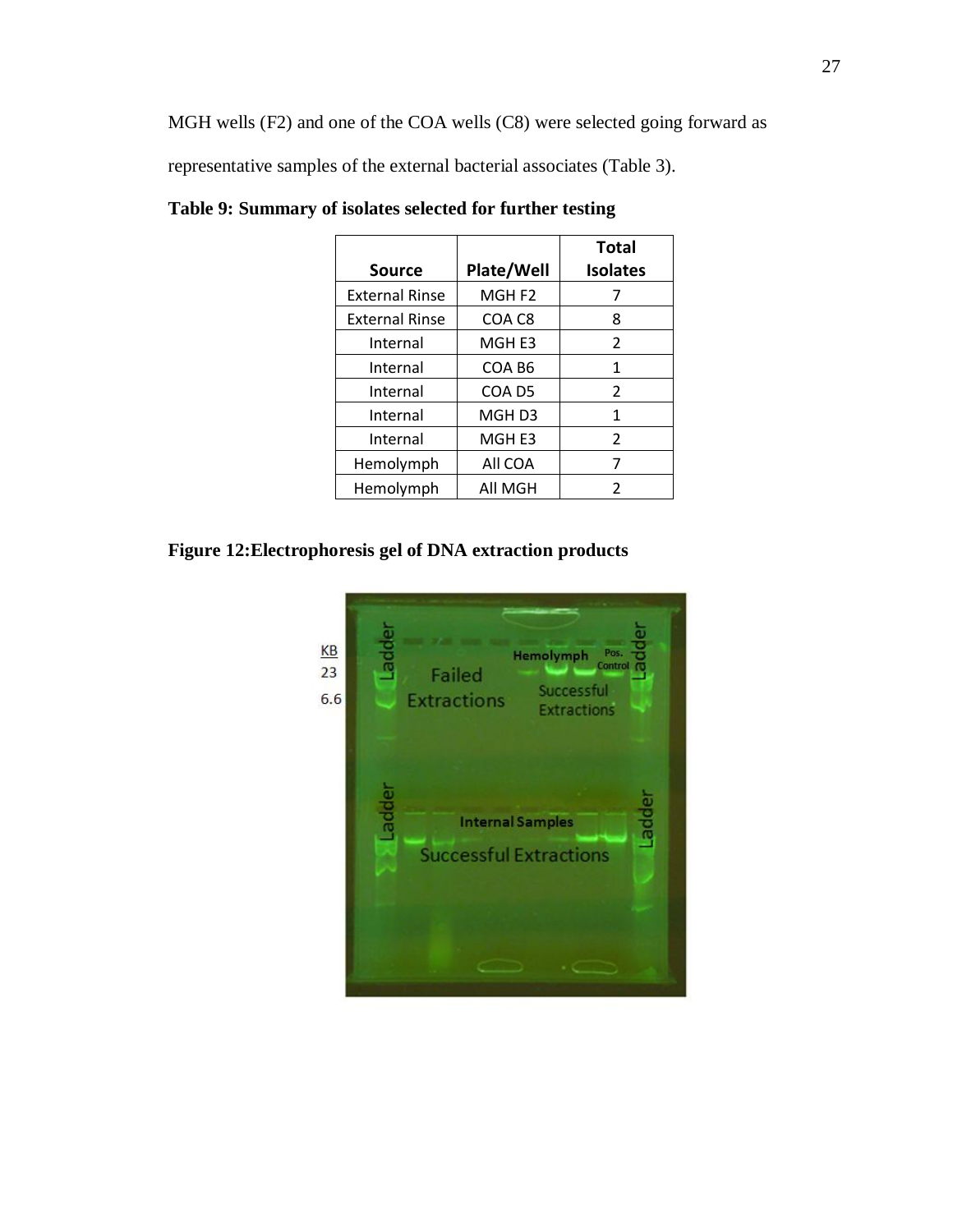## **Figure 13: Electrophoresis gel of PCR products**



Of the 32 isolates processed for DNA extraction, most successfully yielded DNA for PCR amplification (Figure 5, Table 4). Extractions from two of the external rinse isolates were unsuccessful, and hence 30 total isolates were used for the PCR protocol. Of these samples, 26 successfully yielded PCR amplicons (Figure 6). I was unable to amplify three of the eight internal samples and one of the nine hemolymph samples. All of the 26 amplified samples yielded sufficient high quality DNA for sequencing, however two of the samples, one from the external surface of the nematodes and one from the internal surface of the nematodes, did not result in clean sequences that could be further analyzed (Table 4).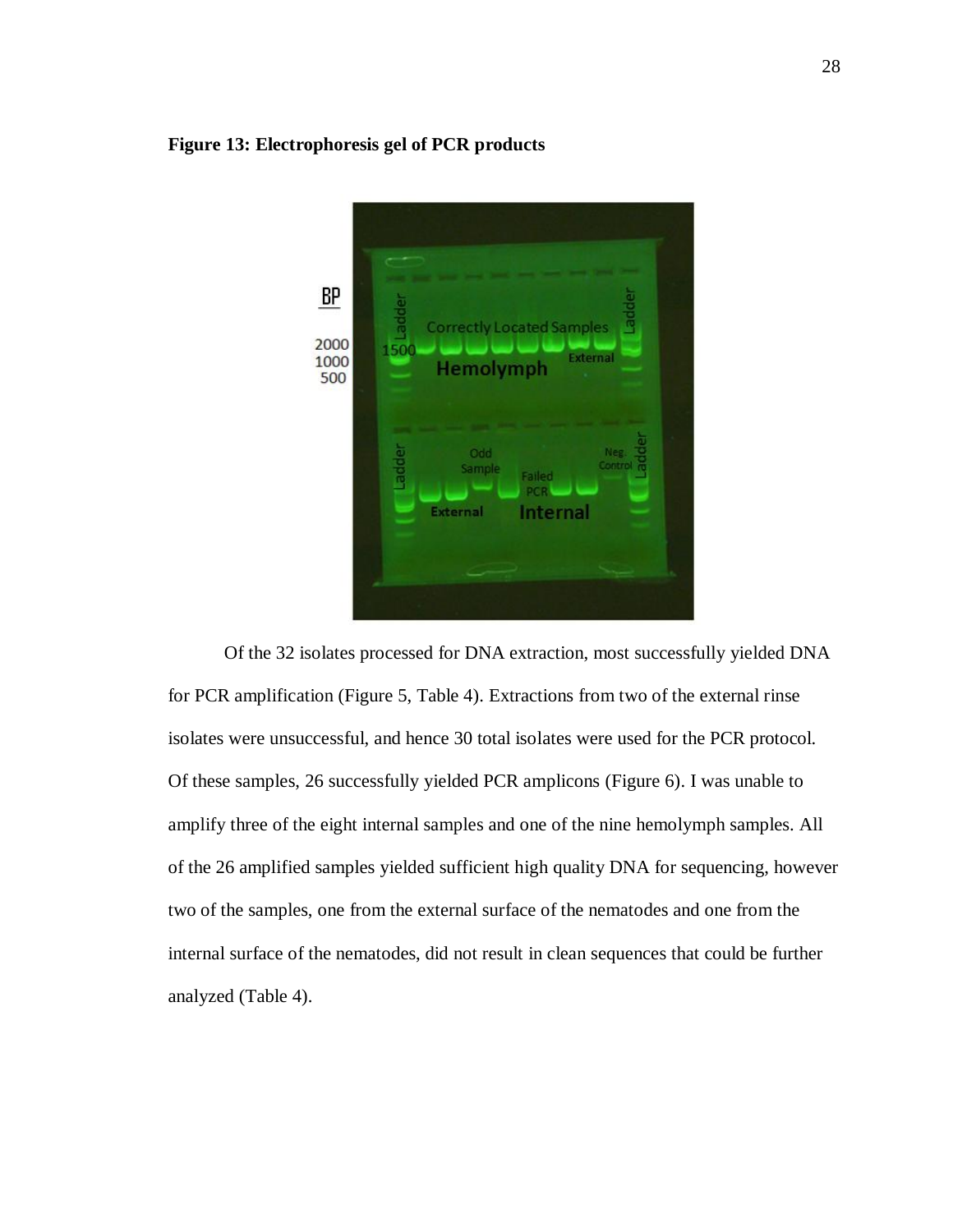|               |                                      | <b>Test Not</b>       |
|---------------|--------------------------------------|-----------------------|
| <b>Source</b> | Plate/Well                           | <b>Passed</b>         |
| External      | COA C81                              | <b>DNA Extraction</b> |
| External      | MGHF21                               | <b>DNA Extraction</b> |
| Internal      | MGH E3                               | <b>PCR</b>            |
| Internal      | MGH E31                              | <b>PCR</b>            |
| Internal      | MGH E3 2                             | <b>PCR</b>            |
| Hemolymph     | MGH 6 Rep 2/2 Flat, Yellow, Odd Edge | <b>PCR</b>            |
| External      | MGHF27                               | Sequencing            |
| Internal      | COA B6 Big Out                       | Sequencing            |

**Table 10: Samples selected for further testing that did not yield final results**

Each sample run through the BLAST procedure produced several catalogued samples

that were good matches with the sequence generated by the University of Maine DNA

Sequencing Facility.

**Figure 14: BLAST results for sample P053 (COA C8 3)**

| ▼ Descriptions                                                                                          |                                                                |                  |                    |                       |                |           |              |  |
|---------------------------------------------------------------------------------------------------------|----------------------------------------------------------------|------------------|--------------------|-----------------------|----------------|-----------|--------------|--|
| Legend for links to other resources: U UniGene E GEO G Gene S Structure M Map Viewer M PubChem BioAssay |                                                                |                  |                    |                       |                |           |              |  |
| Sequences producing significant alignments:                                                             |                                                                |                  |                    |                       |                |           |              |  |
| <b>Accession</b>                                                                                        | <b>Description</b>                                             | <b>Max score</b> | <b>Total score</b> | <b>Query coverage</b> | <b>E</b> value | Max ident | <b>Links</b> |  |
| EF591303.1                                                                                              | Chryseobacterium jejuense strain JS17-8 16S ribosomal RNA ge   | 2527             | 2527               | 98%                   | 0.0.           | 99%       |              |  |
| AJ583211.1                                                                                              | uncultured CFB group bacterium partial 16S rRNA gene, clone \$ | 2514             | 2514               | 100%                  | 0.0            | 98%       |              |  |
| AJ583193.1                                                                                              | uncultured CFB group bacterium partial 16S rRNA gene, clone \$ | 2508             | 2508               | 100%                  | 0.0            | 98%       |              |  |
| AY345551.1                                                                                              | Bacterium H20 16S ribosomal RNA gene, partial sequence         | 2505             | 2505               | 100%                  | 0.0            | 98%       |              |  |
| DQ673675.1                                                                                              | Chryseobacterium sp. PSB1-20 16S ribosomal RNA gene, partial   | 2499             | 2499               | 99%                   | 0.0            | 98%       |              |  |
| DQ530068.1                                                                                              | Chryseobacterium sp. CI06 16S ribosomal RNA gene, partial se   | 2490             | 2490               | 98%                   | 0.0            | 98%       |              |  |
| AY468457.1                                                                                              | Chryseobacterium sp. JIP 105/82 16S ribosomal RNA gene, par    | 2490             | 2490               | 100%                  | 0.0            | 98%       |              |  |
| DQ673673.1                                                                                              | Chryseobacterium sp. RHA2-18 16S ribosomal RNA gene, partial   | 2488             | 2488               | 99%                   | 0.0            | 98%       |              |  |
| GU353119.1                                                                                              | Chryseobacterium sp. CH18 16S ribosomal RNA gene, partial se   | 2483             | 2483               | 99%                   | 0.0            | 98%       |              |  |
| EU598810.2                                                                                              | Chryseobacterium sp. CH11 16S ribosomal RNA gene, partial se   | 2483             | 2483               | 99%                   | 0.0            | 98%       |              |  |
| DQ673670.1                                                                                              | Chryseobacterium sp. RSB3-1 16S ribosomal RNA gene, partial    | 2481             | 2481               | 99%                   | 0.0            | 98%       |              |  |
| FN691776.1                                                                                              | Chryseobacterium sp. WG4 partial 16S rRNA gene, strain WG4     | 2479             | 2479               | 100%                  | 0.0            | 98%       |              |  |
| GU353120.1                                                                                              | Chryseobacterium sp. CH19 16S ribosomal RNA gene, partial se   | 2477             | 2477               | 99%                   | 0.0            | 98%       |              |  |
| EU121860.1                                                                                              | Chryseobacterium letacus strain CW-H 16S ribosomal RNA geni    | 2477             | 2477               | 100%                  | 0.0            | 98%       |              |  |
| HO848390.1                                                                                              | Elizabethkingia meningoseptica strain WZE87 16S ribosomal RN   | 2471             | 2471               | 100%                  | 0.0            | 98%       |              |  |
| DQ530083.1                                                                                              | Chryseobacterium sp. CI21 16S ribosomal RNA gene, partial se   | 2471             | 2471               | 100%                  | 0.0            | 98%       |              |  |
| EF644913.1                                                                                              | Chryseobacterium aquifrigidense strain CW9 16S ribosomal RNA   | 2468             | 2468               | 100%                  | 0.0            | 98%       |              |  |
| HO154575.1                                                                                              | Chryseobacterium sp. R9-11A 16S ribosomal RNA gene, partial    | 2466             | 2466               | 100%                  | 0.0            | 98%       |              |  |
| FN554975.1                                                                                              | Chryseobacterium sp.R4-1A partial 16S rRNA gene, type strain   | 2466             | 2466               | 100%                  | 0.0            | 98%       |              |  |
| AM232806.1                                                                                              | Chryseobacterium ureilyticum partial 16S rRNA gene, type stra  | 2464             | 2464               | 100%                  | 0.0            | 98%       |              |  |
| AY468476.1                                                                                              | Chryseobacterium sp. LDVH 43/00 16S ribosomal RNA gene, pa     | 2462             | 2462               | 100%                  | 0.0            | 98%       |              |  |
| HQ259684.1                                                                                              | Chryseobacterium indologenes strain B7 16S ribosomal RNA ger   | 2460             | 2460               | 100%                  | 0.0            | 98%       |              |  |
| EU344917.1                                                                                              | Uncultured Chryseobacterium sp. clone Hg5-07 16S ribosomal     | 2460             | 2460               | 100%                  | 0.0            | 98%       |              |  |
| EF442766.1                                                                                              | Chryseobacterium sp. COLI2 16S ribosomal RNA gene, partial s   | 2460             | 2460               | 99%                   | 0.0            | 98%       |              |  |

A number of different species were identified from the external surface of the nematodes. In all, there were species from eight different genera present, with as many as thirteen individual species. The BLAST results revealed species previously found in association with insects, the soil, the rhizosphere of plants and fungi (Table 6). The four samples that were isolated and sequenced from the internal digestive tract of the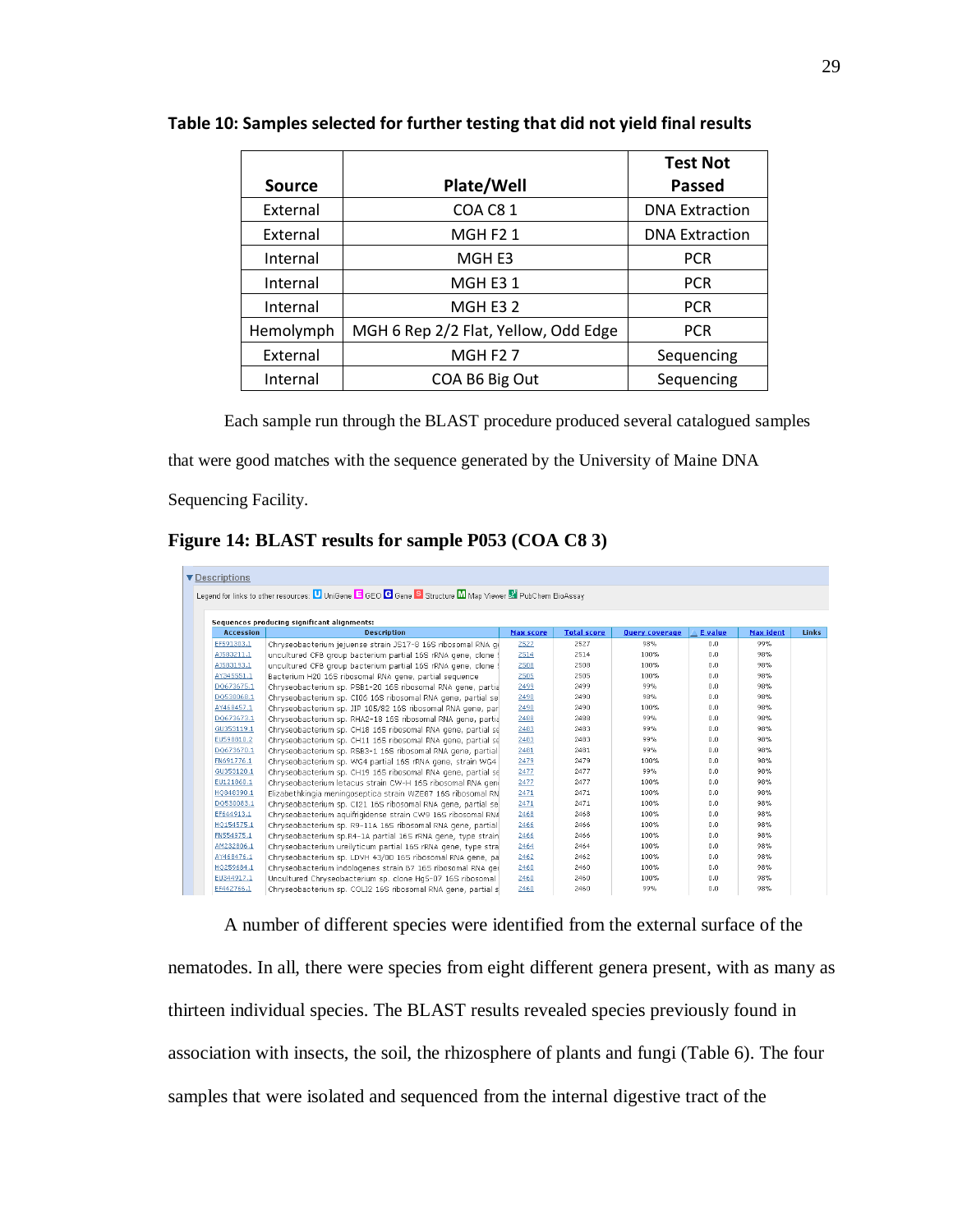nematodes all were identified as *Paenibacillus spp*. The matches in the BLAST database all classified this species as being associated with soil samples (Table 6). The isolates from the hemolymph of infected hosts were found to be *Serratia marcescens, Serratia nematodiphila*, *Pseudomonas fluorescens*, and *Delftia spp*. BLAST results linked these species to many different sources (Table 6). *S. nematodiphila* was found in association with the nematode *Heterorhabditidoides chongmingensis*, and *P. fluorescens* was found in association with the fungi *Hygrophorus russula*. *S. marcescens* was found to be associated with the crop of the predatory insect *Myrmeleon bore*, and was directly implicated in insect mortality. *Delftia spp*. were found to be related to soil.

# **Table 11: BLAST results for bacteria isolated from the external cuticle and internal digestive tract of** *P. entomophagus***, and from the hemolymph of insects infected by this nematode.**

| <b>Isolate</b>                  | Source           | Closest Match                   | Duery % | % Match | Accession # | <b>Tarceted Gene</b> | <b>Fragment Length</b> |
|---------------------------------|------------------|---------------------------------|---------|---------|-------------|----------------------|------------------------|
| MGH6 Rep 2/2 Raised, White, Big | Hernolymph       | tempia nematodiphila            | 100     | 100     | EU036987.1  | <b>LES FRAIA</b>     | 1434                   |
| COA 1 Rep 2/2                   | Hemolymph        | lomitis marcoscons              | 100     | 100     | AB244453.1  | <b>16s rRNA</b>      | 1433                   |
| COA 2-F                         | Hemolymph        | Delitia sp.                     | 100     | 99      | EU841200.1  | <b>LES FRINA</b>     | 1430                   |
| COA 2-5                         | Hemolymph        | Berratia marcescens             | 100     | 99      | EF627046.1  | <b>16s rRNA</b>      | 1433                   |
| COA 4                           | <b>Hemolymph</b> | Sonalia marcoscona              | 100     | 100     | EF627046.1  | <b>16s rRNA</b>      | 1432                   |
| COA 5 Dark, Bumby               | Hemolymph        | <b>Facudomonia fluoracora</b>   | 100     | 100     | -J588704.1  | <b>LGs rRNA</b>      | 1432                   |
| COA 5 Light, Recessed           | <b>Hemolymph</b> | Serratio nemetodichile          | 100     | 99      | EU914257.1  | <b>16s FRNA</b>      | 1434                   |
| COA 6                           | Hemolymph        | Facudomonia fluoracona          | 100     | 100     | 13588704.1  | <b>LES FRINA</b>     | 1432                   |
| CDA CS 2                        | <b>External</b>  | sphingobactorium spp.           | 99      | 99      | M958445.1   | <b>LES FRAIA</b>     | 1436                   |
| COA CS 3                        | External         | Thiyacobactorium sp.CD6         | вe      | 98      | DQ530068.1  | <b>LES HRNA</b>      | 1413                   |
| COA C84                         | External         | Delfille sp.                    | 100     | 99      | M234001.1   | <b>LES HRNA</b>      | 1430                   |
| CDA CS 5                        | External         | Scrotrochomonia militariila.    | 99      | 98      | AB008509.1  | <b>16s rRNA</b>      | 1116                   |
| CDA CS 6                        | External         | rscudomonas sp. WMQ-7 (putida?) | 100     | 100     | LU807744.1  | <b>LES HRNA</b>      | 1437                   |
| CDA CS 7                        | ixternal         | Sacillaccae bacterium CT26      | æ       | 99      | SU385872.1  | LGs rRNA             | 1451                   |
| COA CSS                         | External         | Secillus so, ilwwidd            | 100     | 99      | FR727703.1  | <b>LES FRINA</b>     | 1423                   |
| MGH F22                         | External         | oditis sp. Lp-1                 | 100     | 99      | 50994938.2  | <b>LES FRINA</b>     | 1430                   |
| MGH F2 3                        | External         | oditia sp. 164-10               | 99      | 99      | EU304256.1  | <b>16s rRNA</b>      | 1429                   |
| MGH F24                         | External         | tempia Protesmaculana           | 99      | 99      | DP000826.1  | <b>16s rRNA</b>      | 1111                   |
| MGH F2.5                        | External         | facudomonia fluoracona          | 100     | 100     | 13588704.1  | <b>16s rRNA</b>      | 1438                   |
| MGH F2.6                        | External         | <b>Facudomonia fluoracora</b>   | 100     | 100     | FJ588704.1  | <b>16s rRNA</b>      | 1436                   |
| COA DO Int 1 Rep 2              | nternal          | Femibedillus sp. LX20           | BВ      | 99      | 10660810.1  | <b>LES FRINA</b>     | 1433                   |
| COA DO Int 2 In 2               | Internal         | Paenibactius sp. 436-1          | 100     | 98      | AY266989.1  | LGs HKNA             | 1431                   |
| MGH E3 Middle L, Normal         | Internal         | Femibedillus sp. LX20           | 99      | 98      | 10660810.1  | <b>16s rRNA</b>      | 1453                   |
| MGH D3 Int 1, Raised Circle     | Internal         | recnibedilla curdinonsis        | æ       | 94      | EU257517.1  | <b>16s rRNA</b>      | 1438                   |
| E. coli                         | Pos. Control     | t eeli                          |         |         |             |                      | 1438                   |

Query % is defined as how much of the sequence overlaps with the sequence in the BLAST database.

Match % is defined as the percent of bases that match between sequences.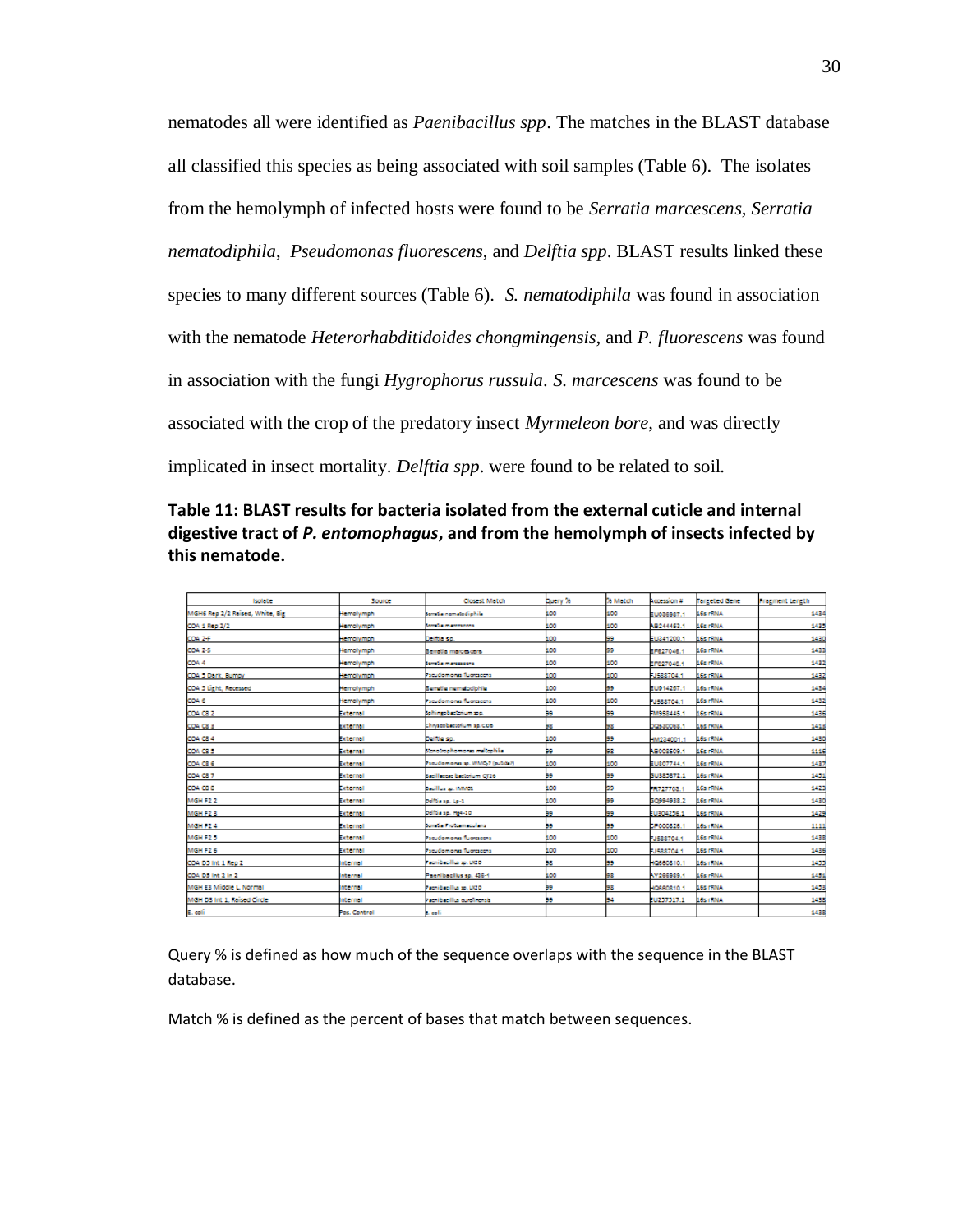|  |                            | <b>Number of Samples</b> |          |                |  |
|--|----------------------------|--------------------------|----------|----------------|--|
|  | <b>Habitat Association</b> | Hemolymph                | Internal | External Total |  |
|  | <b>Nematodes</b>           |                          |          |                |  |
|  | Insects                    |                          |          |                |  |
|  | Soil                       |                          |          |                |  |
|  | Rhizosphere                |                          |          |                |  |
|  | Fungi                      |                          |          |                |  |

**Table 12: Summary of the habitat of bacteria isolates identified by BLAST as the close match of species isolated from** *P. entomophagus* **and their infected** *G. mellonella* **hosts.**

## **Discussion:**

All cultured bacteria isolated from nematodes (external and internal) and from the hemolymph of infected hosts have previously been found in association with nematodes, insects, fungi, the rhizosphere of plants, or the soil. Of the species isolated and identified from the hemolymph of infected hosts, all have previously been found in association with insects and or nematodes. *Serratia nematodiphila* has been found symbiotically associated with the entomopathogenic nematode *Heterorhabditidoides chongmingensis* (Zhang et al. 2009) and is directly implicated in insect mortality (Zhang et al. 2008). In their study, *S. nematodiphila* was identified as the primary causal agent of host (*Galleria mellonella*) mortality with an LD<sub>50</sub> of only 50 injected cells. All of the strains associated with *H. chongmingensis* that were tested, caused some level of insect mortality upon injection, however insects that were injected with *S. nematodiphila* turned red in color, the same as seen in *S. nematodiphila* cultures. Furthermore, it was found that axenic (non-symbiont carrying) *H. chongmingensis* juveniles could not successfully reproduce and survive. This finding suggests that the nematodes may depend on their symbionts not only for infectivity, but also for sustenance (Zhang et al. 2008). *Serratia marcescens* was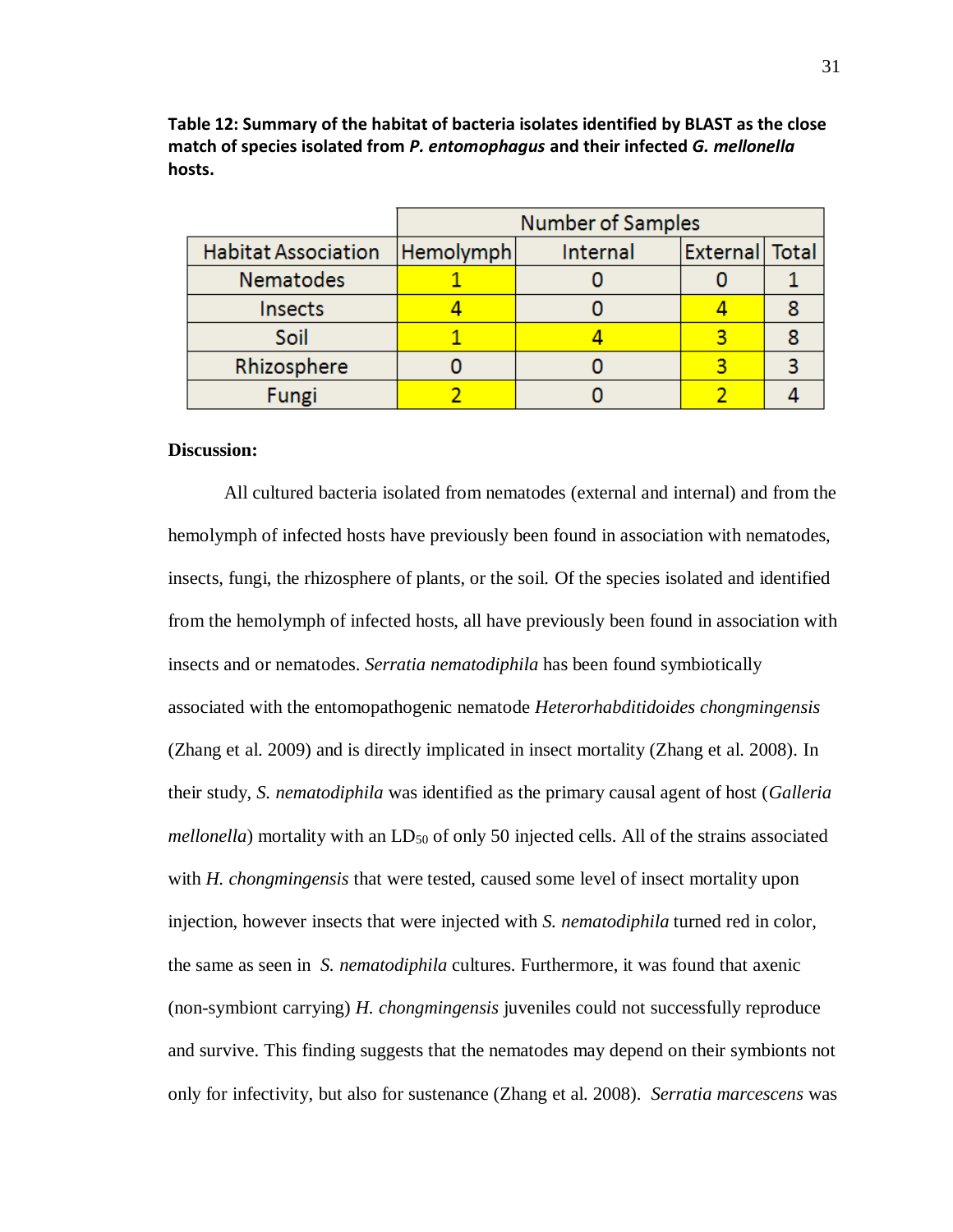isolated from the crop of the ant lion, *Myrmeleon bore*, and was shown to cause insect mortality in *Spodoptera litura,* a common test insect (Nishiwaki et al. 2007). Although not isolated from the hemolymph directly in my study, other *Serratia spp*. have also been found associated with dung beetles, the common host of *P. entomophagus*, in Germany (Rae et al. 2008).

*Pseudomonas fluorescens* was found both in the hemolymph of infected hosts and on the external surface of the nematodes. *P. fluorescens* has also been found to cause direct insect mortality, making it a potential cause of mortality in this system. Devi and Kothamasi (2009) found that *P. fluorescens* has the ability to produce the secondary metabolite hydrogen cyanide. They proved that H-CN producing bacteria may be able to cause insect death via cyanide poisoning because cyanide inhibits the function of the enzyme cytochrome c oxidase (CCO), an integral part of the respiratory chain of the test organism *Odontotermes obesus* and other insects. Several other researchers have investigated the activity of insecticidal metabolites produced by *P. fluorescens* against a number of insects, including mosquitoes (Padmanahban et al. 2005). It has also been engineered to produce the insecticidal *Bacillus thuringiensis Cry* proteins, with recombinant *P. fluorescens* showing moderate success against a test insect (Stock et al. 2009).

*Delftia sp*., which was isolated in both the hemolymph of infected hosts and on the external surface of the nematodes, has recently been found in the hemolymph of the Glassy-Winged Sharpshooter (*Homalodisca vitripennis*) (Hail et al. 2011). In the past, *Delftia spp*. have shown the ability to, "degrade di-n-butylphthalate (DBP), an industrial pollutant and phthalate derivative, as a sole source of carbon and energy" (Hail et al.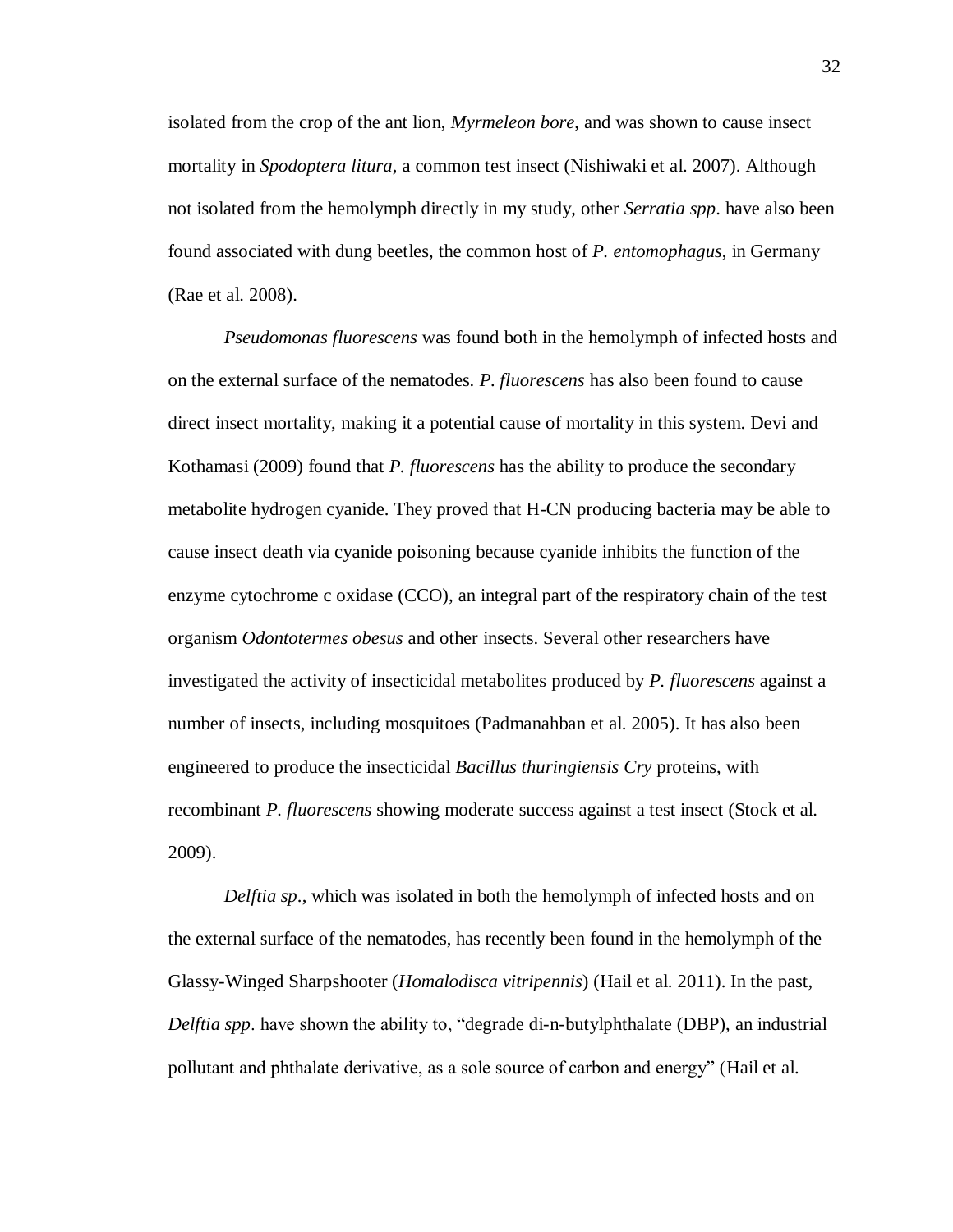2011, Neelakanteshwar et al. 2006). *Delftia spp*. have not been found to cause insect mortality, suggesting the presence of this bacteria could be used as sustenance by the nematodes. Hail et al. (2011) found *Delftia spp*. in the hemolymph. *Delftia sp*. may proliferate in the insect host, and upon death, be fed upon by the nematodes, and stick to the cuticle of the nematode as it exits the host. *Delftia spp*. are also common soildwelling organisms, with one strain showing potential as a plant-growth facilitator (Morel et al. 2011). The *Delftia sp*. isolated from the external surface of the nematode and the hemolymph of infected hosts may be a chance associate of *P. entomophagus*, picked up at random in the environment and deposited in the hemolymph of hosts upon infection.

The internal surface of the nematodes generated only one genus of bacteria, *Paenibacillus*, which was identified in four sequenced samples. It should be noted that the results of the BLAST search produced conclusive evidence that the samples were *Paenibacillus spp*., but all were listed as non-speciated isolates with no classified name to date. All samples were listed as being of soil origin in the BLAST results. *Paenibacillus nematophilus* has been linked to the entomopathogenic nematode *Heterorhabditis megidis,* which carries *Photorhabdus* spp. as its entomopathogenic bacterial symbiont (Enright and Griffin 2005). This study suggests that *P. nematophilus* has either neutral or detrimental effects on *H. megidis*. Factors such as survival rate of infective juveniles (IJ), the yield of emergent IJ's from an infected cadaver, and the size of IJ's were unaffected by the presence of *P. nematophilus*. Conversely, the infectivity (the number of IJ's entering a host) was cut nearly in half, and the motility of emergent IJ's was severely hampered in comparison to control (reared in the absence of *P. nematophilus*) nematodes.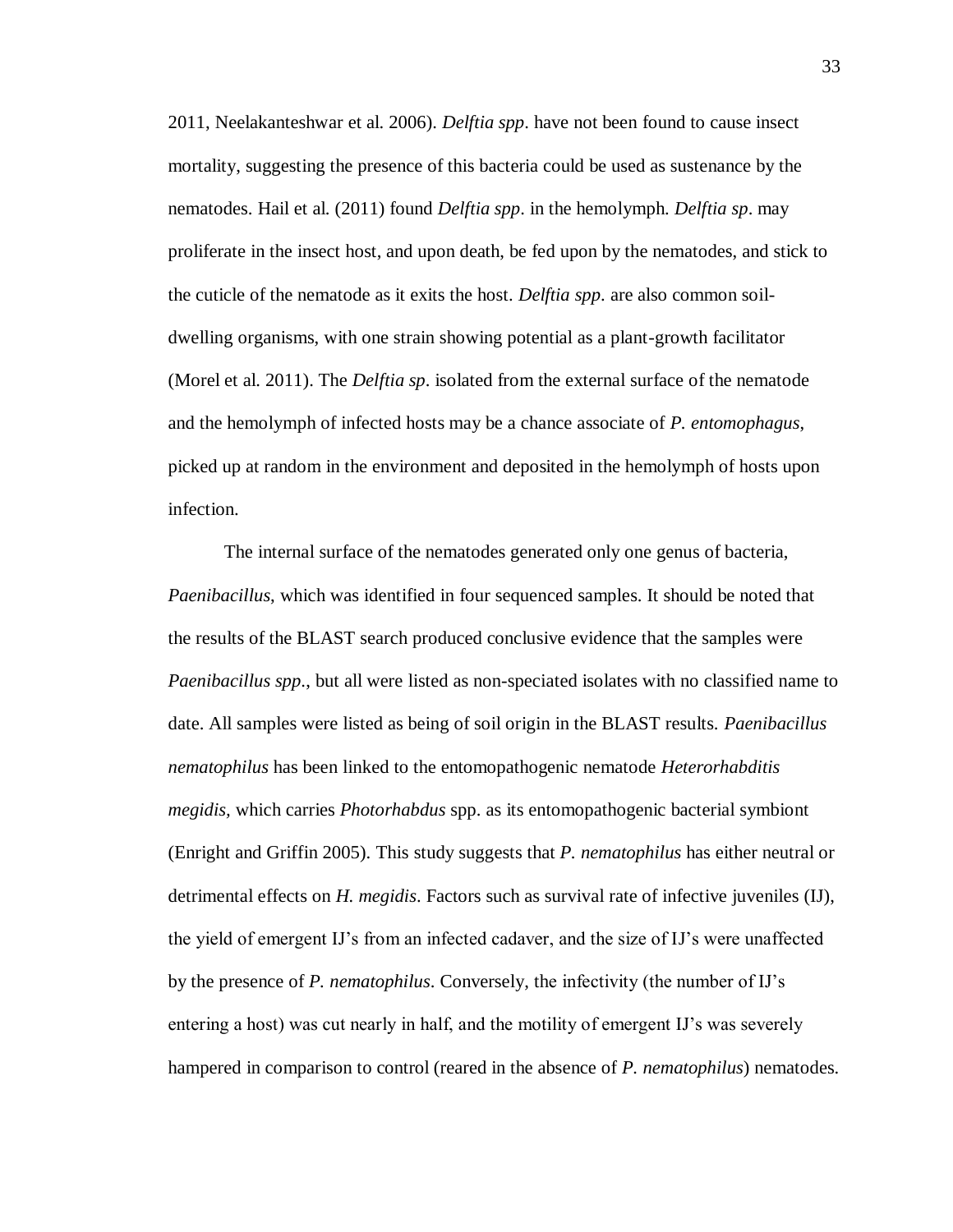Another species of *Paenibacillus*, *P. larvae*, is the major causal agent of American foulbrood disease in honeybees. The bacteria, if present in the diet of honeybee larvae of the first or second instar, causes an infection, with as little as 10 infectious spores causing mortality (Brodsgaard et al. 1998). With that being said, many *Paenibacillus spp*. are opportunistic in nature and are benign to insects (Qin et al. 2006).

Three species of bacteria isolated from the external cuticle of the nematodes are of note, *P. fluorescens*, *Delftia spp*., and *S. proteamaculans*. As previously mentioned, two isolates, *P. fluorescens* and *Delftia spp*., were found in both the hemolymph of infected hosts and in the external nematodes samples. *Serratia proteamaculans* was isolated from the hemolymph of nematode infected *G. mellonella* larvae exposed to English soils (Al Own et al. 2011). *Galleria mellonella* larvae were used as bait for potential entomopathogenic nematodes in soils from two locations in the United Kingdom. Using methods very similar to our own, Al Own et al. (2011) gathered infected *G. mellonella* and placed them on white-traps to collect emergent nematodes. Hemolymph samples from infected and uninfected larvae were collected in addition to internal nematodes samples which were gathered by surface sterilizing and crushing the nematodes. They found that the hemolymph of the majority of the infected insects contained a *S. proteamaculans* like bacteria. These bacteria were found to be associated internally with two species of *Rhabditid* nematodes and one species of *Pristionchus* nematode, but not with uninfected hemolymph (Al Own et al. 2011). This study also proved the ability of the nematodes to successfully feed and reproduce on the *S. proteamaculans* like strains, suggesting a possible symbiosis in nature.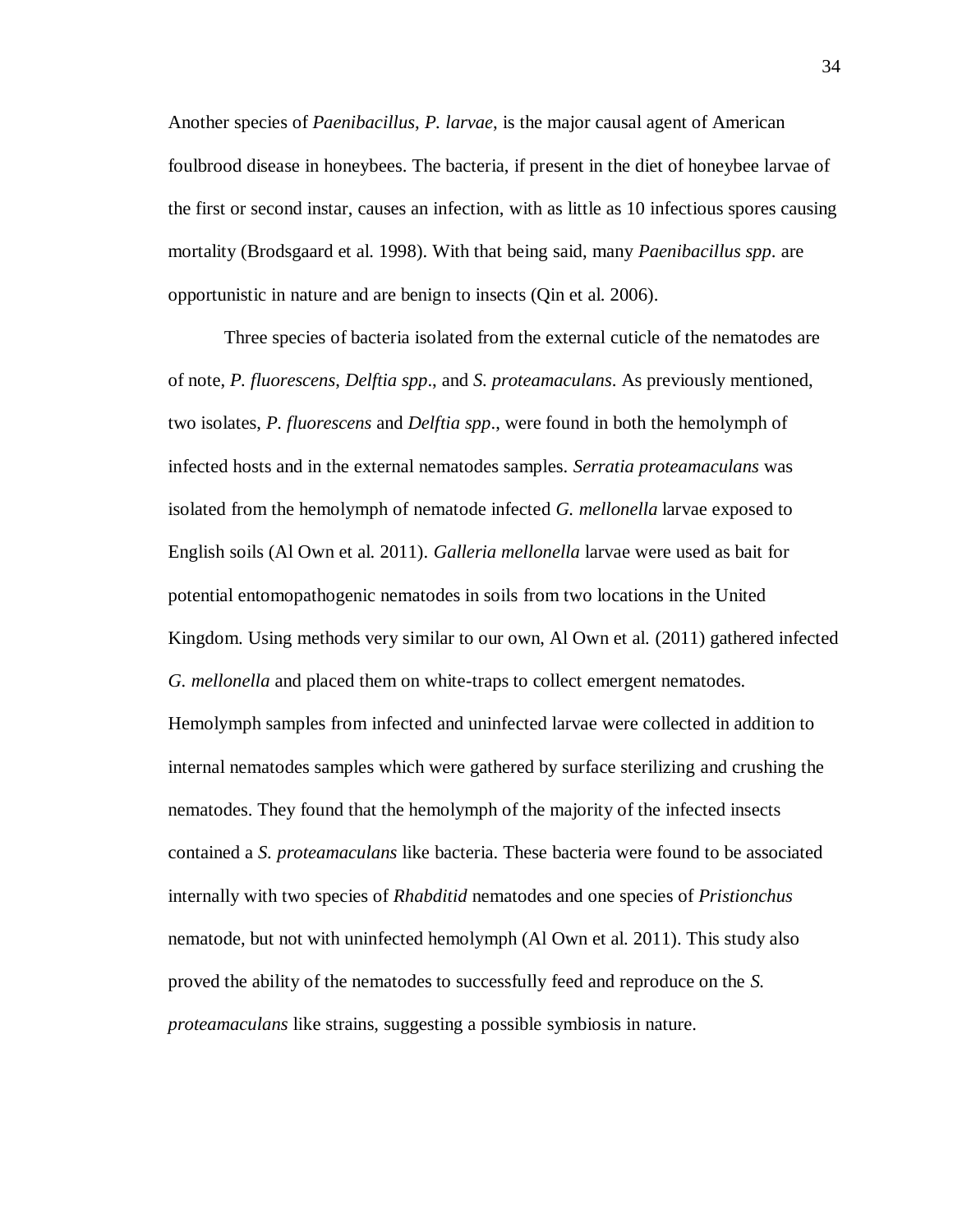It is interesting to note that our study found *S. proteamaculans* externally associated with nematodes while Al Own et al. (2011) found it associated with the hemolymph and the internal surface of the nematodes. One possibility for the difference is that the Al Own et al. (2011) study did not explicitly isolate external bacterial associates of the nematodes. *Serratia proteamaculans* may also be an external associate of *Pristionchus* and *Rhabditid* nematodes as our findings suggests. Another possibility is that due to the limited number of internal samples explored in our study, *S. proteamaculans* may have been missed, but is in fact an internal symbiont in our studied system as well.

In analyzing all of the bacterial species found in association with *P. entomophagus* and the hemolymph of infected hosts, a close internal association with entomopathogenic bacteria typical of widely studied entomopathogenic nematode systems (*Heterorhabditis*/*Steinernema* nematodes with *Xenorhabdus*/*Photorhabdus* bacteria) was not found. Conversely, a loose association between bacteria in the hemolymph of infect hosts was found with those on the external surface of *P. entomophagus*. The presence of *Serratia spp*. in both the hemolymph and on the external surface of *P. entomophagus* is the most likely explanation of *M. rubra* mortality by the infecting *P. entomophagus* nematodes.

*Pristionchus entomophagus* pathogenic associations may be relatively new. While *Pristionchus spp*. have been found in species specific necromenic associations with beetles in Europe for quite some time (Rae et al. 2008), and Poinar (1969) found the diplogasterid nematode *Pristionchus uniformis* to be pathogenic against *G. mellonella* in laboratory testing, the fact that *P. entomophagus* has recently been shown to be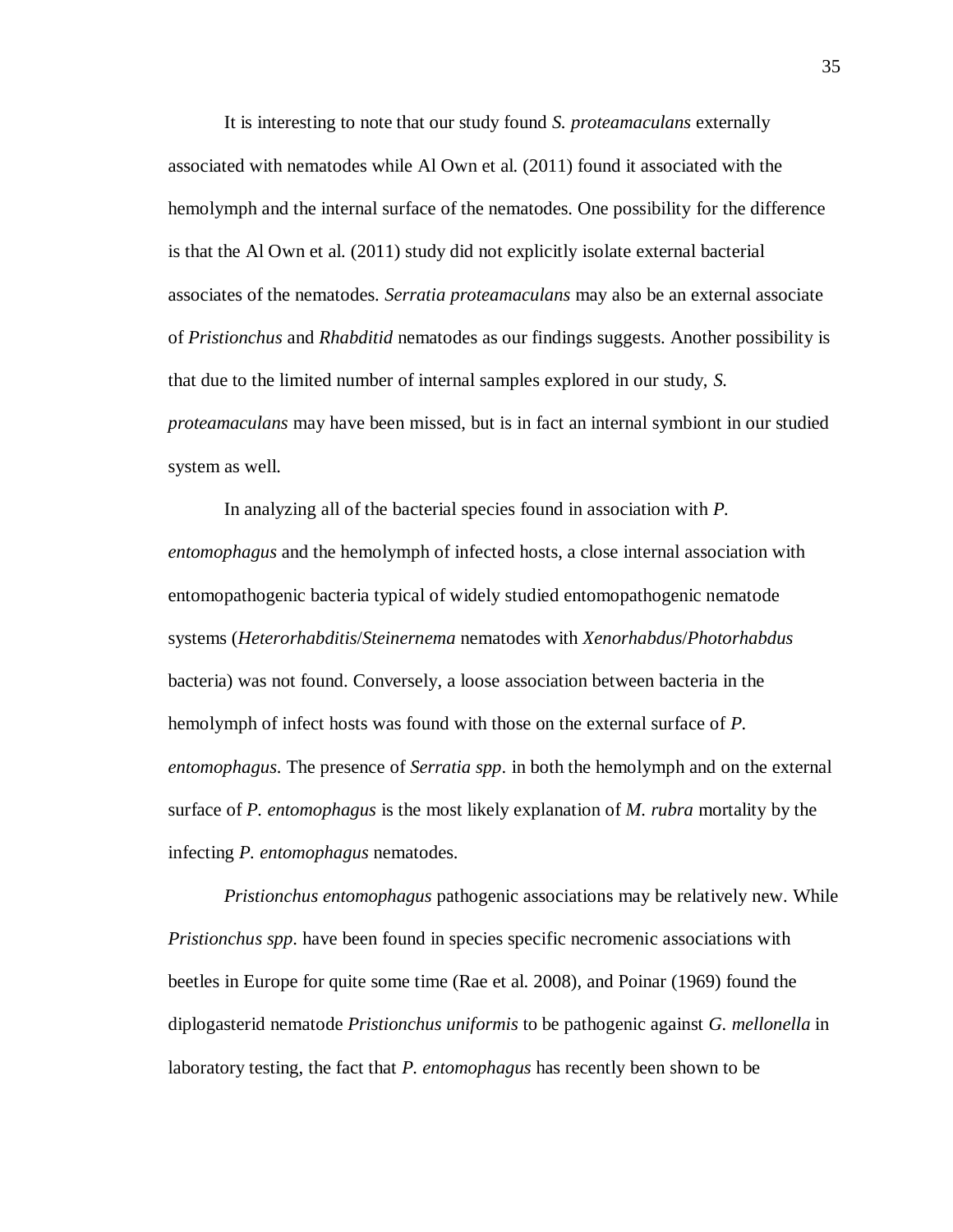pathogenic against *M. rubra* creates a situation which could represent a host shift to these invasive insects (although *P. entomophagus* may have a broader, undiscovered native host range that includes *M. rubra* among other species)

This new found parasitic and pathogenic relationship between *P. entomophagus* and *M. rubra* affords scientists the opportunity to study the possible mechanisms that allow for the evolutionary switch from a necromenic lifestyle to a predatory lifestyle by *P. entomophagus*. It also allows for the study of the actual mechanism of pathogenicity employed by *P. entomophagus*, which lacks a distinct morphological adaptation to facilitate the formation of a symbiotic relationship with entomopathogenic bacteria. Because *P. entomophagus* is different from other entomopathogenic nematodes of the genera *Heterorhabditis* and *Steinernema*, the mechanism of pathogenicity may be similar to what has been documented in the past within those systems, i.e. a close association with an entomopathogenic endosymbiont, or it may be very different.

Nematodes of the genera *Heterorhabditis* and *Steinernema* have long been used in pest control due to their entomopathogenic capabilities, mainly attributed to their endosymbiotic bacteria of the genera *Xenorhabdus* and *Photorhabdus*. Due to this large bank of evidence suggesting that internal bacterial symbionts are implicated in insect mortality, the fact that only four internal nematode samples were identified to species is a limitation of this study. The sampling of more internal bacterial isolates would likely give a more complete picture of the internal microbial community.

With that being said, the presence of *Serratia spp*., *P. fluorescens*, and *Delftia spp*. in both the samples isolated from the hemolymph of infected hosts and the external surface of the nematodes does suggest the potential role of external bacteria in insect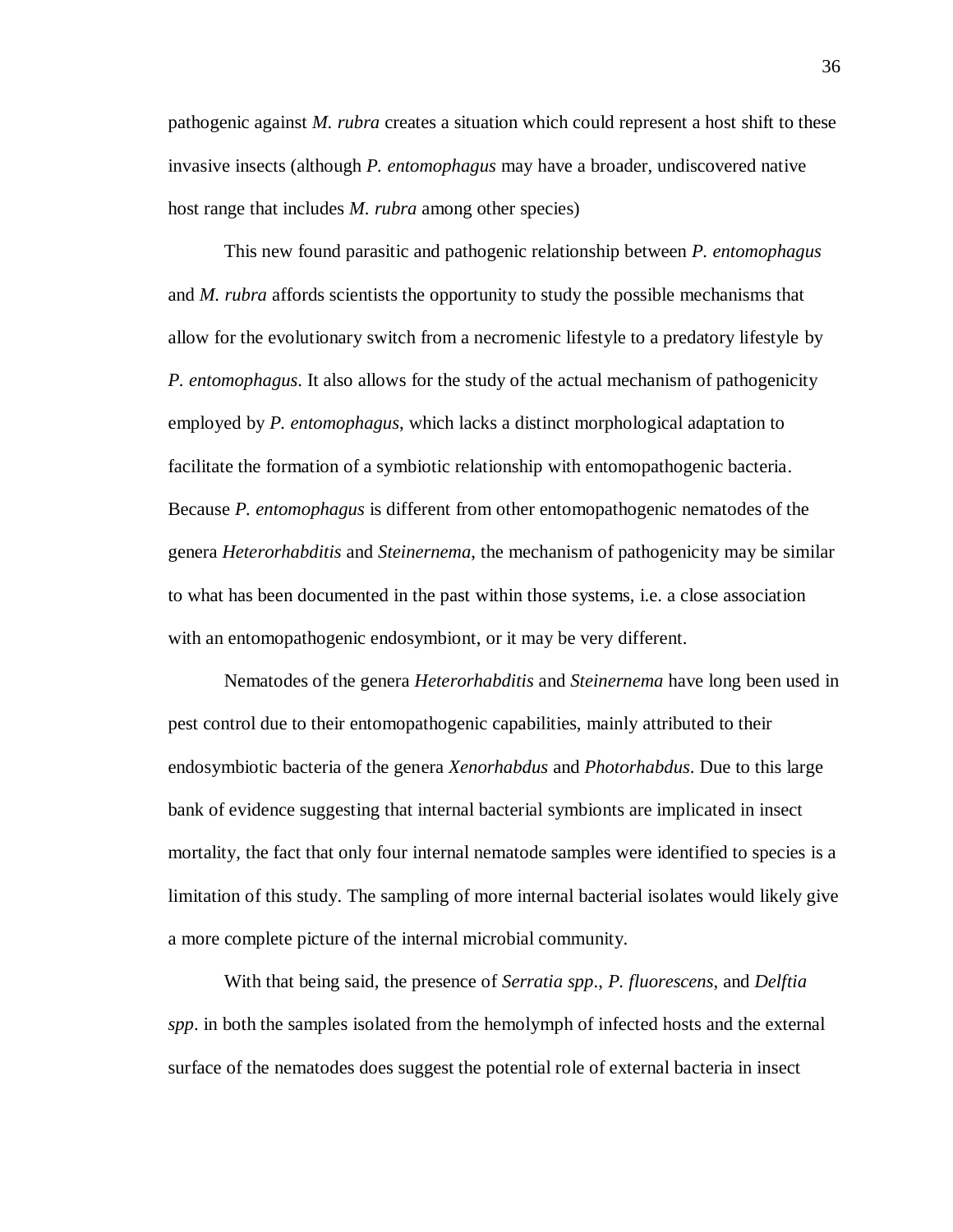mortality. If, for example, a soil bacterium pathogenic to insect hosts was present at random in the environment, some nematodes would be exposed to the bacteria and pick up the bacteria externally while others would not. If this were the case, insect mortality between sites, and even within sites, could be variable based on the presence (or lack thereof) of the intermittently distributed external symbiont. There is some evidence of this type of process occurring in the nematode community. Poinar (1969) reported that the diplogasterid nematode *Mesodiplogaster lheritieri* directly caused insect mortality by rupturing the digestive tract of the insect, entering the hemocoel, and bringing in bacteria which caused septicemia. Furthermore, documented cases in the plant parasitic nematode "*Rathayibacter-Anguina* disease complex" affecting plants state that in wheat, *Anguina tritici* carries bacterium on its external body surface, acting as a vector for a bacterial infection of the plant in the wound it creates by feeding (Gupta and Swarup 1972). If these associations were at random, as suggested, this would explain the difference in mortality between sites documented by Groden et al. (2010) in preliminary testing of *P. entomophagus* on laboratory reared colonies of *M. rubra* from various sites in Acadia National Park. Unfortunately, evidence of this kind of interaction existing within the entomopathogenic nematode community is virtually non-existent.

Given the findings of this study and those of Al Own et al. (2010) regarding the association of *Serratia spp*. with *P. entomophagus*, more testing of both the internal and external surfaces of emergent nematodes within the Acadia National Park *M. rubra*  community is warranted. Studies using axenic nematode and species specific bacteria for the inoculating of nematodes may help determine the actual method of pathogenicity employed by *P. entomophagus*.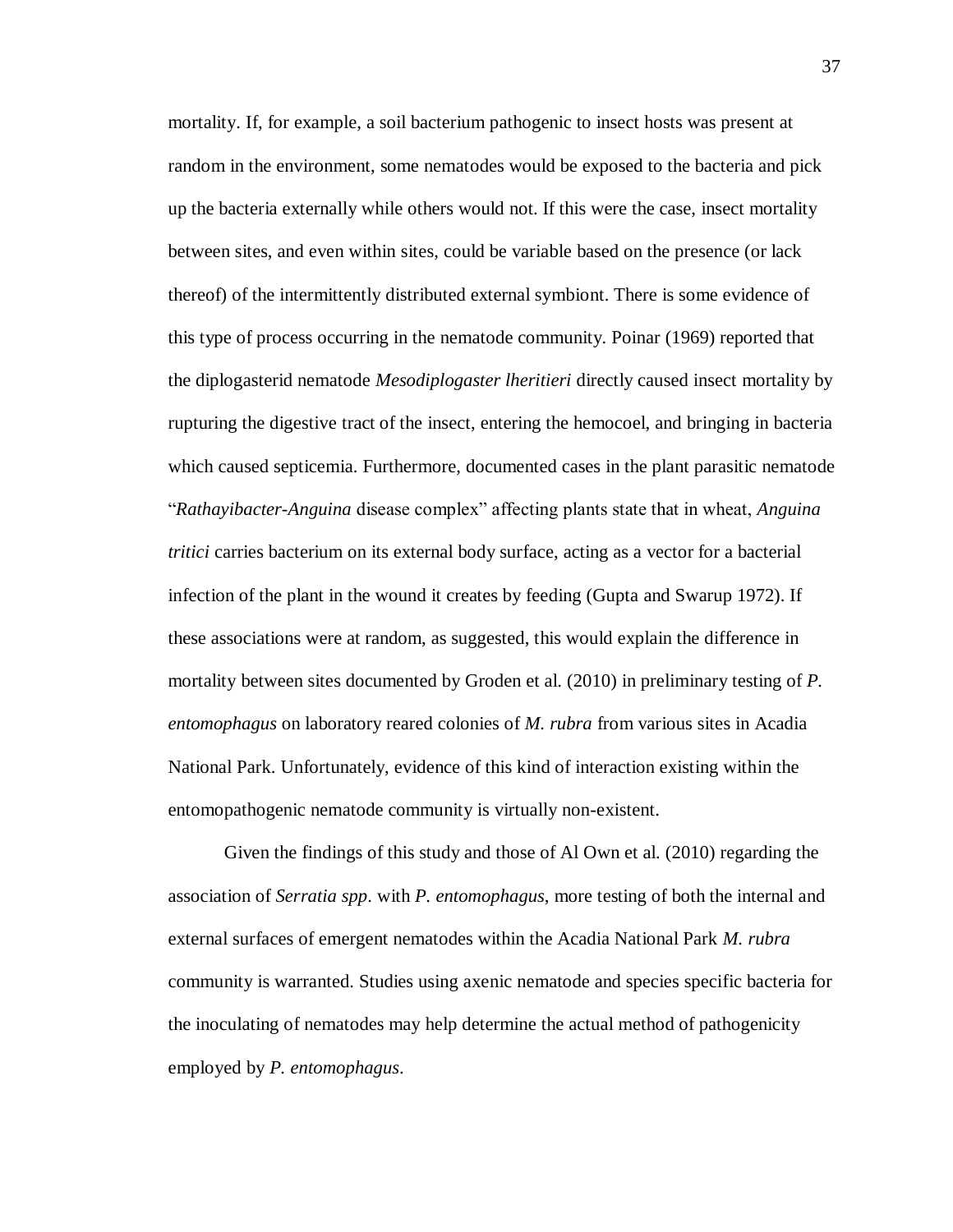### **Conclusion and Future Directions of the Study:**

Following BLAST search comparisons of 24 isolate sequences which we obtained, we identified 14 species of bacteria associated with *P. entomophagus* and its infected hosts. All of these isolated bacterial species have previously been reported as associated with nematodes, insects, the rhizosphere of plants, fungi, or soil.

The presence of *Serratia spp*., bacterial species previously implicated in insect mortality, in the hemolymph of infected insect hosts is promising, and suggests a possible role of these bacteria in nematode-induced mortality of *M. rubra*. One species, *P. fluorescens* was found in both the hemolymph samples and on the external cuticle of the nematodes, and while it has been found to cause insect mortality in the past, it has not been found associated with nematodes infecting insects. Despite the identification in this study of several bacterial species previously implicated in insect mortality and related to entomopathogenic nematodes, further work is needed to determine the role of the bacterial species in the pathogenicity of these nematodes against *M. rubra*. Future studies are needed to determine the origin of the bacteria introduced into the insect host by the nematode, and the mechanism by which they are introduced in order to show a clear link between bacterial isolates in the hemolymph of infected insect hosts and isolates associated with the internal and external surfaces of the nematode.

In my study, I did not attempt to isolate bacteria from the hemolymph of uninfected insect hosts, as was done by Al Own et al. (2011). This would be necessary to confirm that the species detected in the hemolymph of the nematode infected hosts resulted from the nematode infection. However, past research has suggested that as little as 1% of the microorganisms in nature can be cultivated using conventional techniques such as culture media and naked-eye detection (Amann et al. 1995). In this study, I only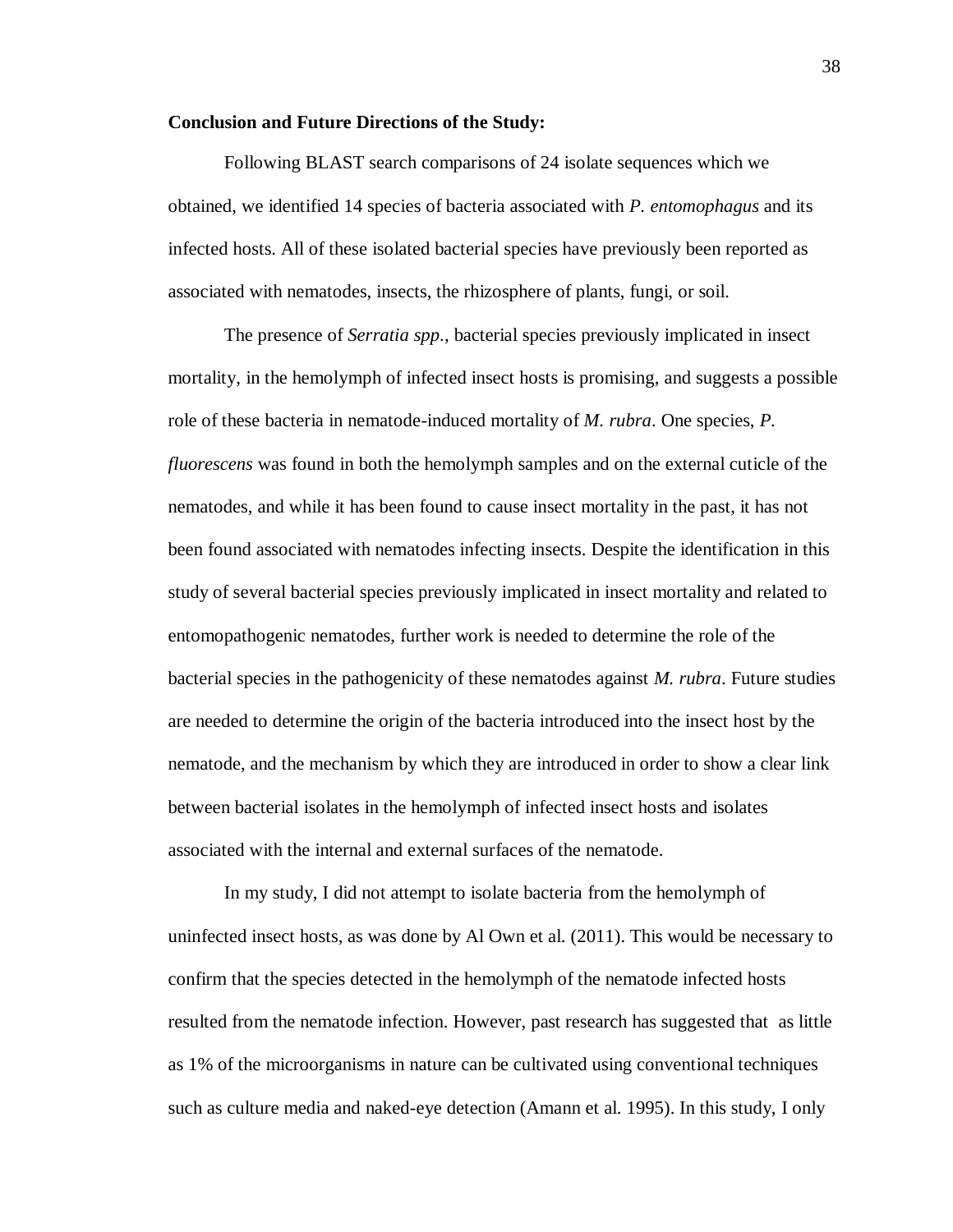used culture-dependent techniques for the initial isolation of bacteria from nematodes and infected insect hosts. Furthermore, only one media, Trypticase Soy Agar, was used at a general growth temperature of 29°C. This is a very common agar and is generally used as an all-purpose medium in situations where many kinds of microorganisms are expected (Disckson 2000). Many bacteria need very specific growth conditions, including temperature, humidity, and nutrient availability (Kaiser 2006). It is generally accepted within the scientific community that culture dependent and culture independent techniques are necessary to fully characterize the bacterial diversity in soil (Hamaki et al. 2005, Liesack et al. 1997). While there is a potential for the expansion of culture techniques in order to capture novel species (Joseph et al. 2003), due to the general culture techniques used in this study, it is possible that some of the species involved in the tritrophic interactions between *P. entomophagus* and *M. rubra* were not cultured.

A potential complement to a study such as this would be the incorporation of culture independent techniques such as scorpion primers, pyrosequencing, and denaturing gradient gel electrophoresis (DGGE) with the goal of obtaining more samples and a more complete picture of the bacterial species involved in the relationship between *P. entomophagus* and *M. rubra*.

Ciancio et al. (2000) used a novel molecular tool, scorpion primers, to detect an unculturable nematode parasitic bacterium, *Pasteuria sp*. from the soil, suggesting the potential existence of unculturable nematode-related species. In this study, the scorpion primer was used to target a suspected species. The sequence of the scorpion primer must be written as the reverse complement of the target, so this tool is ineffective in surveying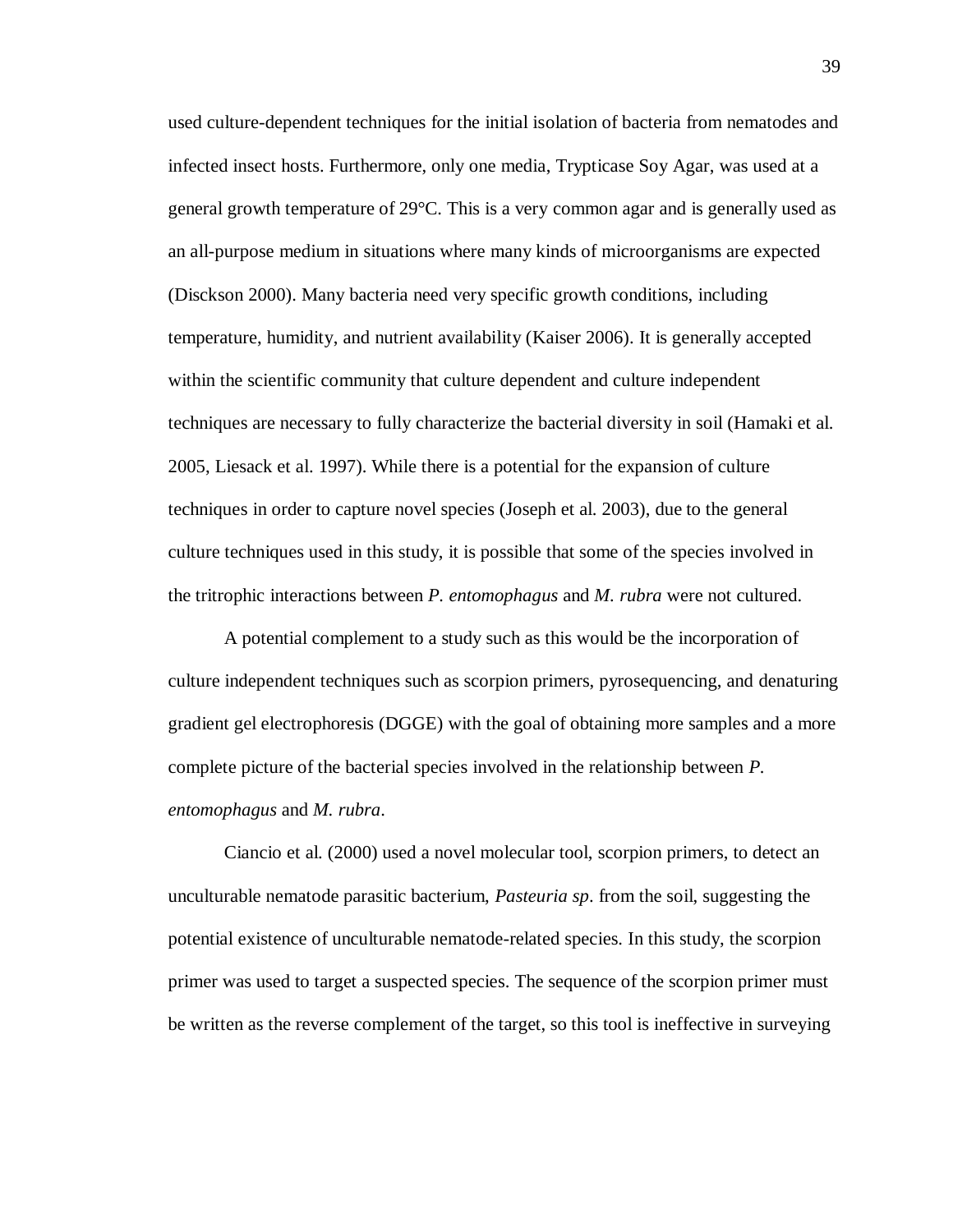samples for unknown unculturable bacterial species, but very specific for targeted species.

Pyrosequencing is a technique that is commonly used when the detection of species from a mixed sample such as in seawater or soil, is desired. Pyrosequencing works by fragmenting all captured DNA and sequencing each fragment enzymatically. Each nucleotide is added in sequence to the solution containing the fragments rather than all at once. The amount of each base pair being added to the sequence is quantified by the amount of light emitted. The group of fragments gathered is then assembled into complete genomes by a computer affording the identification of many species in a sample from the gathered "DNA soup" without culturing. In this study, the incorporation of pyrosequencing would allow for sampling directly from gathered hemolymph, and the internal and external rinses of nematodes rather than from cultured colonies.

Denaturing gradient gel electrophoresis (DGGE) also allows for the isolation of fragments of DNA from an uncultured sample. DNA from an unknown sample run in DGGE will fragment in a species specific manner. Furthermore, some DGGE techniques are capable of detecting differences between two sequences as little as 1 base pair. After fragments are excised from the gel, they can be sequenced and identified down to species.

Another approach that could prove useful for exploring the relationship between *P. entomophagus* and its bacterial associates in infection and pathogenicity is the development of axenic populations of the nematodes (nematodes with no bacterial associates). With the recent discovery of *S. proteamaculans* as an insect pathogenic bacteria associated with *P. entomophagus* in the United Kingdom, rearing of axenic nematodes on *S. proteamaculans* and subsequent exposure to *M. rubra* would provide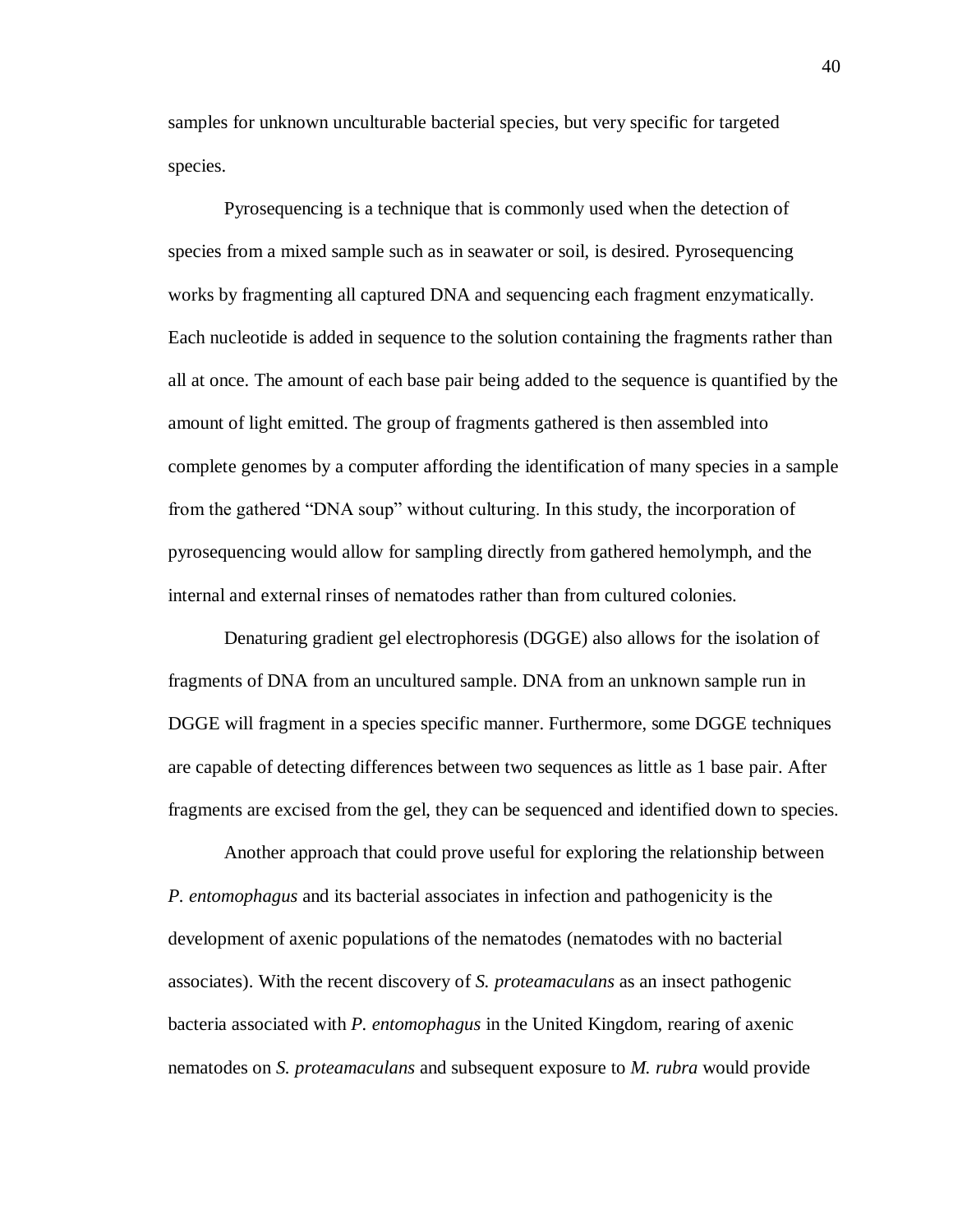valuable comparative information to the work of Al Own et al. (2011). Axenic nematodes could also be inoculated with other bacterial species isolated from the nematodes emergent from *M. rubra* as well as the hemolymph of infected hosts. It is possible that some species may play a role that is non-pathogenic to the insect host. It has been documented that *P. nematophilus* has direct effects on the pathogenic potential of nematodes while having no role in insect mortality (Enright and Griffin 2005). It is possible that pathogenicity is only achieved if a specific combination of bacteria is associated with the nematode and transferred to the insect host. By testing each species of bacteria found in association with *P. entomophagus* in axenic nematodes, it could be discerned which species, if any, are involved in insect mortality and perhaps if pair-wise or group associations of bacteria are necessary for mortality.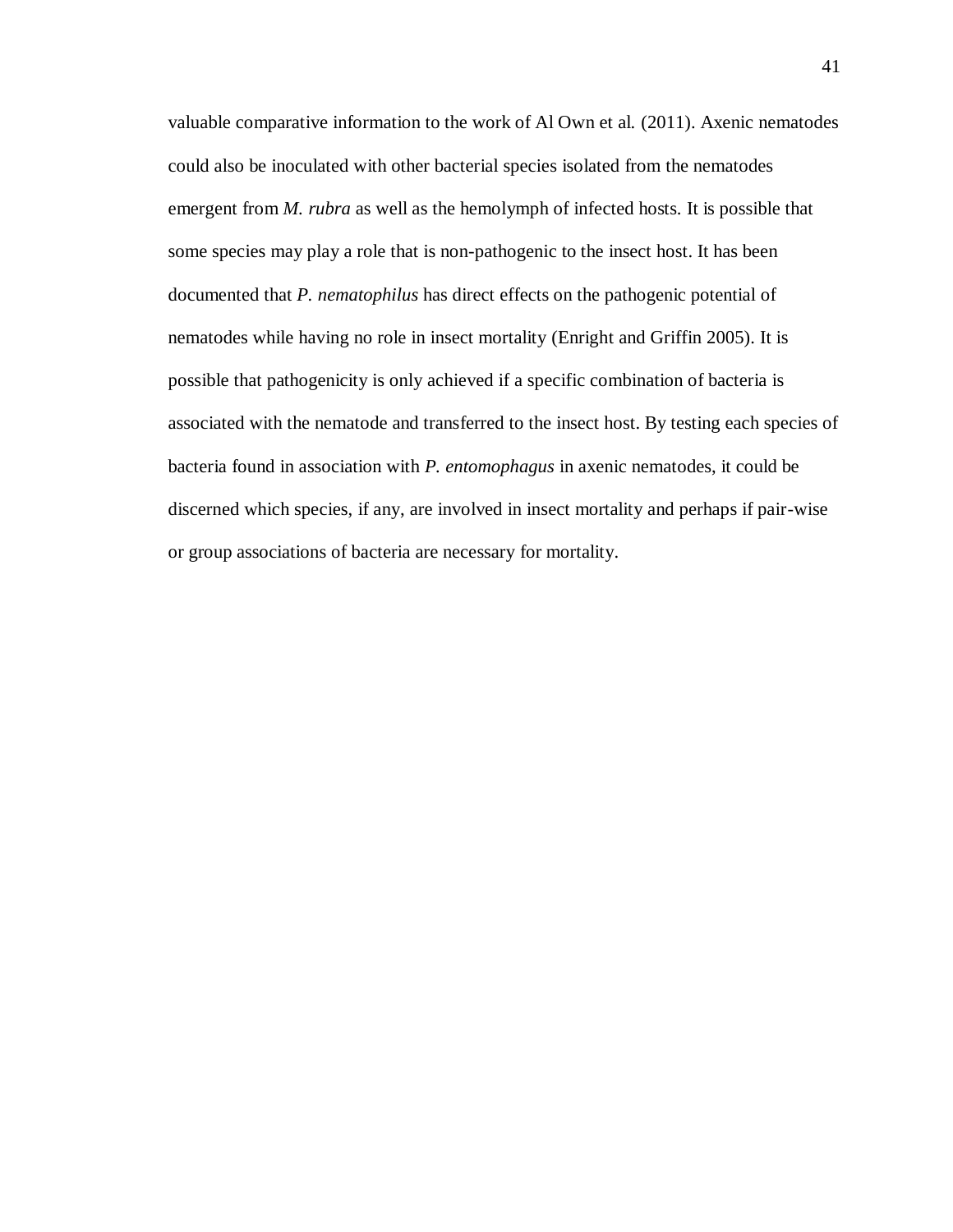References:

- Al Own, F., Feil, E., Stock, S.P., Waterfield, N.R. 2010. *Serratia proteamaculans* strains associated with novel insect pathogenic nematodes in UK soils. Unpublished Abstr. Second NEMASYM Workshop, University of Arizona, Tucson, AZ, November 11- 14, 2010.
- Amann, R.I., Ludwig, W., Schleifer, K.H. 1995. Phylogenetic identification and *in situ* detection of individual microbial cells without cultivation, Microb. Rev*.* 59, 143– 169.
- Attard, L.M., Carreno, R.A., Pare, J.A., Peregrine, A.S., Dutton, C.J., Mason, T.R, 2008. Mermithid Nematode Infection in a Colony of Blue-winged Grasshoppers (*Tropidacris collaris*). Journal of Zoo and Wildlife Medicine 39(3), 488-492.
- Bird, A. F., Akhurst, R.J., 1983. The nature of the intestinal vesicle in nematodes of the family Steinernematidae, Int. J. Parasitol. 16, 511-518.
- Bonifassi, E., Fischer-Le Saux, M. Boemare, N., Lanois, A., Laumond, C., Smart, G. 1999. Gnotobiological study of infective juveniles and symbionts of *Steinernema scapterisci*: a model to clarify the concept of the natural occurrence of monoxenic associations in entomopathogenic nematodes. J. Invertebr. Pathol. 74, 164-172.
- Brodsgaard, C. J., Ritter, W., Hansen, Henrik, 1998. Response of in vitro reared honey bee larvae to various doses of *Paenibacillus larvae larvae* spores. Apidologie (Celle), 569–578.
- Campbell, J.F., Lewis, E., Yoder, F., Gaugler, R., 1996. Entomopathogenic nematode (Heterorhabditidae and Steinernematidae) spatial distribution in turfgrass. [Parasitology.](javascript:AL_get(this,%20) 113 (5), 473-482.
- Campbell J.F., Gaugler, R., 1993. Nictation behaviour and its ecological implications in the host search strategies of entomopathogenic nematodes (Heterorhabditidae and Steinernematidae). Behaviour. 126, 156–169.
- Ciancio, A., Leonetti, P., Finetti Sialer, M.M., 2000. Detection of nematode antagonistic bacteria by fluorogenic molecular probes. EPPO Bulletin. 30 (3-4), 563–569.
- Czechowski, W., Radchenko, A., Czechowska, W., 2000. The Ants (Hymenoptera, Formicidae) of Poland. Museum & Institute of Zoology, Warsaw.
- Devi, K.K., Kothamasi, D., 2009. *Pseudomonas fluorescens* CHA0 can kill subterranean termite *Odontotermes obesus* by inhibiting cytochrome *c* oxidase of the termite respiratory chain. FEMS Microbiology Letters. 300 (2), 195-200.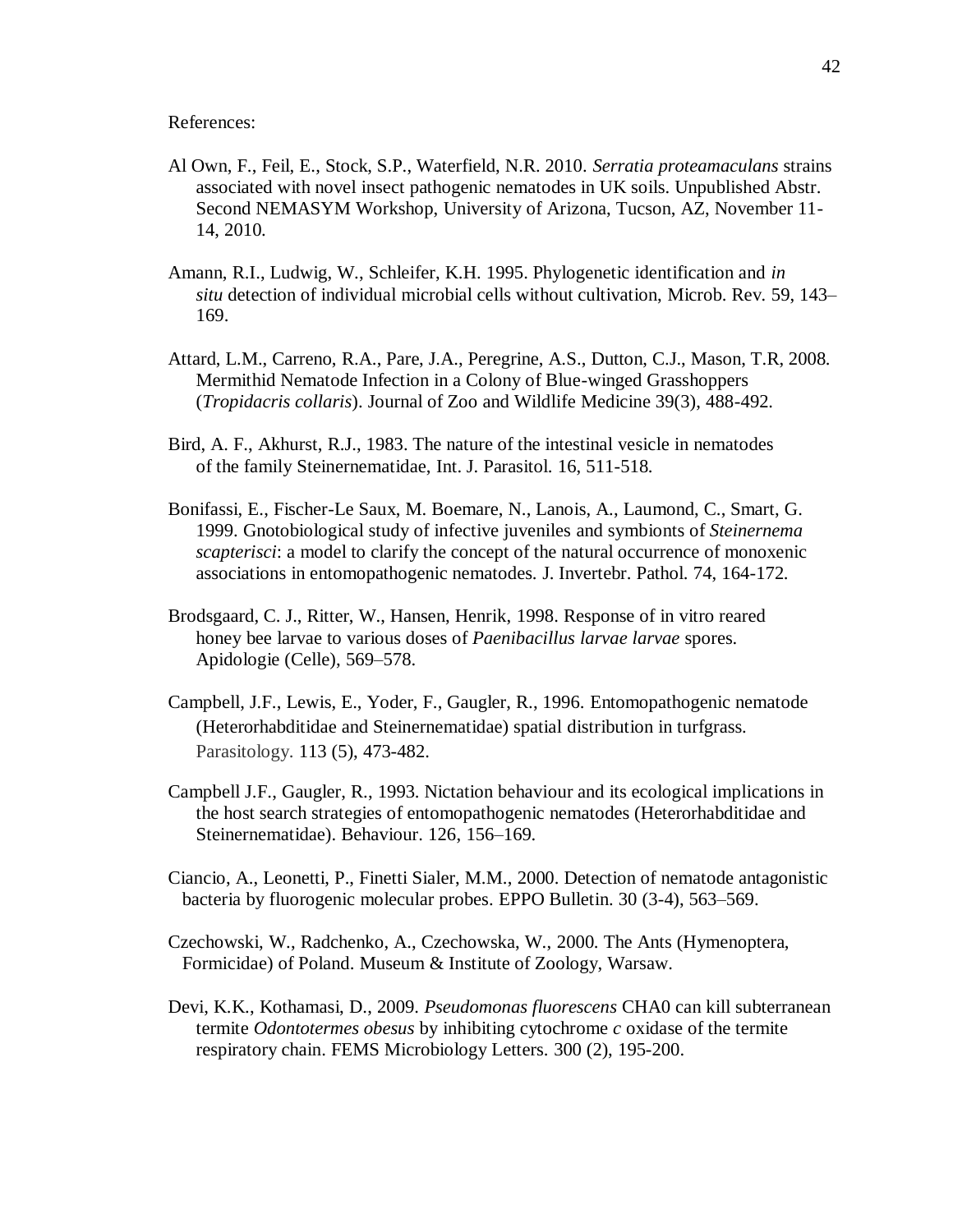- Dieterich, C., Sommer, R.J., 2009. How to become a parasite-lessons from the genomes of nematodes. Trends Genet. 25 (5), 203-209.
- Elmes, G.W., Wardlaw, J.C., Nielsen, M.G., Kipyatkov, V.E., Lopatina, E.B., Radchenko, A.G., Barr, 1999. Site latitude influences on the respiration rate, fat content and the ability of worker ants to rear larvae: A comparison of *Myrmica rubra* (Hymenoptera: Formicidae) populations over their European range. Eur. J. Entomol. 96, 117 - 123.
- Enright, M.R., Griffin, C.T. 2005. Effects of *Paenibacillus nematophilus* on the entomopathogenic nematode *Heterorhabditis megidis.* J. Invertebr. Pathol. 88 (1), 40- 48.
- Evans, H.C., Groden, E., Bischoff, J.F., 2010. New Fungal pathogens of the red ant, *Myrmica rubra*, from the UK and implications for and invasions in the USA. Fungal Biol. 114 (5-6), 451-466.
- Felix, M.A., Hill, R.J., Schwarz, H., Sternberg, P.W., Sudhaus, W., Sommer, R.J., 1999. *Pristionchus pacificus*, a nematode with only three juvenile stages, displays major heterochronic changes relative to *Caenorhabditis elegans*, Proc. R. Soc. London B. 266, 1617–1621.
- Fürst von Lieven, A., Sudhaus, W., 2000. Comparative and functional morphology of the buccal cavity of Diplogastrina (Nematoda) and a first outline of the phylogeny of this taxon. J. Zoolog. Syst. Evol. Res. 38, 37-63.
- Fürst von Lieven, Alexander, 2005. The embryonic moult in diplogastrids (Nematoda) homology of developmental stages and heterochrony as a prerequisite for morphological diversity. Zool. Anz. 244 (1), 79-91.
- Gaugler, R., Lewis, E., Stuart, R.J., 1997. Ecology in the service of biological control: the case of entomopathogenic nematodes. Oecologia. 109, 483–489.
- Gaugler, Randy, 2002. Entomopathogenic Nematodes, first ed. CABI, Wallingford, Oxfordshire, UK.
- Gilbert, Griffeth. Personal files and protocols, accessed 2011.
- Groden, E., Drummond, F.A., Garnas, J., Franceour, A., 2005. Distribution of an Invasive Ant, *Myrmica rubra* (Hymenoptera: Formicidae), in Maine. J. Econ. Entomol. 98, 1774-1784.
- Groden, E., S.P. Stock. 2010. Establishment of new host relationship with an invasive? Or hitchhiker across the Atlantic? Unpublished Abstr. Second NEMASYM Workshop, University of Arizona, Tucson, AZ, November 11-14, 2010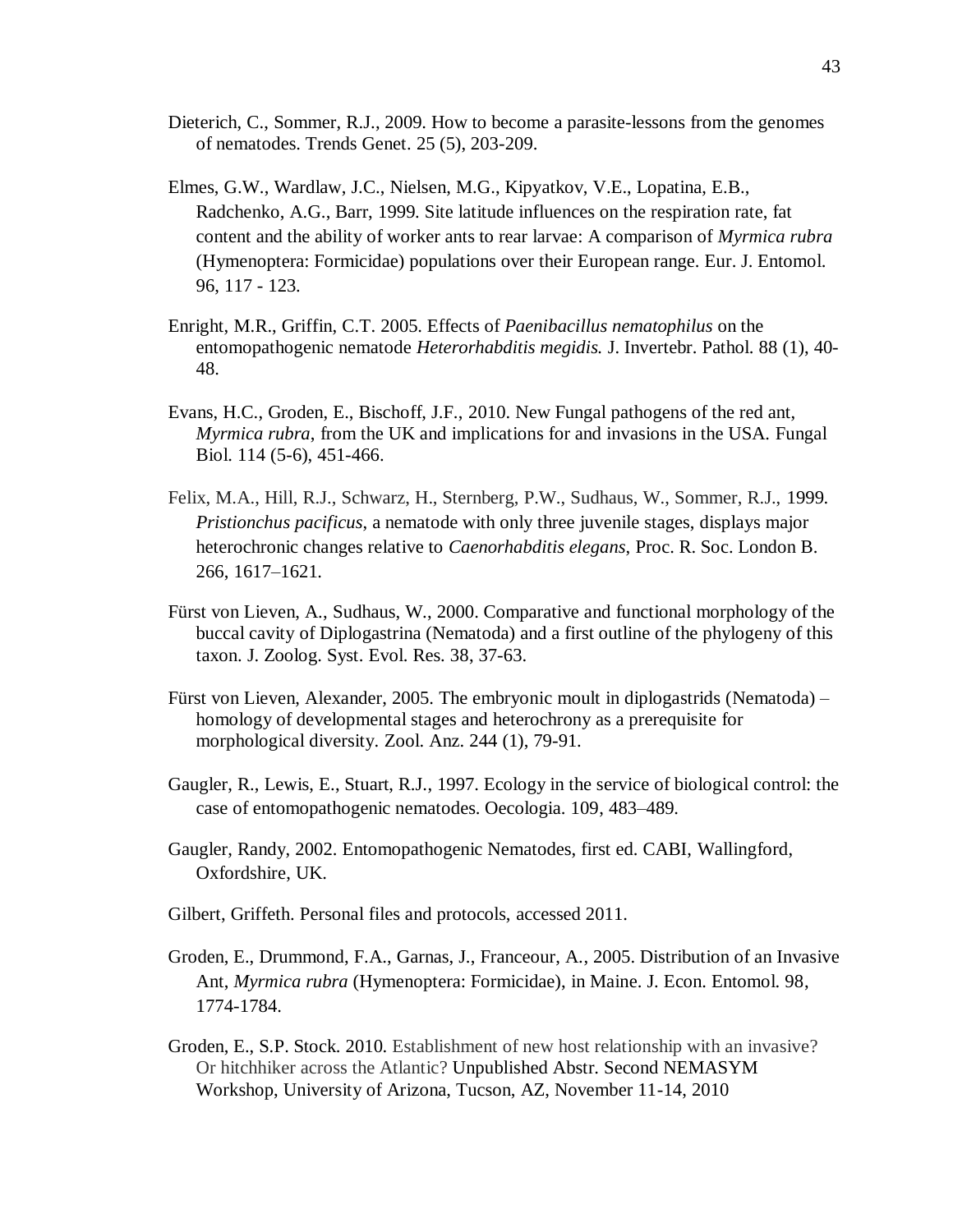- Gupta, P., Swarup, G., 1972. Ear-cockle and yellow ear rot disease of wheat, Il. Nematode bacterial association. Nematologiqa. 18, 320-324.
- Hail, D., Lauziere, I, Dowd, S.E., Bextine, B., 2011. Culture Independent Survey of the Microbiota of the Glassy-Winged Sharpshooter (Homalodisca vitripennis) using 454 Pyrosequencing. Environ. Entomol. 40 (1), 23-29.
- Hamaki, T, Suzuki, M., Fudou, R., Jojima, Y., Kaijura, T., Tabuchi, A., Sen, K., Shibai, H., 2005. Isolation of novel bacteria and actinomycetes using soil-extract agar medium. J. Biosci. Bioeng. 99 (5), 485-492.
- Herrmann, M., Mayer, W.E., Sommer, R.J., 2006a. Nematodes of the genus *Pristionchus* are closely associated with scarab beetles and the Colorado potato beetle in Western Europe. Zoology (Jena). 109, 196-198.
- Herrmann, M., Mayer, W.E., Sommer, R.J., 2006b. Sex, bugs and Haldane's rule: the nematode genus *Pristionchus* in the United States. Front. Zool*.* 3, 15 -31.
- Hong, R.L., Sommer, R.J., 2006a. Chemoattraction in Pristionchus Nematodes and Implications for Insect Recognition. Curr. Biol. 16, 2359–2365.
- Hong, R.L., Sommer, R.J., 2006b. Pristionchus pacificus: a well-rounded nematode. BioEssays 28, 651–659. Wiley Periodicals, Inc.
- Joseph, S.J., Hugenholtz, P., Sangwan, P., Osborne, C.A., Janssen, P.H., 2003. Laboratory Cultivation of Widespread and Previously Uncultured Soil Bacteria. Appl Environ Microbiol. 69 (12), 7210–7215.
- Lewis, E.E., Gaugler, R., Harrison, R., 1992. Entomopathogenic nematode host finding: response to host contact cues by cruise and ambush foragers. Parasitology. 105, 309– 315.
- Liesack, W., Janssen, P.H., Rainey, F.A., Ward-Rainey, N.L., Stackebrandt, E., 1997. Microbial diversity in soil: the need for a combined approach using molecular and cultivation techniques, in: Van Elsas, J.D., Trevors, J.T., and Wellington, E.M.H. (Eds.), Modern soil microbiology. Marcel Dekker Inc., New York. pp. 375–439.
- Martens, E.C., Russell, F.M., Goodrich-Blair, H., 2005. Analysis of *Xenorhabdus nematophila*metabolic mutants yields insight into stages of *Steinernema carpocapsae* nematode intestinal colonization. Mol. Microbiol. 1, 28-45.
- Martens, E.C., Goodrich-Blair, H., 2005. The *Steinernema carpocapsae* intestinal vesicle contains a subcellular structure with which *Xenorhabdus nematophila* associates during colonization initiation. Cell. Microbiol. 12, 1723-1735.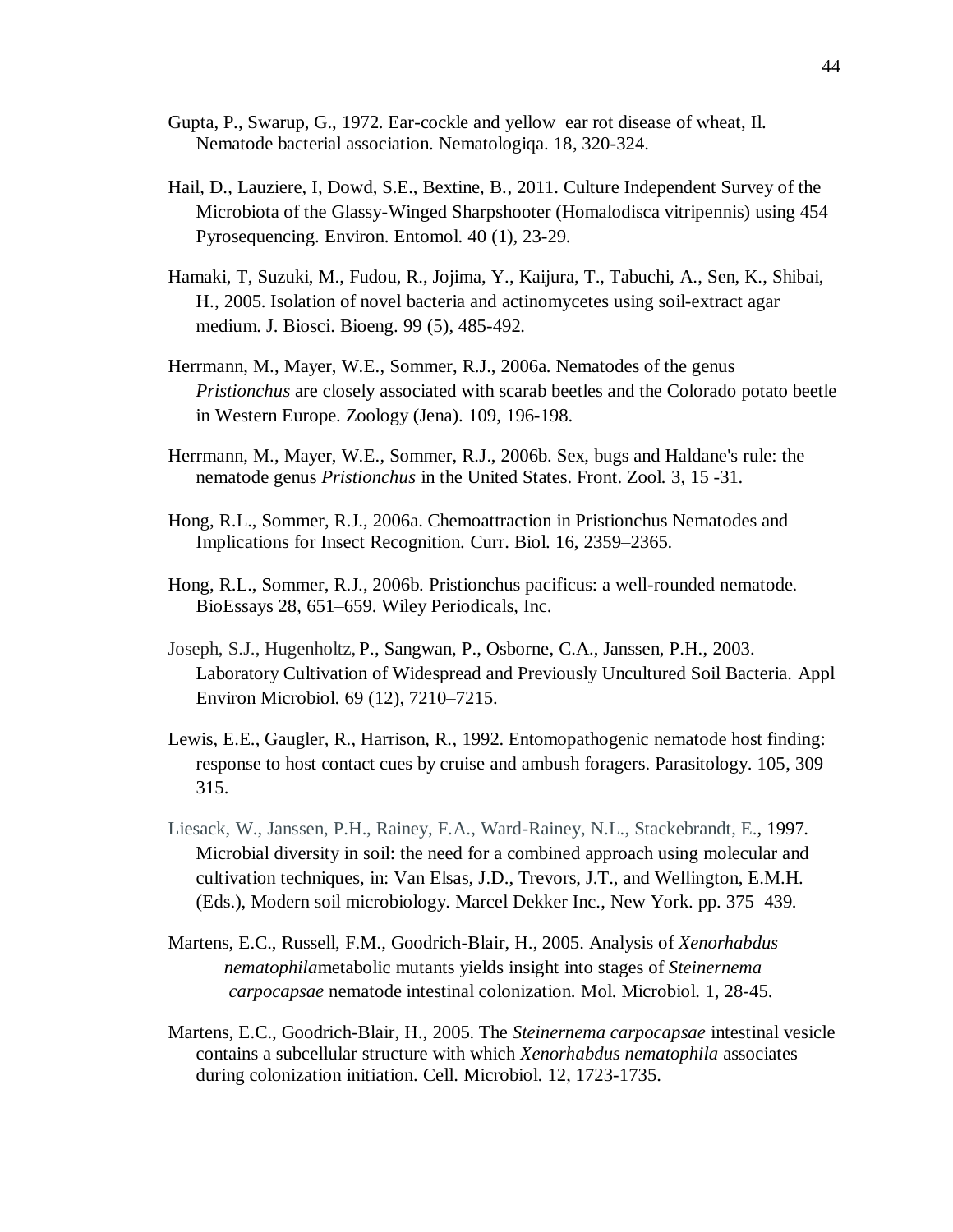- Meng, Xiao., 2000. The Hemolymph Pathology of Lepidopteral Larvae Infected with Entomopathogenic Nematodes. Chinese Journal of Biological Control, 16 (3), 114- 117.
- Morel, M.A., Ubalde, M.C., Braña, V., Castro-Sowinski, S., 2011. Delftia sp. JD2: a potential Cr(VI)-reducing agent with plant growth-promoting activity. [Arch.](javascript:AL_get(this,%20)  [Microbiol.](javascript:AL_get(this,%20) 193 (1), 63-68.
- Nishiwaki, H., Ito, K., Shimomura, M., Nakashima, K., Matsuda, K., 2007. Insecticidal bacteria isolated from predatory larvae of the antlion species *Myrmeleon bore* (Neuroptera: Myrmeleontidae). J. Invertebr. Pathol. 96 (1), 80-88.
- Ogawa, A., Bento, G., Bartelmes, G., Dieterich, C., Sommer, R.J., 2011. *Pristionchus pacificus daf-16* is essential for dauer formation but dispensable for mouth form dimorphism. Development. 138, 1281-1284.
- Padmanabhan, V., Prabakaran, G., Paily, K.P., Balaraman, K., 2005. Toxicity of a mosquitocidal metabolite of *Pseudomonas fluorescens* on larvae & pupae of the house fly, Musca domestica. Indian J. Med. Res. 121, 116-119.
- Patil, N.K., Kundapur, R., Shouche, Y.S., Karegoudar, T.B.,2006. Degradation of a plasticizer, di-nbutylphthalate by *Delftia* sp. TBKNP-05. Current Microbiol*.* 52, 225– 230.
- Poinar, G. O. Jr., Thomas, G. M., 1967. The nature of *Achromobacter nematophilus* as an insect pathogen. J. Invertebr. Pathol. 9, 510-514.
- Poinar, George, Jr., 1969. Diplogasterid Nematodes (Diplogasteridae: Rhabditida) and Their Relationship to Insect Disease. J. Invertebr. Pathol.13, 447-454.
- Poinar, G.O. Jr., 1972. Nematodes as Facultative Parasites of Insects. Annu. Rev. Entomol. 17, 103-122.
- Qin, X., Evans, J.D., Aronstein, K.A., Murray, K.D., Weinstock, G.M., 2006. Genome sequences of the honey bee pathogens *Paenibacillus larvae* and *Ascosphaera apis.* Insect Mol. Biol. 15, 715–718.
- Rae, R., Riebesell, M., Dinkelacker, I., Wang, Q., Herrmann, M., Weller, A., Dieterich, C., Sommer, R.J., 2008. Isolation of naturally associated bacteria of necromenic *Pristionchus* nematodes and fitness consequences. J. Exp. Biol. 211, 1927–1936.
- Roberts, L.S., 1973. Modifications in media and surface sterilization methods for *in vitro* cultivation of *Hymenolepis dimunuta*. J. Parasit. 59 (3), 474-479.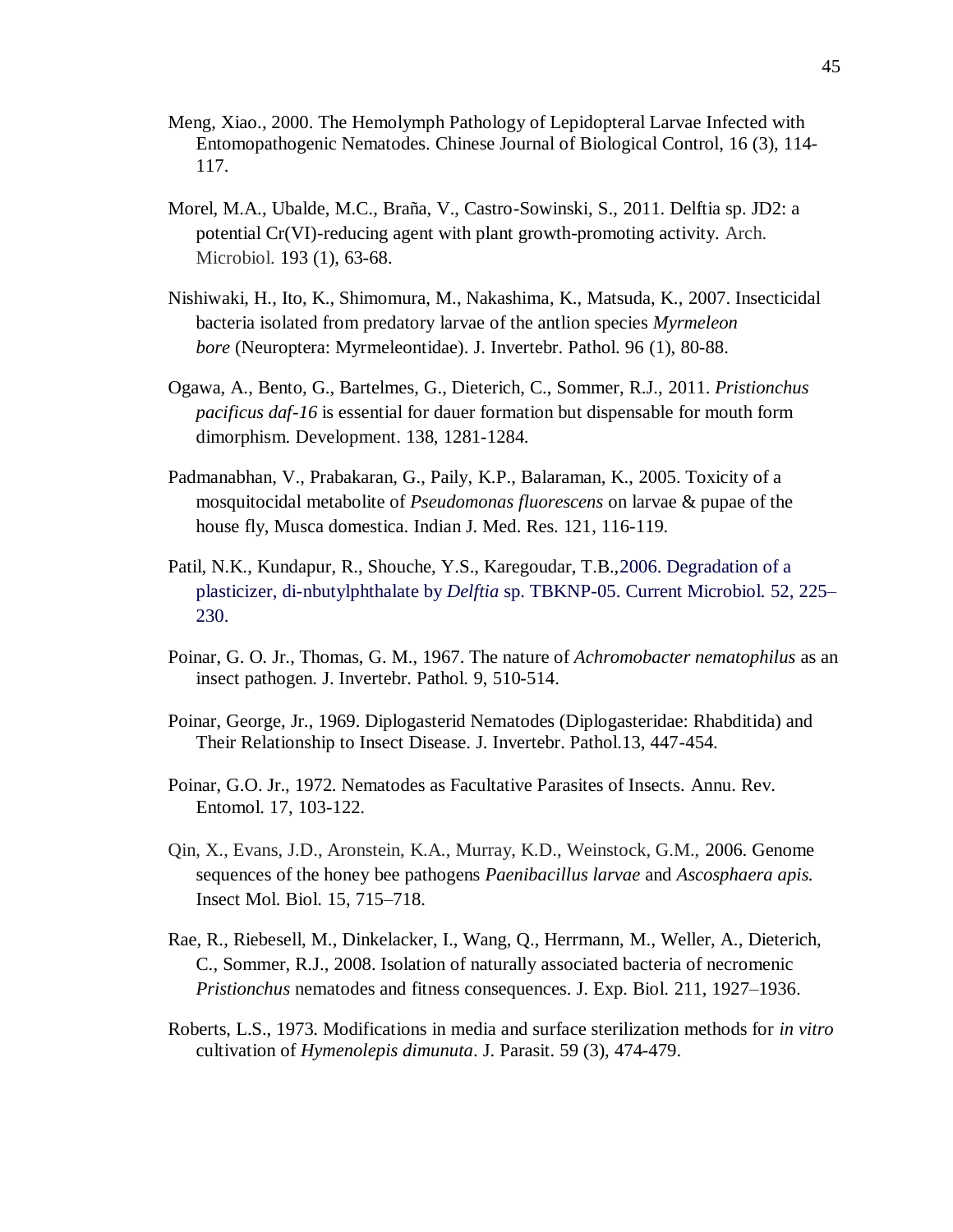- Snyder, H., Stock, S.P., Kim, S.K, Flores-Lara,Y., Forst, S., 2007. New Insights into the Colonization and Release Processes of *Xenorhabdus nematophila* and the Morphology and Ultrastructure of the Bacterial Receptacle of Its Nematode Host, *Steinernema carpocapsae.* Appl. Environ. Microbiol. 73 (16), 5338–5346.
- Sommer, R.J., Carta, L.K., Kim, S.Y., Sternberg, P.W., 1996. Morphological, genetic and molecular description of Pristionchus pacificus sp. n. (Nematoda : Neodiplogastridae). Fundam. appl. Nematol., 19 (6), 511-521.
- Stock, S.P., Glazer, I., Vandenberg, J., 2009. Insect Pathogens: Molecular Approaches and Techniques. CABI Publishing. Cambridge, MA, USA
- Sudhaus, W., Fürst von Lieven, A., 2003. A phylogenetic classification and catalogue of the Diplogastridae (Secernentea, Nematoda). J. Nem. Morph. Syst. 6, 43-90.
- Tanada, Y., Kaya, H., 1993. Insect Pathology. Academic Press, Inc., New York.
- Volk, J., 1950. Die Nematoden der Regenwürmer und aasbesuchenden Käfer (Nematodes associated with earthworms and carrion beetles). Zool. Jahrb. Abt. Anat. Ontog. Tiere . 79 (1-2), 1-70.
- Weller, A.M., Mayer, W.E., Rae, R., Sommer, R.J., 2010. Quantitative Assessment of the Nematode Fauna Present on *Geotrupes* Dung Beetles Reveals Species-Rich Communities with a Heterogeneous Distribution. J. Parasit. 96, 525-531.
- Wetterer, J.K., Ravchenko, A.G.,2010. Worldwide spread of the ruby ant, Myrmica rubra (Hymenoptera : Formicidae). Myrmecological News. 14, 87-96.
- Wheeler, W.M., 1908. A European ant (*Myrmica laevinodis*) introduced into Massachusetts. Journal of Economic Entomology 1, 336-339.
- Zhang, C., Liu, J., Xu, M., Sun, J., Yang, S., An, X., Gao, G., Lin, M., Lai, R., He, Z., Wu, Y., Zhang, K., 2008. *Heterorhabditidoides chongmingensis* gen. nov., sp.nov. (Rhabditida: Rhabditidae), a novel member of the entomopathogenic nematodes. J. Invertebr. Pathol. 98 Issue 2. (2008), pp. 153-168.
- Zhang, C.X., Yang, S.Y., Xu, M.S., Sun, J., Liu, H., Liu, J.R., Kan, F., Sun, J., Lai, R., Zhang, K.Y., 2009. *Serratia nematodiphila* sp. nov., symbiotically associated with entomopathogenic nematode *Heterorhabditidoides chongmingensis* (Rhabditida: Rhabditidae). Int. J. Syst. Evol. Microbiol. 59 (2009), pp. 1603-1608.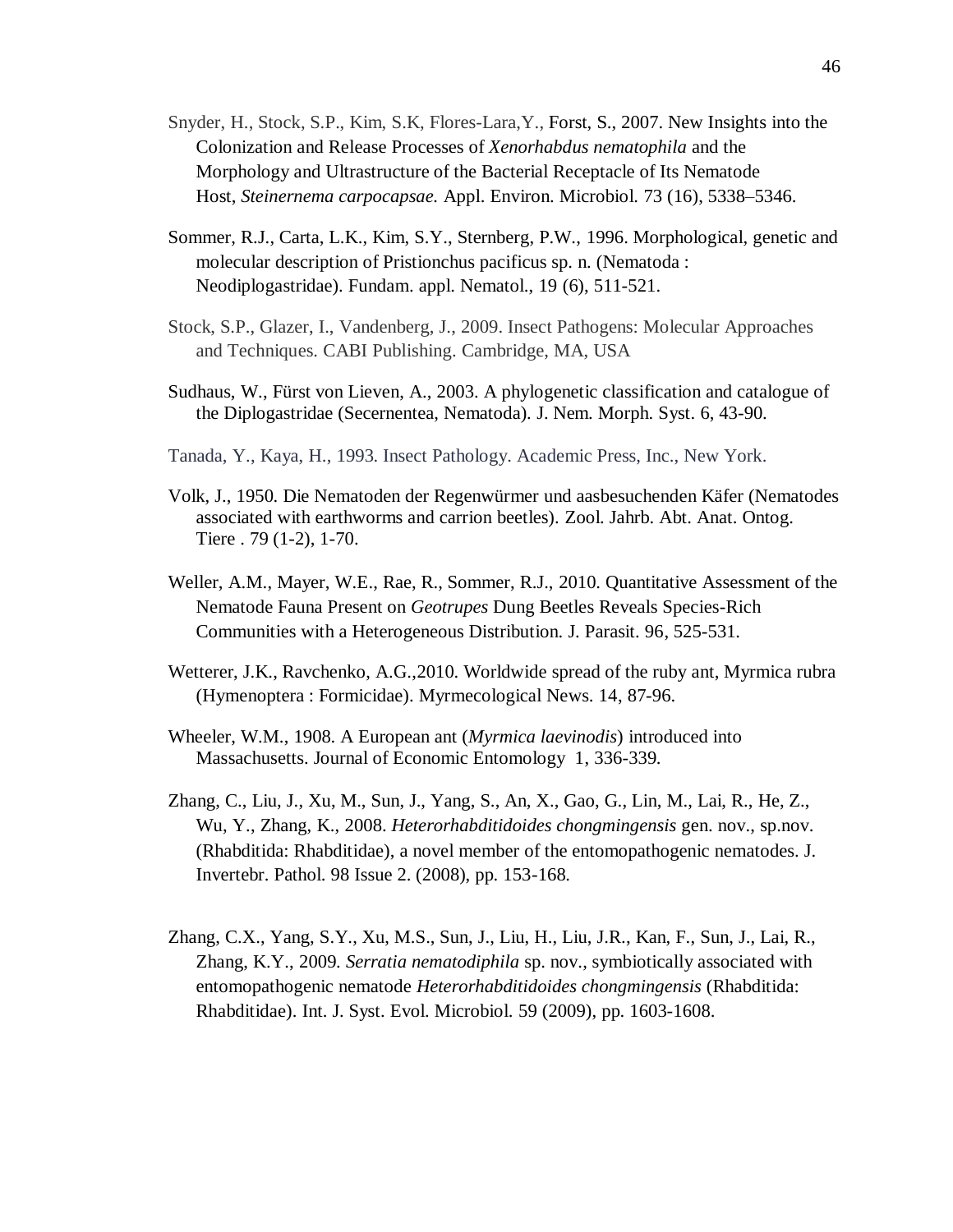Websites:

- Arevalo et al., 2007. European fire ant-Myrmica rubra Linnaeus, accessed 1.24.2001. http://entnemdept.ufl.edu/creatures/urban/ants/Myrmica\_ruba.htm
- Dickson, James S., 2000. Faculty, Microbiology, Iowa State University. Re: What bacterial results can grow out of (TSA) (CNA) & MacConkey petri dishes? MadSci Network: Microbiology. Accessed 4.11.2011. http://www.madsci.org/posts/archives/2000-02/951527342.Mi.r.html
- Gaugler, R., 2006. Nematodes-Biological Control, accessed 4.11.2011. http://www.biocontrol.entomology.cornell.edu/pathogens/nematodes.html
- Groden, E., Drummond, F.A., Stack, L.B., Graham, C., 2004. European Fire Ant\*: A New Invasive Insect in Maine, accessed 2.24.2011. http://umaine.edu/publications/2550e/
- http://www.formedium.com/uk/EscherichiaColi/EscherichiaColi\_1.htm. accessed March 2011.
- http://www.promega.com/tbs/tm050/tm050.pdf. accessed March 2011.
- http://www.qiagen.com/Products/DnaCleanup/GelPcrSiCleanupSystems/QIAquickPCRP urificationKit.aspx?r=926#Tabs=t0. accessed March 2011.
- http://www2.umaine.edu/dnaseq/order/. accessed March 2011.
- https://www.vwrsp.com/index.cgi. accessed March 2011.
- Kaiser, G., 2006. Factors that Influence Bacterial Growth. [Doc Kaiser's Microbiology](http://student.ccbcmd.edu/~gkaiser/goshp.html)  [Home Page,](http://student.ccbcmd.edu/~gkaiser/goshp.html) accessed 4.11.2011. http://student.ccbcmd.edu/courses/bio141/lecguide/unit6/metabolism/growth/factors.h tml
- Kiontke, K. and Sudhaus, W.**,** 2006. Ecology of *Caenorhabditis* species. In *WormBook* (ed. The *C. elegans* Research Community), accessed 4.11.2011. http://www.wormbook.org
- Lautenslager, P. et al., 2003. Mermithid Nematodes. Accessed 4/14/2011. <http://www.uoguelph.ca/pdc/Factsheets/PDFs/031MermithidNematode.pdf>
- National Biological Information Infrastructure (NBII) & IUCN/SSC Invasive Species Specialist Group (ISSG), 2009. *Myrmica rubra* (insect), accessed 4.12.2011. http://interface.creative.auckland.ac.nz/database/species/ecology.asp?si=1014&fr=1& sts=&%20ang=SC&ver=print&prtflag=false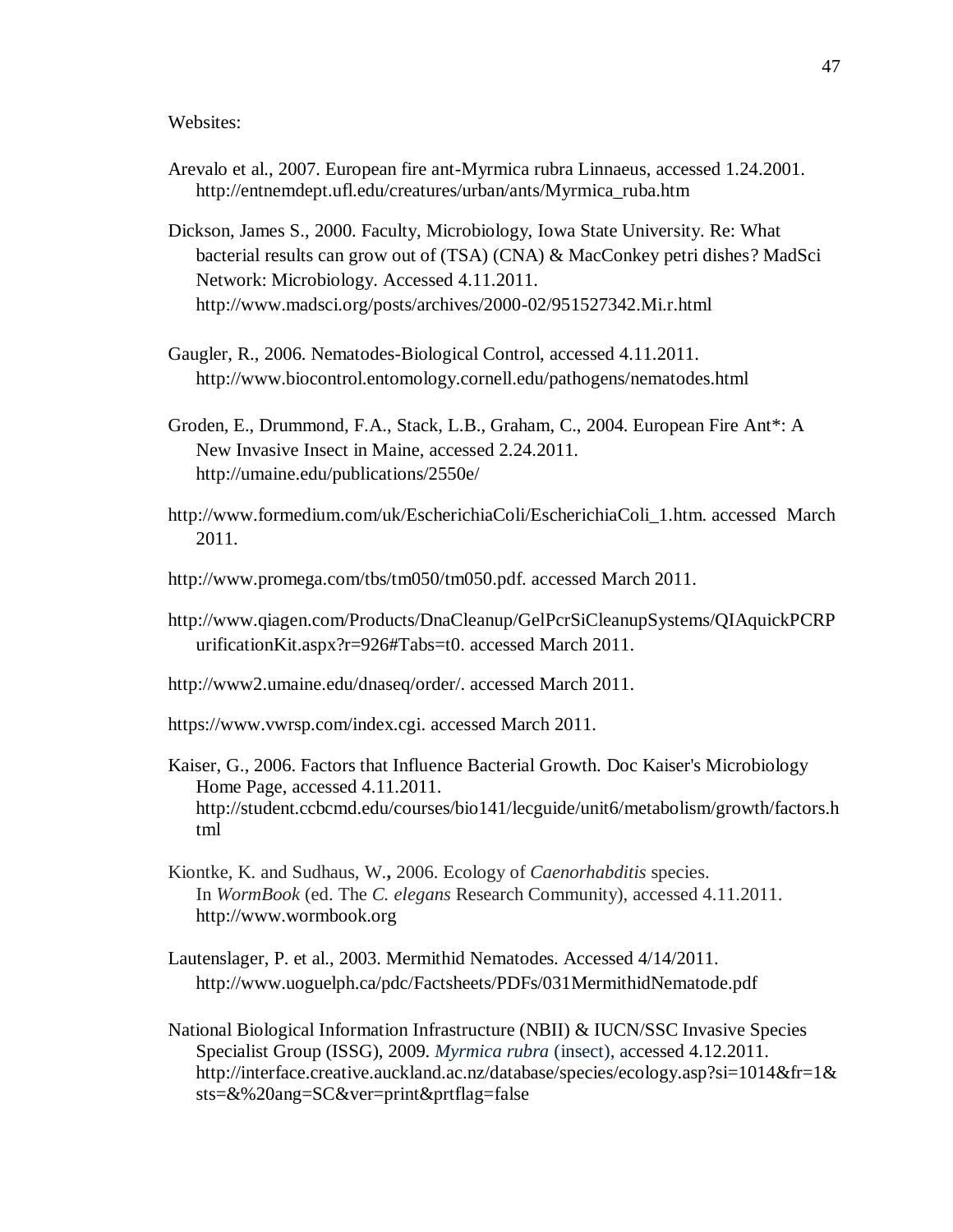Nguyen, Khoung B., (2005). Photographs showing how to rear entomopathogenic nematodes, accessed 2.23.2011. http://entnemdept.ufl.edu/nguyen/morph/rearwax.htm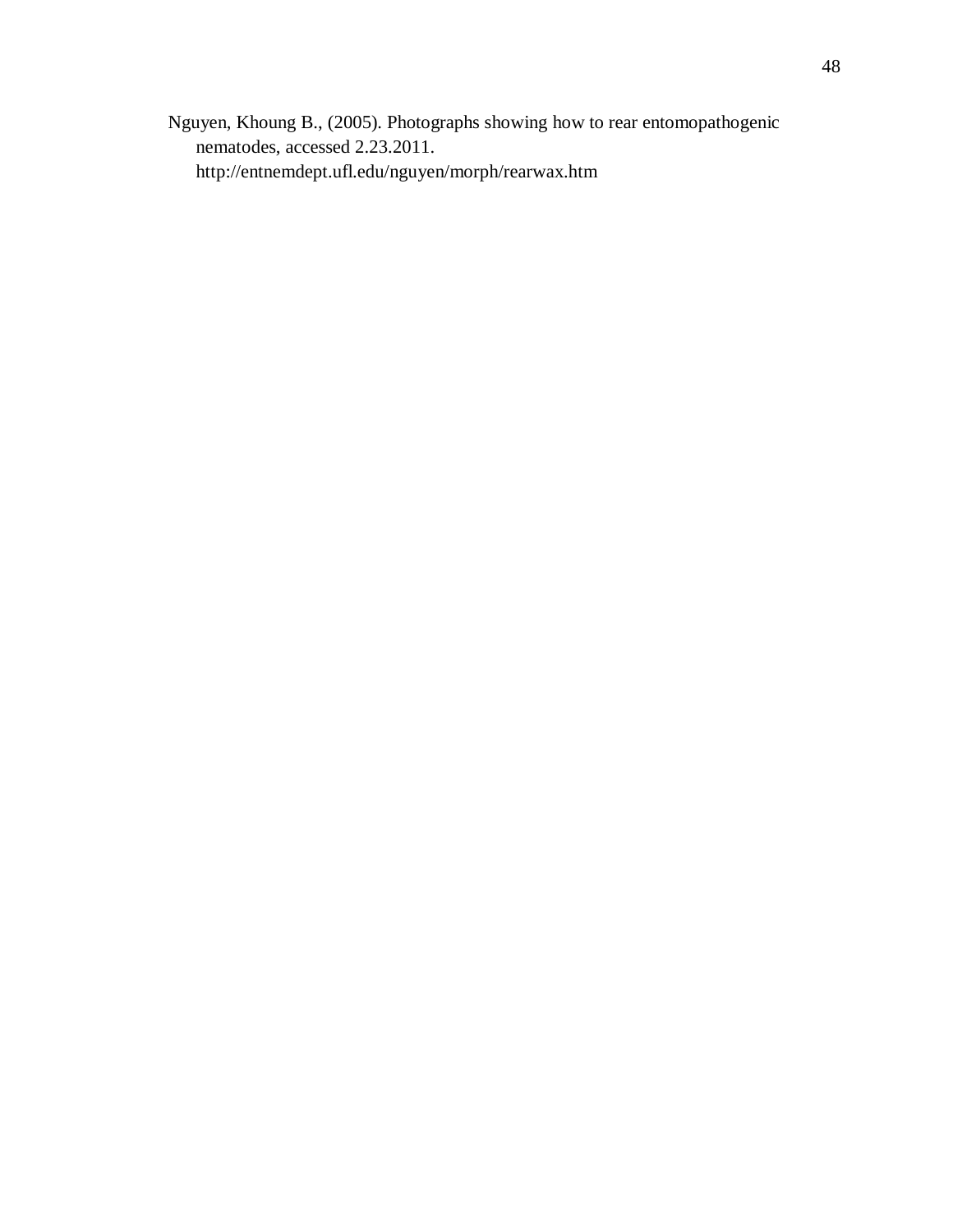Appendix A: Methods for mass production and storage of nematodes

In previous studies, collected nematodes were studied but not propagated for future study (Groden et al. 2010). In order to produce a sufficient number of nematodes to study and store for future use, *Galleria mellonella* (waxworm) larvae were inoculated with nematodes from all sites to propagate their numbers. A first trial was conducted using nematodes stored at 4°C from older testing. Nematodes from eight sites throughout Acadia National Park were used. Two waxworm larvae were placed in five separate Petri dishes for each site, totaling ten inoculated larvae. Larvae were monitored for time of death, decay pattern, and the emergence of nematodes. A second trial was run using fresh nematodes from *M. rubra* cadavers collected from colonies reared in the laboratory. Waxworm larvae to be inoculated were set up in two different environments, sand and soil. One hundred milliliter cups were set up with either 1 cm of sand or 2.5 cm of soil. Five waxworm larvae were added to each cup and inoculated with the emergent nematodes from one *M. rubra* cadaver. Cups were monitored daily, and cadavers were removed using forceps and placed in white traps (Nguyen, 2005). The appearance and density of nematodes was noted. Nematodes were collected and placed into 1.5 mL microcentrifuge tubes and stored at 4°C. Another subset of the harvested nematodes were plated onto Baby Food Agar (BFA) and stored at room temperature.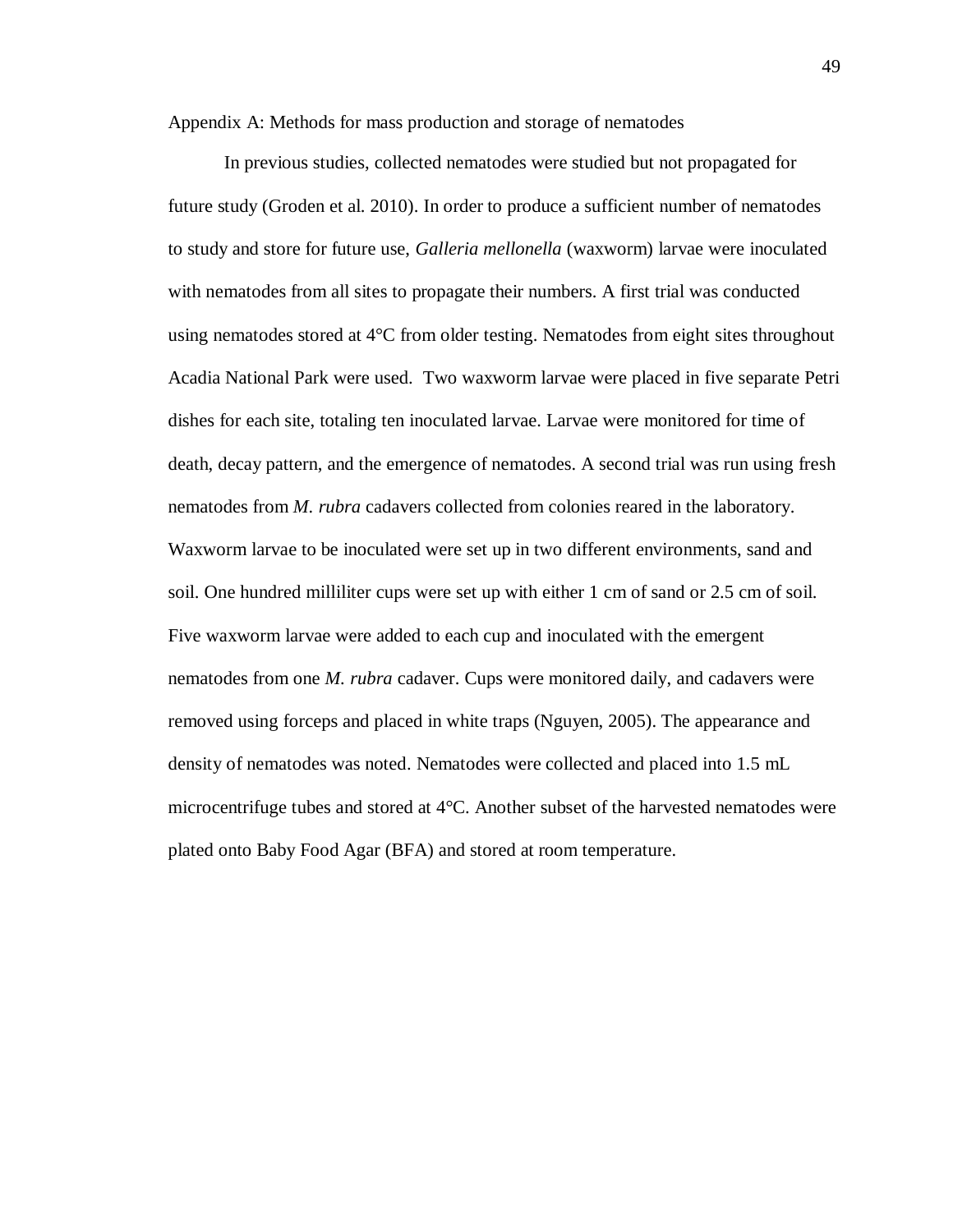Appendix B: Initial attempts at isolation of bacteria from gut cavity of nematodes

Original Procedure: After plating aliquots of the external rinse solution, 1.5 mL microcentrifuge tubes containing nematodes were centrifuged and the supernatant was drawn off. One milliliter of 1% bleach solution was added to each tube and left to sit for 2-3 minutes, gently vortexing periodically. Afterwards, tubes were centrifuged at 13,000 RPM for one minute and the supernatant was drawn off, being careful to leave all nematodes at the bottom of the tube. Each tube of nematodes was rinsed with 1 mL of sterile distilled water three times, allowing the nematodes to sit in the water for 1-2 minutes while gently vortexing and centrifuging each rinse. Nematodes were then crushed using a pestle unit that fit tightly into the bottom of the 1.5 ml microcentrifuge tubes (National Scientific Supply Co., Claremont, CA, USA). Crushed nematode solutions were plated onto TSA in 300 μL aliquots and incubated at 29°C degrees for 48 hours. Unique isolate colonies were transferred to fresh TSA plates and grown at 29°C for 48 hours, after which samples were stored at 4°C.

Modified Procedure: After completing the original procedure, it was found that the nematodes were lost in the process. It was determined that the amount of pipetting involved in surface sterilizing and rinsing the nematodes within a 1.5 mL microcentrifuge tube was the main cause of lost nematodes. As a result, a different procedure, including a standardization of nematode concentration that was not previously done, was undertaken in an attempt to minimize the loss of nematodes.